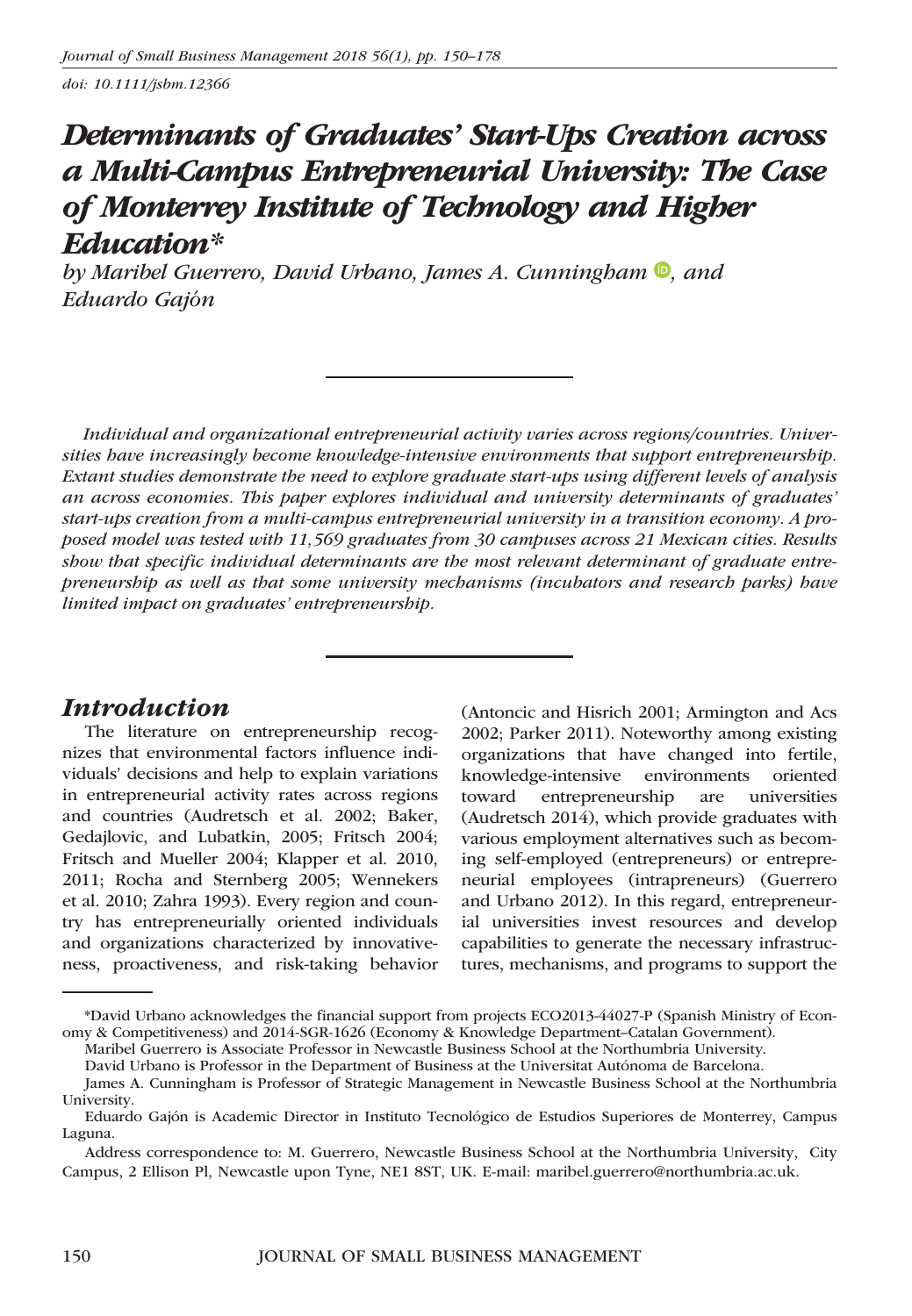exploration and/or exploitation of entrepreneurial ideas by the university community<sup>1</sup> (Grimaldi and Grandi 2005; Guerrero, Cunningham, and Urbano 2015; Wright 2007). Incubation, research parks, and accelerator infrastructures have been identified as effective university supports for the creation and survival of new ventures (Barbero et al. 2014; Guerrero, Urbano, and Gajón 2014; McAdam and McAdam 2008).

Extant studies have explored why some universities in developed countries create more startups than others (Di Gregorio and Shane 2003; O'Shea, Chugh, and Allen 2008; Shane 2004; Wright, Birley, and Mosey 2004), but only a few studies have analyzed entrepreneurial universities in transitional economies and of the majority of them have not examined graduate entrepreneurship (Guerrero and Urbano 2015; Guerrero, Urbano, and Gajón 2014). In this regard, if we compare developed economies and transitional economies, we observed some similarities and differences. For instance, improving the performance of youth in the labor market, the productive potential of the economy, and social cohesion are common objectives in most developed and transitional economies (Quintini and Martin 2014, p. 9). Despite these common goals, previous studies (Berryman 2000; Dlouhá, Peter, and Barton 2017; Du, Kim, and Aldrich 2016; Estrin and Mickiewicz 2010; Kim, Aldrich, and Keister 2006; Quintini and Martin 2014; Souto-Otero and Whitworth, 2017) have highlighted how the challenges faced by both types of economies are somewhat different in terms of demographic trends (e.g., for transitional economies the challenge is generating many more productive and rewarding jobs while for most developed economies the smaller youth cohorts require more opportunities and skills); labor market (e.g., in developed economies, the quality of entry jobs for youth is a major issue; while informal employment is the key challenge in transitional countries); educational enrollment (e.g., transitional economies often facing low enrollment rates in education compared to developed economies); formal institutions supporting youth entrepreneurship (e.g., developed economies focused on sustainability and efficiency in the development of policies and use of public resources to enhance youth entrepreneurship and reduce the young unemployment rates, while transitional economies are more oriented to reinforce their weak institutions with continuous

changes under uncertainty scenarios); informal institutions supporting youth entrepreneurship (e.g., social attitudes are notably oriented to reinforce entrepreneurship such a good professional choice in developed economies, while culture and social attitudes are notably rebuilding in transitional economies); and the quality vs. the quantity of entrepreneurship rates (e.g., developed economies are characterized by higher rates of entrepreneurship by opportunity, while in transitional economies are characterized by higher rates of entrepreneurship necessity such as selfemployment mixed with higher levels of informality). In sum, the conditions for graduate entrepreneurship differ significantly between developed and transitional economies.

These arguments further highlight and affirm the need to examine the creation of start-ups by graduates across countries at different socioeconomic stages and in particular in transitional economies. First, previous studies that have been undertaken in developed economy contexts have only focused on the university as a whole unit of analysis and have not considered its entrepreneurial activities across campuses or departments (Philpott et al. 2011). This is due to the complexity and difficulty of obtaining the necessary data and the challenge with choice of variables with limited data availability. Moreover, they have not analyzed the simultaneous effect of certain individual/university characteristics on individuals' entrepreneurial decisions (Hessels, Van Gelderen, and Thurik 2008; McMullen and Shepherd 2006). Furthermore, no empirical studies have been undertaken across regions in transition economies using multiple campuses as the unit of analysis of graduate entrepreneurship. Therefore, this research gap represents an opportunity to contribute to the academic debate about the emerging models of multi-campus entrepreneurial universities in the new social and economic landscape of transitional economies (Guerrero et al. 2017). Second, this type of study helps to better understand the role of education in the development of skills and competences that are required during the employment choices of young people such as start-up creation in transitional countries. In particular, the individual values, motivations and aspirations also help to explain their entrepreneurial preferences and the adequate support measures that they require, as well as the

<sup>&</sup>lt;sup>1</sup>The university community comprises professors, staff, students, and alumni.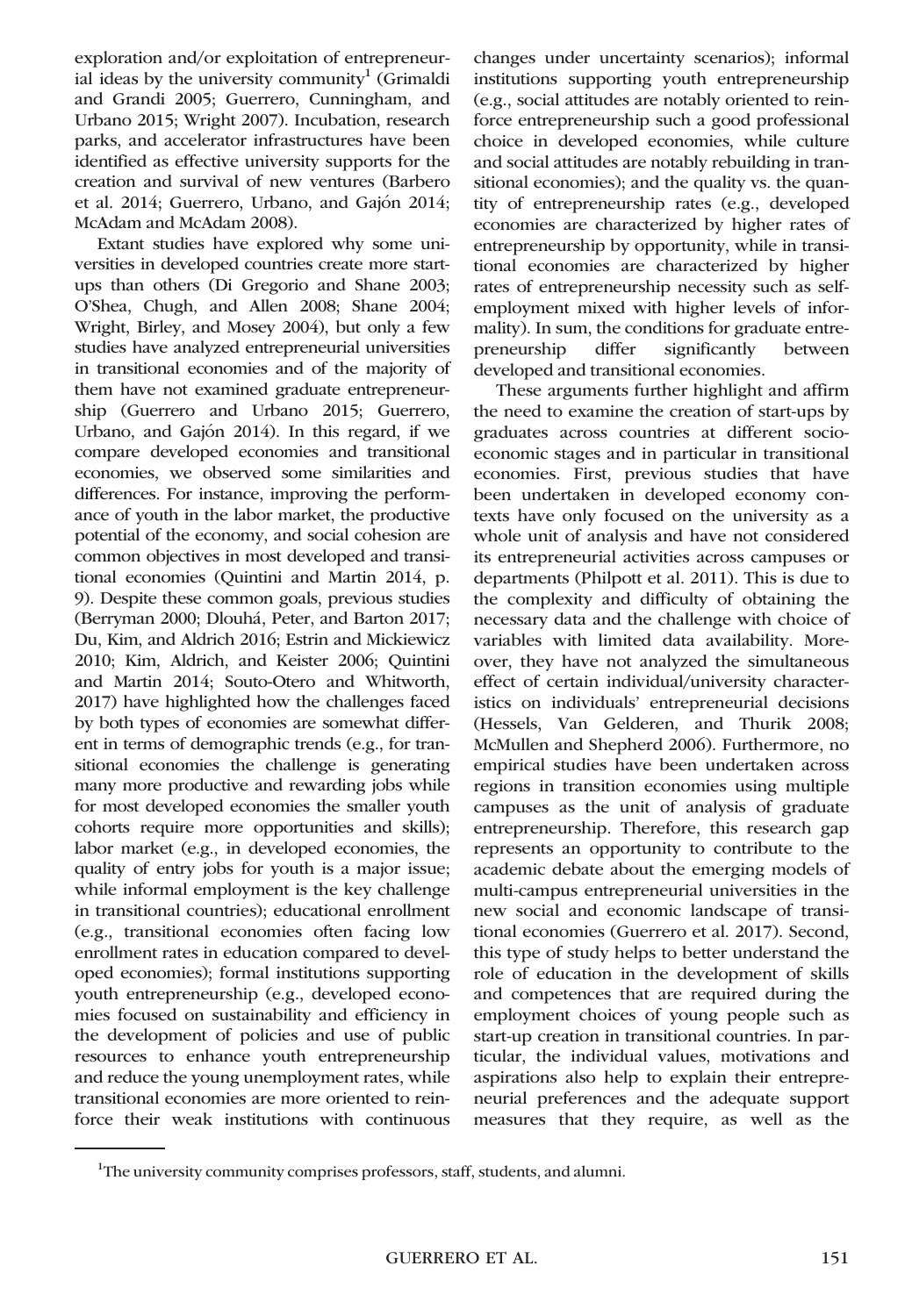influence of certain environmental conditions on their behavior (Mueller 2006). It is relevant taking into account that informal factors such as attitudes, values, and perceptions about entrepreneurship in transitional economies are weak (Berryman 2000; Estrin and Mickiewicz 2010), therefore, those attitudes, values, and perceptions could be reinforced and supported via entrepreneurship educational programs. Therefore, exploring the creation of start-ups by graduates using different levels of analysis in a transition economy contributes to the academic debate about the role of entrepreneurship education on start-up creation (Bae et al. 2014) as well as the emergence of opportunities across the interaction of individual and organizational dimensions (Busenitz et al. 2014). Therefore, this exploratory study aims to provide a better understanding of the individual and university determinants of the number of start-ups created by graduates from a multi-campus university located in a transition economy.

Using data from 11,569 graduates from the 30 campuses of the Monterrey Institute of Technology and Higher Education (ITESM), located across 21 cities in Mexico, $\frac{2}{3}$  this paper makes two main contributions. Our first contribution is we confirm the roles of a combination of individual conditions—prior experiences, skill/knowledge, and aspiration—on the number of start-up created by graduates in a transition economy across regions. Our second contribution is that university support mechanisms—incubators and research parks—have only a modest effect on graduate start-ups across regions in transitional economy. Finally, from a practice perspective this paper raises implications for student and graduates and university managers in how to support and encourage graduate entrepreneurship in transitional economies.

The paper is organized as follows: The second section develops the conceptual framework, particularly the determinant factors involved in graduates' entrepreneurial decisions. The third section presents the methodology used in the study. The fourth section presents the results obtained in this exploration of the ITESM. Finally,

the fifth section presents the main conclusions of the study, the discussion, the implications for decision makers, and future lines of research.

# Understanding the Individual and University Determinants of Graduates' Start-up Decisions

Entrepreneurship is essentially an individual behavior aimed at pursuing and exploiting opportunities (Shane and Venkataraman 2000). From this perspective, any entrepreneurial action demands feasibility (what can be achieved in the way it is envisioned) and desirability (whether its achievement will accomplish the reason for seeking it) (McMullen and Shepherd 2006). Extant studies have revealed that most university students consider it desirable to create new firms even when they do not have a positive perception of the feasibility (Guerrero, Rialp, and Urbano 2008; Guerrero, Urbano, and Gajón 2014; Shinnar, Pruett, and Toney 2009). Universities give priority attention to strategies that may be useful to create an entrepreneurial environment and reinforce the students' ability to succeed (Gately and Cunningham 2014a; Heriot and Simpson 2007; Pittaway and Hannon 2008; Shane 2004; Wright, Birley, and Mosey 2004) and, in this environment, the graduates' involvement in start-up actions will depend on their risk aversion and their expectations (Arenius and Minniti 2005); their education, experience and skills (Bates 1990; Becker 1964); and their access to the necessary resources/capabilities to develop entrepreneurial initiatives (Audretsch et al. 2002; Audretsch, Lehmann and Warning 2005; Baker, Gedajlovic, and Lubatkin 2005; Cunningham and Harney 2006; Klapper, Amit, and Guillén 2010; Philpott et al. 2011). The combination of these individual and university characteristics helps to explain why some graduates make the decision to become entrepreneurs and others do not (Di Gregorio and Shane 2003; O'Shea, Chugh, and Allen 2008; Shane 2004; Wright, Birley, and Mosey 2004).

<sup>&</sup>lt;sup>2</sup> According to the World Bank Indicators, Mexico's economy, politics, and society have rapidly changed from an efficiency-driven economy into an innovation-driven economy. In this sense, Mexico is a transitional economy characterized by investment in productive/innovative/entrepreneurial capacity and the desire to achieve a stage of higher economic development and greater well-being for its citizens (Meyer et al. 2009; Wright et al. 2005). Nevertheless, this transformation process has also been accompanied by growing levels of violence within the country.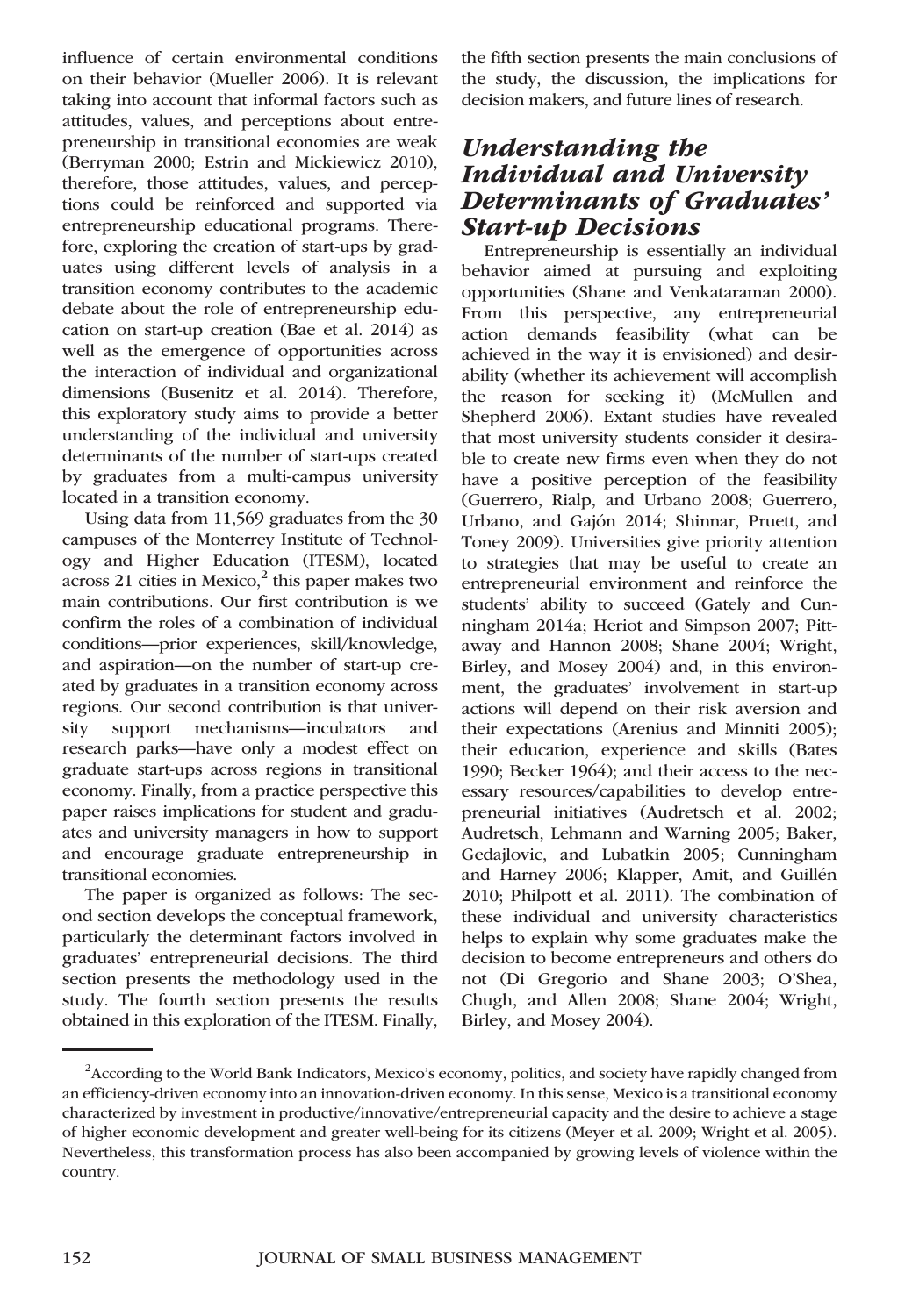#### Individual Level Determinants of Graduates' Start-Up Decisions

In the case of graduates, the decision to become entrepreneurs is influenced by their personal abilities to organize/execute the activities required to create/manage entrepreneurial initiatives and by their personal economic aspirations (Bandura 1991). Human capital theory distinguishes between the generic and specific dimensions of human capital (Becker 1964) that seem to influence entrepreneurial action (Pennings, Lee, and van Witteloostuijn 1998). Human capital is "embodied in the skills and knowledge acquired by individual" (Coleman 1988) and in essence, human capital theory argues that individuals who have higher levels of knowledge, skills, and other characteristics will realize better performance outcomes (Ployhart and Moliterno 2011). Human capital theory has been the focus of studies across different fields such as education (Becker 1964), foreign direct investment (Noorbakhsh, Paloni, and Youssef 2001) and human resources (Hayton 2003). The interest in human capital in the entrepreneurship field has led to a large body of studies and variables focusing on human capital and predications of entrepreneurial success (Unger et al. 2011). For example, studies of human capital in the entrepreneurship field have found that human capital has an effect on nascent technology entrepreneurship (Davidsson and Honig 2003), is vital to innovation radicalness for technology entrepreneurs in a university setting (Marvel and Lumpkin 2007) and can influence the survival and growth of new businesses (Cooper, Gimeno-Gascon, and Woo 1994) particularly technology-based firms (Colombo and Grilli 2005). Generic human capital is primarily associated with the general knowledge/skills acquired through education, while specific human capital refers to more specialized knowledge/skills acquired through training/experience (Parker 2011). Dickson, Solomon, and Weaver (2008) found positive and supporting evidence between education and decisions to become an entrepreneur in their meta-analysis of entrepreneurship education outcomes and human capital in entrepreneurship. Martin, McNally, and Kay (2013) also found positive relationships, particularly with entrepreneurial related human capital assets. The managers of entrepreneurial universities develop strategies to build a strong graduate human capital and reinforce the desirability/ feasibility of entrepreneurial activity (Hornsby et al. 2013).

Various studies have demonstrated the positive effect of certain individual experiences (entrepreneurial, managerial, investment, and job experiences) on start-up creation and, according to their perspective, a good combination of prior experiences has a positive impact on the number of enterprises created by individuals (Autio and Acs 2007; Arenius and De Clercq 2005; Arenius and Minniti 2005; Maula, Autio, and Arenius 2005). Regarding graduates' entrepreneurs, extant studies have evidenced diverse effects of prior experiences and entrepreneurship. For example, Kolvereid and Moen (1997) found a positive relationship between prior work experience and start-up created by graduates. Peterman and Kennedy (2003) found that graduates that not having previous experience (regarding entrepreneurship) increased their perceived feasibility and desirability more. Previous studies also recognized that networks are important resources for business development, particularly in transition economies (Smallbone and Welter 2001). In these scenarios, previous experiences (labor, entrepreneurial, managerial) could contribute that individual be able to use her/his contacts/networks to help to develop their businesses (Arenius and De Clercq 2005). Thereby, a combination of prior individuals' experiences has implications in the individual's attitudes/motivations toward starting, running, or investing in new businesses, management training, and use external assistance (Maula et al. 2005). Based on these arguments, we hypothesize that:

H1a: A combination of various prior individual experiences (entrepreneurial, managerial, and job experiences) has a positive effect on the number of start-ups created by graduates.

Conversely, various authors have examined the positive influence of higher education and entrepreneurship training on the creation (Davidsson and Honig 2003; Gately and Cunningham 2014a) and development of entrepreneurial initiatives (Galloway and Brown 2002). Specifically, they have studied the significant role that educational programs play in the development of certain individuals skills/knowledge required for these initiatives, such as teamwork, leadership, innovation/creativity, the ability to work under pressure, self-directed learning, and ethics, among others (Kirby 2004; Peterman and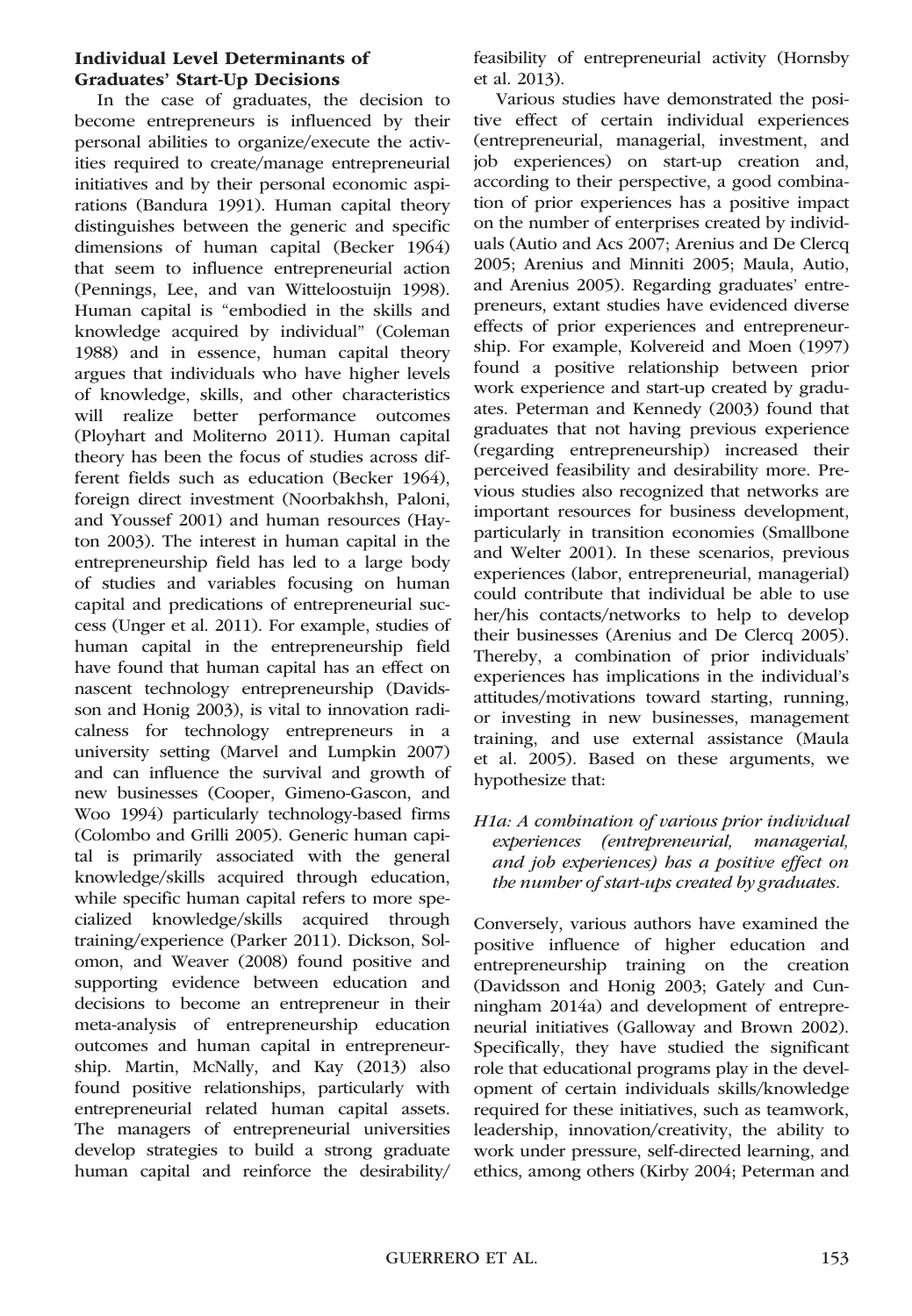Kennedy 2003; Pittaway and Hannon 2008). Participation and exposure to entrepreneurial education also increases the desirability and feasibility of entrepreneurship post education (Peterman and Kennedy 2003). For instance, Galloway and Brown (2002) have shown that entrepreneurship training programs help not only to improve the quality and growth of graduate businesses, but also to expand the range of industry sectors covered. Phan et al. (2005) in their large study of university students in Singapore results showed that introducing students early to entrepreneurship had a positive effective with respect to attitudes and beliefs. In such cases, it also means that students acquire the necessary knowledge early to start-up their own venture. In their study of Irish graduate entrepreneurs Fenton and Barry (2011) conclude graduate levels do benefit from entrepreneurial education and this can be enhanced through experiential learning. In some transition economies, a lack of previous experiences combined with the labor demands in the market, encourages individuals with higher educational attainment to seek other job alternatives instead of creating their own start-up (Smallbone and Welter 2001). According to Guerrero and Urbano (2014), the conversion process of an entrepreneurial idea into a market' value generation have several individual, organizational and environmental filters. Following these ideas, transition economies are characterized by certain informal and formal environmental conditions that defined the actions/behaviors among the several agents (government, market, investors, universities, etc.) involved in the entrepreneurial ecosystem (Wright et al. 2005). In transitional economic context, it is required more than the individuals' skills/knowledge/ education (Koellinger 2008); therefore, having previous experiences allow individuals have information about the market and connections with several agents involved in the entrepreneurial ecosystem (Arenius and De Clercq 2005; Smallbone and Welter 2001). Based on these arguments, we hypothesize that:

H1b: The individual skills/knowledge acquired at the university has less influence on the number of start-ups created by graduates than their prior experiences.

A recent study has tried to explain the profile of individuals with substantial growth expectations (Autio and Acs 2010). In this context,

predominantly, growth-oriented entrepreneurs tend to be relatively young, male, highly educated, and wealthy in terms of household income (Terjesen and Szerb 2008). Therefore, household income is linked with growth aspirations. Furthermore, growth aspirations go together with aspirations in terms of innovation and the estimated size of the start-up capital required for starting the firm. Not surprisingly, positive perceptions to entrepreneurship are also linked with aspirations in terms of job-growth expectations. Moreover, according to Douglas and Shepherd (2002), an individual's choice to become an entrepreneur can be represented as a utilitymaximizing decision based on various employment characteristics, such as level of income, work effort, risk, independence, and other working conditions, and other studies have found a positive correlation between business creation and individual aspirations, such as the expectation of financial rewards and independence (Wiklund and Shepherd 2003; Wiklund, Davidsson, and Delmar 2003). The main reasoning is that higher aspirations are related to access to more resources with a certain level of risk, but that the existence of these resources allows for the development of more initiatives. Individuals, especially those, whose growth aspirations are high, must raise capital, bear risks, and enter new markets (Estrin, Korosteleva, and Mickiewicz 2013). Undoubtedly, the configuration of each entrepreneurial ecosystem affects the aspirations of individuals (Hessels, Van Gelderen, and Thurik 2008) as well as the entrepreneurship rates across universities (Di Gregorio and Shane 2003; Guerrero, Cunningham, and Urbano 2015; O'Shea, Chugh, and Allen 2008; Shane 2004). Based on these arguments, we hypothesize that:

H1c: Higher individual economic aspirations increase the number of start-ups created by graduates.

### University-Level Determinants of Graduates' Start-Up Decisions

Environmental factors influence individual decisions. Within the university context, entrepreneurial activity is affected by both formal (educational programs and support mechanisms, among others) and informal factors (favorable entrepreneurial attitudes and positive role models, among others) (Guerrero and Urbano 2012). In this section, we focus on the role of support mechanisms such as incubators, research parks,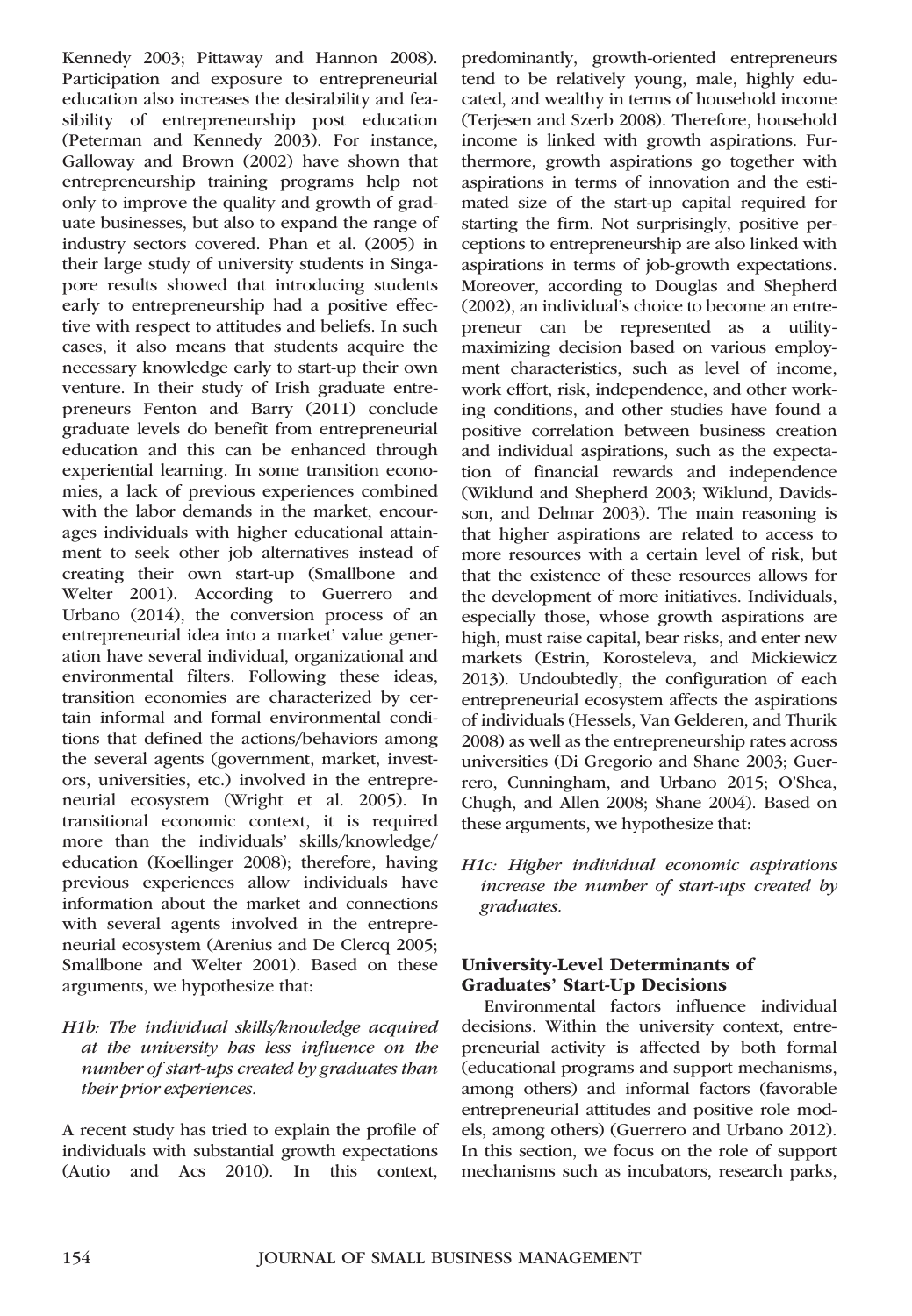and accelerators in the creation of start-ups by graduates. Intuitively, with the establishment of campus-wide support programs, all university students have similar opportunities to access the same types of support.

First, within the context of an entrepreneurial university, an incubator is a nonprofit organization that not only provides services—such as rent reductions, access to capital, shared office or laboratory space, technology transfer services, and faculty consultants—for students, faculty staff, and alumni, but also reinforces an entrepreneurial culture at all university levels (Urbano and Guerrero 2013). Effective incubator support can support the developed of an entrepreneurial culture (Aernoudt 2004). In transitional economies such as Brazil and Iran, universities have taken different approaches to support entrepreneurship and incubation (Almeida 2008; Karimi et al. 2010). Undoubtedly, the quality, effectiveness, and diversity of services and support provided by university incubators will be dependent on the availability of financial, physical, commercial, and social capital (Di Gregorio and Shane 2003; O'Shea, Chugh, and Allen 2008). Several authors have emphasized the positive and statistically significant relationship between support mechanisms and the level of universities' entrepreneurial activity (Powers and McDougall 2005). Van Rijnsoever et al. (2017) found that incubators do have positive effects with respect attracting the amount of funding start-up and the capacity to seek funding for banks and other formal investors. However, other studies of incubators have also found no effect or negative of incubators (Schwartz 2008, 2013). However, an undergraduate student can benefit from a pool of resources that can help him or her to evaluate ideas and develop them into innovative enterprises (Souitaris, Zerbinati, and Al-Laham 2007). For non-business graduates, participating in entrepreneurial programs supports their interest, belief, confidence and ambition, and openness to failure (Vij and Ball 2009). Additionally, an undergraduate student can use networking events to access practitioners for recruitment or advice. In addition, in the literature we observe that the number of graduates' start-ups constitutes the appropriate measure of performance for a business university incubator (Barbero et al. 2014; Phan, Siegel, and Wrigh 2005). Therefore, we posit that incubation mechanisms increases the probability of a student becoming an entrepreneur because those mechanisms help to reinforce entrepreneurial motivation, to identify business

opportunities, and to exploit opportunities in the short term; particularly in transitional economies characterized by embryonic nature of the external entrepreneurship facilities (government, nonprofit agents, community, etc.). Based on these arguments, we hypothesize that:

#### H2a: Prior access to the incubation support provided by the university increases the number of start-ups created by graduates.

Second, many universities have established their own science parks to foster the creation of startups based on university technologies that are considered such as innovation-related infrastructures through which knowledge is exchanged, and a university is often the catalyst for that symbiosis (Hobbs et al. 2017). A university science park operates depending on the capabilities that sustain the creation of competitive advantages in certain technological sectors with strong linkages in the regional economies (Koh, Koh, and Tschang 2005). In this university environment, a graduate can get advice from researchers and have access to resources from science parks to test and improve their ideas (Phan, Siegel, and Wrigh 2005). According to the academic entrepreneurship literature, the effectiveness in the incumbent of innovative ideas and their transformation into economic value depends on certain individual, organizational, and environmental conditions (Guerrero and Urbano 2014). In this sense, the identification and the assessment of entrepreneurial opportunities represent a strong challenge to offer new value to society by introducing innovative and novel products/services (Lee and Venkataraman 2006). Nevertheless, extant studies also recognized that a lower percentage of graduates and students are involved in the creation of science-based ventures but that founders of such start-ups are drawn from faculty or graduates (Smilor, Gibson, and Dietrich 1990). A plausible explanation is associated to the university's nature (public/private) and scope (broad/ technologic) that delimitate the identification and generation of innovative opportunities (Guerrero and Urbano 2012). Even those tendencies, authors such as Koh, Koh, and Tschang (2005) and McAdam and McAdam (2008) have identified several patterns of universities science parks located in very well-developed entrepreneurship/innovation ecosystems and that collaborate with external agents to fostering graduates'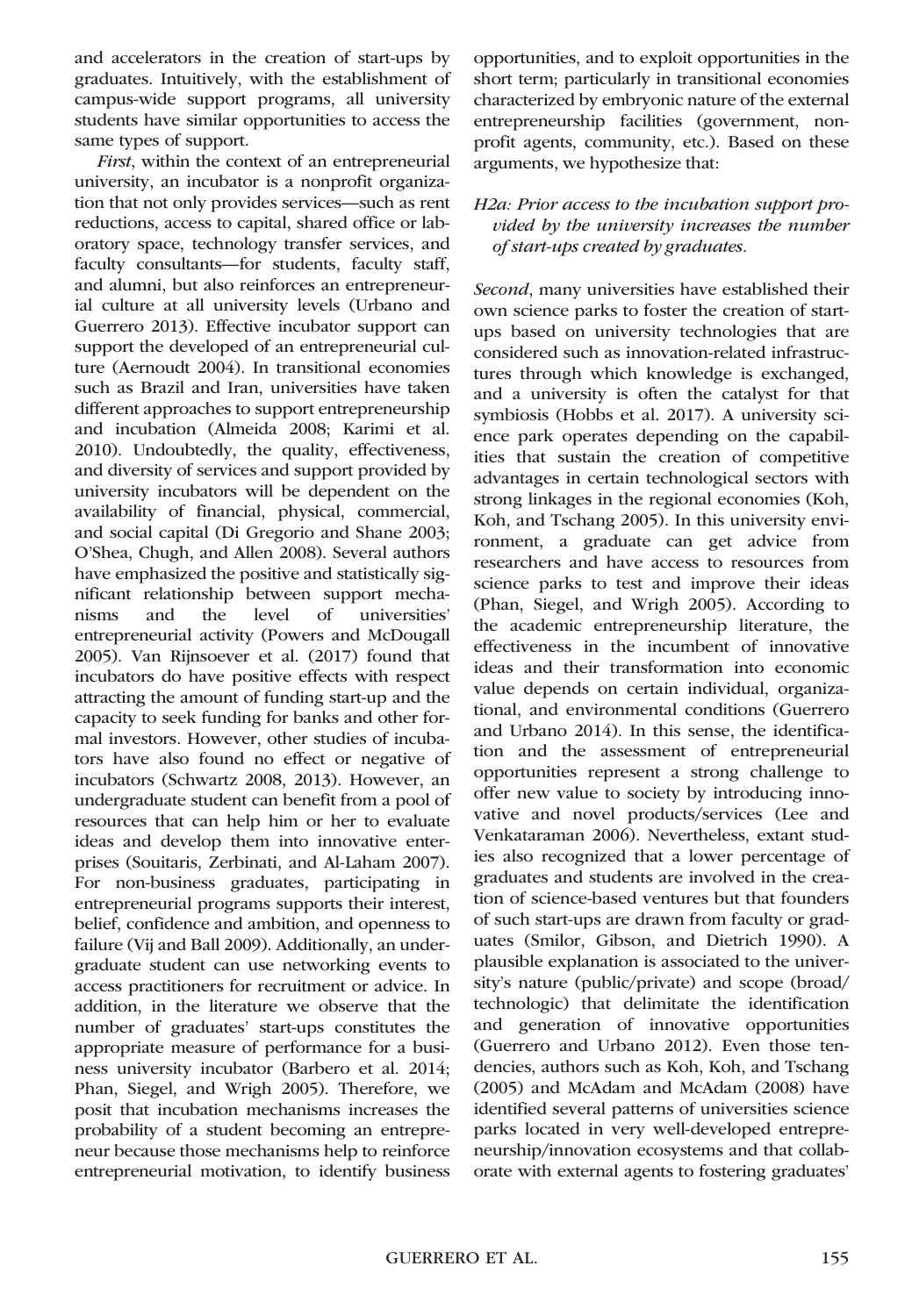science based or technological initiatives (e.g., Cambridge, Hungry, Silicon Valley, Singapore, Sweden, Taiwan, Western Australia, etc.). Moreover, Hobbs et al. (2017) in their review of science park literature highlight that the empirical studies focus has been on the United Kingdom and the United States and they did not identify any studies of science parks in Mexico. Based on these arguments, we argue that the existence of research parks increases the probability that graduates will be involved in new start-up creation. Therefore, we hypothesize that:

#### H2b: The existence of research parks provided by the university increases the number of startups created by graduates.

Third, even though not all universities have implemented these mechanisms and empirical research is limited, another phenomenon which has received much attention has been the university accelerators. According to Cohen (2013), the accelerators help cohorts of ventures involved in their initial stages providing seed capital, networking, and mentorship (by successful entrepreneurs, program graduates, venture capitalists, angel investors, or even corporate executives) with the objective of accelerating their establishment in competitive market segments as well as training them for venture pitches to a large audience of qualified investors. The focus on accelerators models is primarily on education and training and is at a pre-seed stage, oriented toward small investors, focused on business development and usually delivered over a short period of time (Pauwels et al. 2016). In comparison to incubators, accelerators are distinguished in the limited duration of their programs and focused on certain cohorts of start-ups in their initial stages (Radojevich-Kelley and Hoffman 2012). Moreover, accelerators do support venture development and compliment the prior experience of participants (Hallen, Bingham, and Cohen 2016). Following these ideas, we argue

that the existence of university accelerators increases the probability that graduates be involved in new start-up creation. Therefore, we hypothesize that:

H2c: The existence of accelerators provided by the university increases the number of startups created by graduates.

### Proposed Conceptual Model

Figure 1 shows the proposed conceptual model and the hypotheses that attempt to provide a better understanding of the individual and university conditions that determine the number of start-ups created by graduates from a multicampus entrepreneurial university.

### Methodology **Context**

For our research, we explored the Monterrey Institute of Technology and Higher Education (ITESM) as a multi-campus entrepreneurial university in Mexico. According to the theoretical criteria established to identify entrepreneurial universities, $3 \text{ since its foundation TIESM has}$ been considered one of the best entrepreneurial universities in Latin America (Guerrero, Urbano, and Gajón 2014). Founded by a group of business owners, it has undergone a continuous innovation process in order to respond to the educational demands issuing from social, economic, scientific, labor market, and technological changes, and to the challenges posed by the country's development. The mission of ITESM is: "to offer education that transforms lives through educational experiences, developing individuals who will become change makers, willing to be increasingly competitive for everybody's benefited." Interestingly, ITESM has adopted the organizational structure of a multi-campus university distributed throughout 31 campuses located in different cities $4$  across Mexico (Figure 2), and it is also present in 15 other countries

<sup>&</sup>lt;sup>3</sup>The criteria used in extant studies (Audretsch and Lehmann 2005; Clark 1998; Di Gregorio and Shane 2003; Guerrero and Urbano 2012; Guerrero et al. 2015; O'Shea et al. 2008; Shane 2004; Wright et al. 2007) to identify entrepreneurial universities include: (1) the promotion of an entrepreneurial culture across the university community; (2) institutional efforts aimed at developing an entrepreneurial ecosystem and fostering innovative/entrepreneurial initiatives; (3) their socioeonomic impact on their regions/countries; (4) a continuous and sustained transformation process, and (5) involvement of various socioeconomic actors in their decisions, activities, and objectives. <sup>4</sup>

Aguascalientes, Chiapas, Chihuahua, Ciudad Juárez, Ciudad Obregón, Cuernavaca, Guadalajara, Hidalgo, Irapuato, Laguna, León, Mazatlán, Mexico City, Monterrey, Morelia, North Sonora, Puebla, Querétaro, Saltillo, San Luis Potosí, Santa Fe, Sinaloa, State of Mexico, Tampico, Toluca, Veracruz Central, and Zacatecas.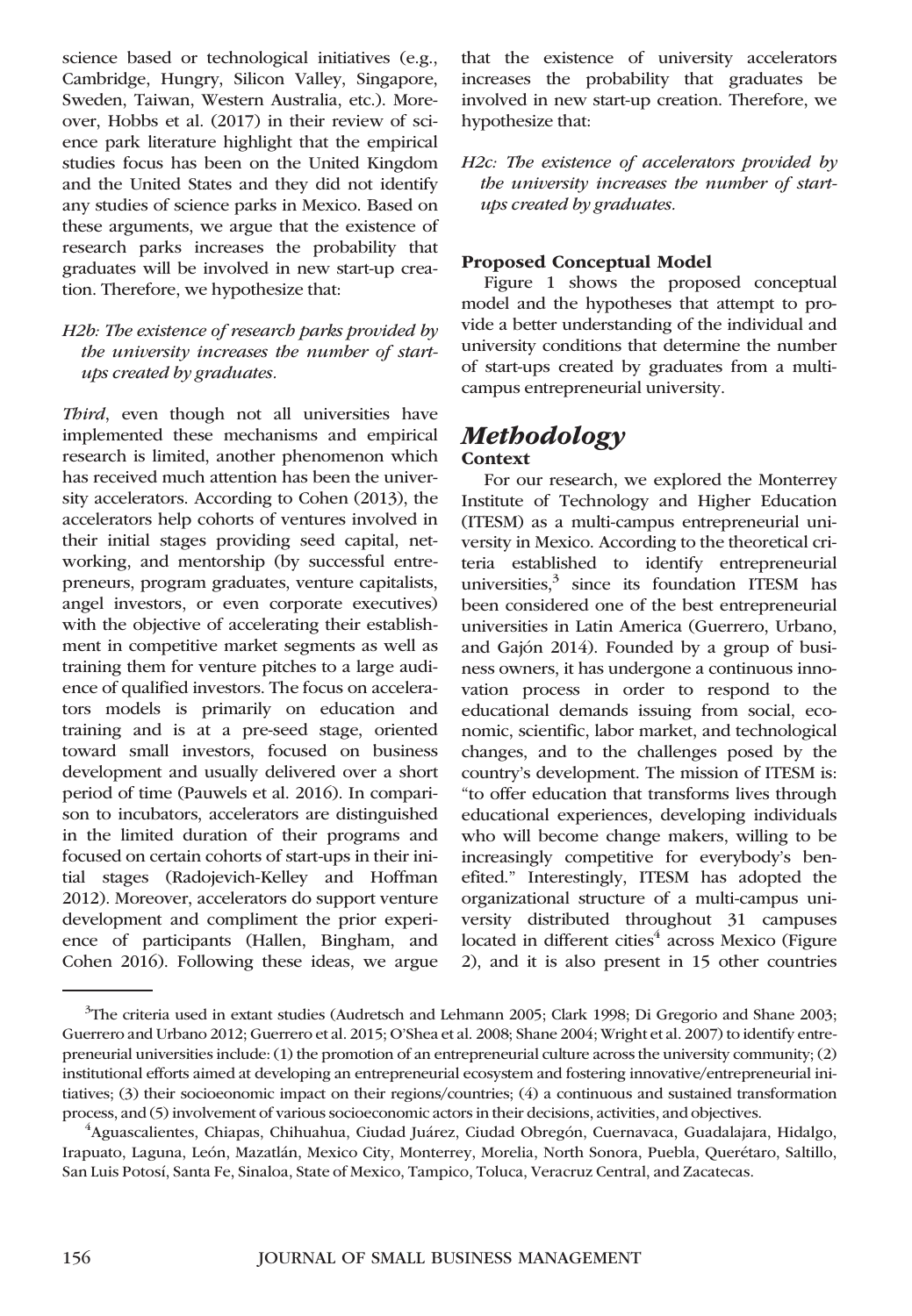Figure 1 Determinants of Graduates' Start-Ups Decisions



Source: The authors.

# Figure 2 ITESM's Multi-Campus System [Colour figure can be viewed at [wileyonlinelibrary.com\]](http://wileyonlinelibrary.com)



#### Source: ITESM Website.

through 22 international liaison offices. Its campuses are thus influenced by regional characteristics, in economic, social, political, and geographical terms. ITESM promotes teaching, research, and entrepreneurial activities throughout its multi-campus system. In regard to teaching activities, ITESM has implemented a novel educational system with cross-disciplinary entrepreneurship training. In regard to entrepreneurial activities, ITESM implemented a business incubator model<sup>5</sup> that allows that at least each campus has an incubator with a research park or/and accelerator to provide those services for university community (students, graduates, staff, professors, etc.) and local community (entrepreneurs). With this kind of initiative, ITESM tries to contribute to the generation of jobs and the strengthening of the Mexican economy.

#### Sample and Measures

In this regard, we used the 2011, 2012, and 2013 Professional Trajectory of ITESM Graduates Surveys. The sample includes information about 11,546 graduates from the 30 campuses located in 21 different Mexican regions. We also used secondary data about the ITEMS campuses and about the regional characteristics of each campus, as provided by the Mexican Institute for Statistics and Geography. As for the variables, the main *dependent variable* used in this study was the *number of start-ups* created by ITESM graduates. This proxy allows us to understand the levels of entrepreneurial activity across all the ITESM campuses (Audretsch et al. 2002; Audretsch, Lehmann and Warning 2005; Baker, Gedajlovic, and Lubatkin 2005; Klapper, Amit, and Guillén 2010; Klapper, Lewin, and Delgado

<sup>&</sup>lt;sup>5</sup>Formed by a platform that comprises three subnetworks: (1) a technology-based incubator network that drives the transformation of innovative ideas and projects in advanced sectors into high-value-added businesses; (2) an intermediate technology-based incubator network that supports the creation, development, and consolidation of new businesses that incorporate some innovative elements; and (3) a social incubator network that promotes the creation and strengthening of micro-enterprises.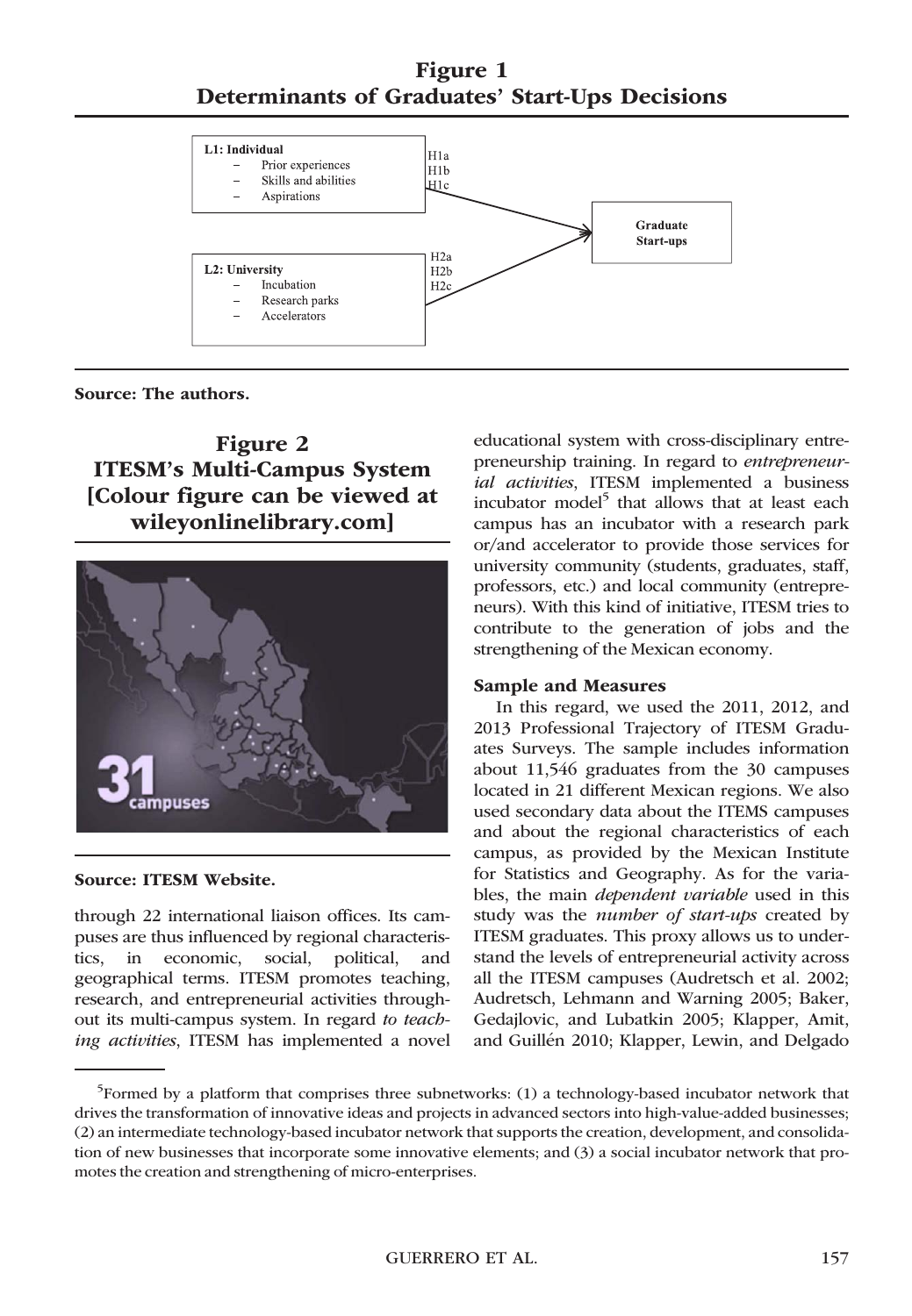2011; Philpott et al. 2011). On the basis of the information available, our main independent variables addressed: (1) the individual level (Arenius and Minniti 2005; Bates 1990; Becker 1964; Douglas and Shepherd 2002; Reynolds et al. 2005; Wong, Ho, and Autio 2005), and (2) the university level (McMullen and Shepherd 2006; Pittaway and Hannon 2008; Shane 2004; Wright, Birley, and Mosey 2004).

In regard to the *individual level*, human capital was measured by: (1) prior experience, including seven dummy variables that capture whether the graduates have had experience as entrepreneurs, in the public sector, and/or as private-sector employees, as well as the interaction among these three types of experiences, and one for a three-way interaction for each of the types of experience (Arenius and Minniti 2005; Autio and Acs 2007; Maula, Autio, and Arenius 2005); and (2) the skills and abilities acquired during their studies at the university in relation to teamwork, professional knowledge, leadership, idea generation, ability to work under stress, self-directed learning, and ethics (Arenius and De Clercq 2005; Autio and Acs 2010; Davidsson and Honig 2003; Koellinger 2008; Pittaway and Hannon 2008). These variables were measured using a 1–4 Likert scale. Conversely, the graduates' aspirations were measured on the basis of their income level (Autio and Acs 2010; Douglas and Shepherd 2002; Hessels, Van Gelderen, and Thurik 2008; Terjesen and Szerb 2008; Wiklund, Davidsson, and Delmar 2003; Wiklund and Shepherd 2003). As the survey measured the income with a categorical variable, we included a set of eight dummy variables, taking the lower category (less than 10,000 Mexican pesos) as a reference. Finally, we included several control variables (gender, knowledge areas, whether the graduates were applying the knowledge acquired during their studies in their current activity, and the generational cohort<sup>6</sup>).

In regard to the *university level*, we included three dummy measurements to capture the university support at each campus: (1) the on-campus incubator assistance used by graduates in their start-ups (Clarysse et al. 2005; Di Gregorio and Shane 2003; O'Shea, Chugh, and Allen 2008; Powers and McDougall 2005); (2) the presence of research parks on campus (Koh, Koh, and Tschang 2005; McAdam and McAdam 2008; Phan, Siegel, and Wrigh 2005); and (3) the presence of accelerators on campus (Radojevich-Kelley and Hoffman 2012; Cohen 2013). As control variables, we included the size and age  $(age^2)$  of each campus as well as three lagged nominal variables that capture:  $(1)$  the *business density* in the region where each university campus is located (Klapper, Amit, and Guillén 2010; Klapper, Lewin, and Delgado 2011), (2) the number of universities in the region where each university campus is located (Armington and Acs 2002; Audretsch, Lehmann, and Warning 2005; Mueller 2006), and (3) the GDP per capita in the region where each university campus is located (Audretsch et al. 2002; Baker, Gedajlovic, and Lubatkin 2005; Fritsch and Mueller 2004; Reynolds et al. 2005).

#### Method

Our database was composed of crosssectional data. As used in previous studies (Autio and Acs 2010), this specification allows for regressions and intercepts to vary across campuses/regions and makes it possible to test cross-level moderating effects. We conducted a two-level Hierarchical Linear Model (HLM) analysis considering individual level (level 1) and the university-level (level 2). HLM is a complex form of Ordinary Least Square (OLS) regression used to analyze variance in the outcome variables when the predictor variables are at varying hierarchical level. We began by specifying the unconditional or null model (Anderson 2012; Woltman et al. 2012) as follows:  $Y_{ij} = \gamma_{00} + u_{0j} + r_{ij}$ ; where the number of enterprises created  $(Y)$  for one graduate  $(i)$  is nested in level two (ITESM campuses,  $j$ ). It is equal to the average of entrepreneurial activity of each campus (the level two intercept,  $\gamma_{00}$ ) plus the random parameter related to the campus associated to each graduate (the level two random parameter,  $u_{0i}$ ), plus the residual

 $^6$ The Professional Trajectory Survey is distributed to ITESM graduates who have completed their studies 5, 10, 15, 20, and 25 years ago. In this regard, we controlled by two generational cohorts using a binary variable that takes value: (0) for Gen X when the individual born during 1966–1976 and completed their university studies during 1987–1997; and (1) for Gen Y when the individual born during 1977–1994, and completed their university studies during 1997–2008 (Pekala 2001; Schroer 2008).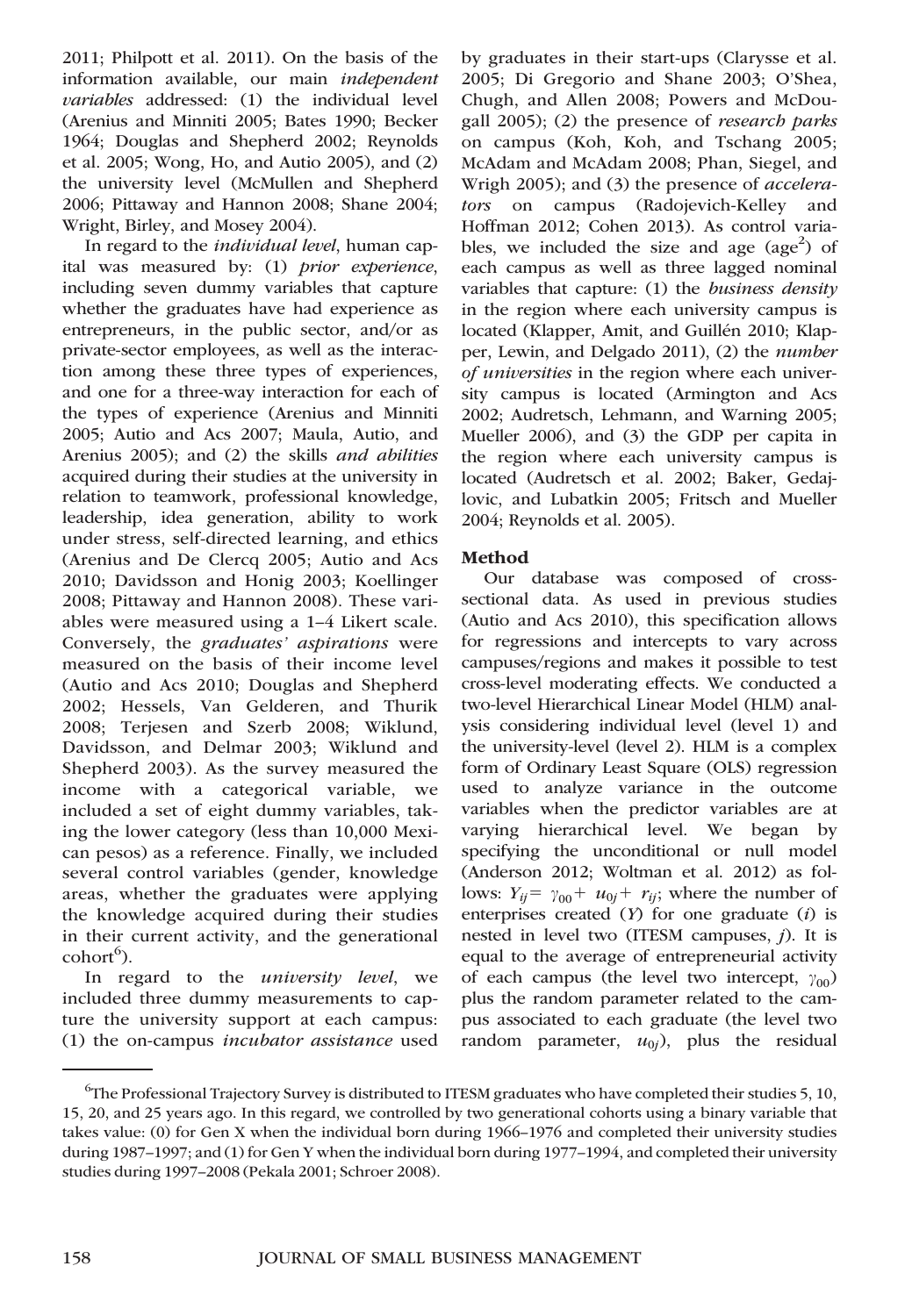| <b>Variables</b>                | $\boldsymbol{N}$ | Mean      | S.D.      | Min            | Max            |
|---------------------------------|------------------|-----------|-----------|----------------|----------------|
| Individual level                |                  |           |           |                |                |
| Start-ups                       | 15,274           | 0.5082493 | 0.1717978 | $\mathbf{0}$   | 130            |
| Gen Y                           | 15,274           | 0.7536991 | 0.43087   | $\Omega$       | $\mathbf{1}$   |
| Gender (male)                   | 15,274           | 0.6205316 | 0.4852706 | $\Omega$       | $\mathbf{1}$   |
| Exp entrepreneur                | 15,274           | 0.2834228 | 0.4506746 | $\theta$       | $\mathbf{1}$   |
| Exp_private sector              | 15,274           | 0.0998429 | 0.2998002 | $\Omega$       | $\mathbf{1}$   |
| Exp_public sector               | 15,274           | 0.8990441 | 0.3012801 | $\overline{0}$ | $\mathbf{1}$   |
| Exp_entrepreneur*public         | 15,274           | 0.0466152 | 0.2108201 | $\Omega$       | 1              |
| Exp_public*private              | 15,274           | 0.2505565 | 0.4333477 | $\Omega$       | 1              |
| Exp_entrepreneur*private        | 15,274           | 0.0853738 | 0.2794463 | $\Omega$       | $\mathbf{1}$   |
| Exp_entrepreneur*public*private | 15,274           | 0.0422941 | 0.2012659 | $\overline{0}$ | $\mathbf{1}$   |
| Income                          | 12,467           | 4.360953  | 0.202661  | 1              | 9              |
| Applicability                   | 14,083           | 1.786125  | 0.8210849 | 1              | $\overline{4}$ |
| Area                            | 15,274           | 1.69268   | 0.619181  | 1              | $\overline{4}$ |
| Skills_Teamwork                 | 14,465           | 3.503353  | 0.7312407 | 1              | $\overline{4}$ |
| Skills_Knowledge                | 14,370           | 3.37968   | 0.728245  | 1              | $\overline{4}$ |
| Skills_Leadership               | 14,374           | 3.275915  | 0.8220049 | 1              | $\overline{4}$ |
| Skills_Idea generation          | 14,385           | 3.221481  | 0.852447  | 1              | 4              |
| Skills_Working under pressure   | 14,395           | 3.631539  | 0.7143734 | 1              | $\overline{4}$ |
| Skills_Self-directed learning   | 14,390           | 3.409312  | 0.8104516 | 1              | $\overline{4}$ |
| <b>Skills</b> Ethics            | 14,388           | 3.407979  | 0.8429611 | 1              | 4              |
| University level                |                  |           |           |                |                |
| Campus_incubator support        | 30               | 0.0191175 | 0.1369423 | $\Omega$       | $\mathbf{1}$   |
| Campus_research parks           | 30               | 1.175331  | 0.6827017 | $\mathbf{0}$   | $\overline{2}$ |
| Campus_accelerators             | 30               | 0.9328925 | 0.2502163 | $\Omega$       | $\mathbf{1}$   |
| Campus_size                     | 30               | 1129.396  | 985.1168  | $\mathbf{0}$   | 3,009          |
| Campus_year                     | 30               | 45.49142  | 17.35872  | 9              | 70             |
| Campus_year*year                | 30               | 2370.775  | 1713.22   | 81             | 4,900          |
| <b>Business density</b>         | 30               | 0.0575003 | 0.043002  | 0.01           | 0.13           |
| <b>HEIs</b>                     | 30               | 296.3122  | 139.8673  | 38             | 574            |
| GDP per capita                  | 30               | 0.1509703 | 0.0597878 | 0.05           | 0.25           |

### Table 1 Descriptive Statistics

variance to the graduates and not captured by the model (the level one residual,  $r_{ii}$ ). In this sense, the level two random parameter  $(u_{0i})$  is what allows the model to vary by the higherlevel unit (ITESM campuses).

Adding a predictor to each level, we obtained the mixed model represented such as  $Y_{ij} = \gamma_{00} +$  $\gamma_{10}X_{ij} + \gamma_{01}$   $W_j + \gamma_{11}W_jX_{ij} + u_{0j} + u_{1j}X_{ij} + r_{ij}.$ Where  $X_{ij}$  represents a predictor variable for one graduate  $i$  nested in  $j$  each campus and  $W_i$  represents a predictor variable for campus. Note that for each new predictor added to individual level we get a new beta at campus level that is set as an outcome. The random effects at campus level in the model  $u_{0j}$  can

also be fixed at 0, which forces the effect to stay constant across all level two units, as with single level regression. Based on this mixed model structure, we build/test our hypotheses at individual level (level-1) and at campus level (level-2). Stata package was used to test the models. Each HLM analyses need to be accompanied by the overall model fit, the interclass correlation coefficient (ICC), and the pseudo  $R^2$  statistic (Anderson 2012; Streenberg 2012; Woltman et al. 2012). Concerting the ICC, it was defined as,  $p = \frac{\tau_{00}}{(\sigma^2 + \tau_{00})}$  where, p is the ICC,  $\tau_{00} = u_{0j}$  variance at level 2 and  $\sigma^2$  =  $r_{0j}$  variance at level 1. The ICC range from 0 to 1 describes the proportion of the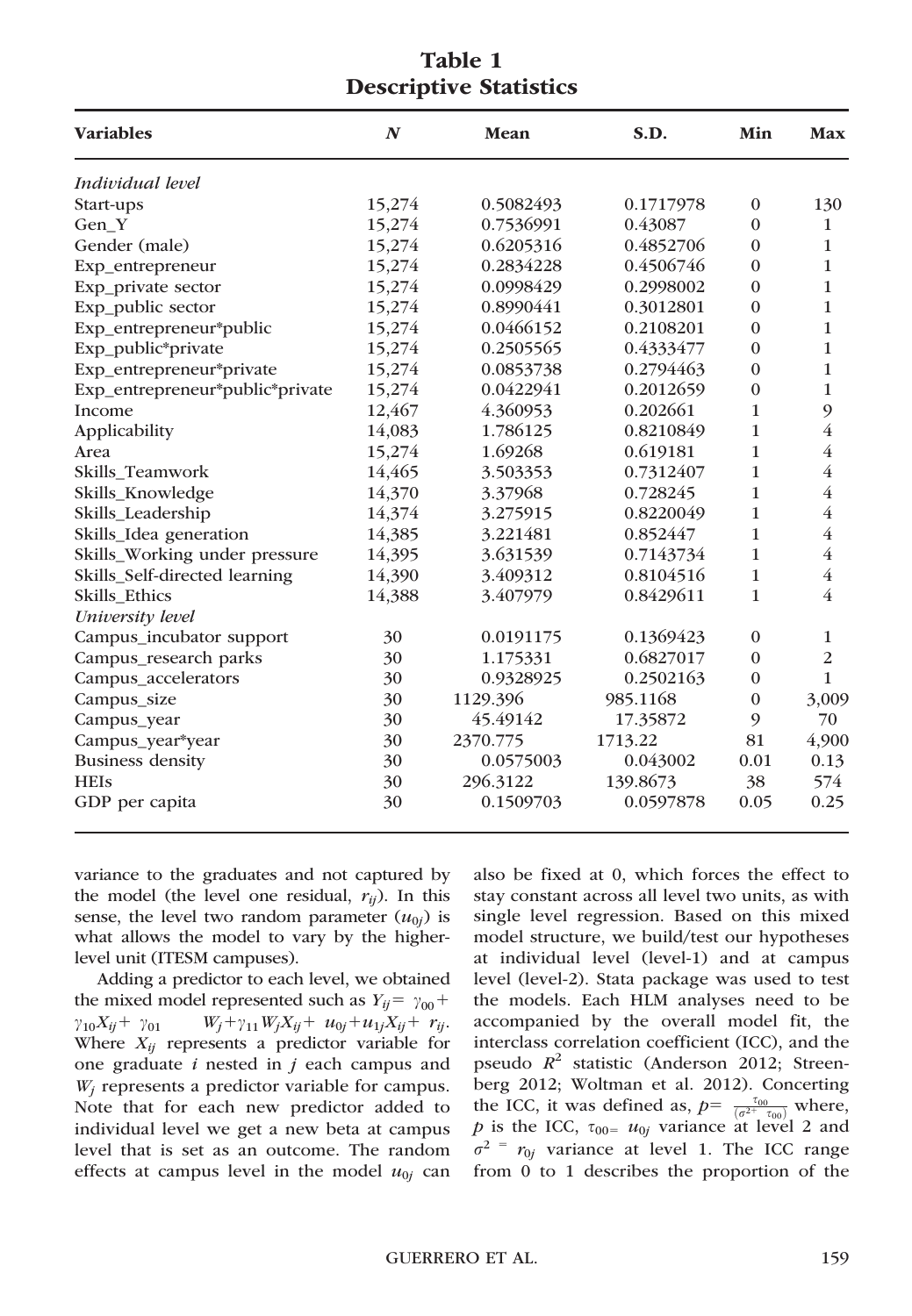|                   |                                          |                        |                          |                        |                        |                         |                     | Correlation Matrix      |                        |                         |                         |                        |                     |                  |                     |                        |
|-------------------|------------------------------------------|------------------------|--------------------------|------------------------|------------------------|-------------------------|---------------------|-------------------------|------------------------|-------------------------|-------------------------|------------------------|---------------------|------------------|---------------------|------------------------|
|                   | Variables                                |                        | $\mathbf{\mathsf{N}}$    | S                      | 4                      | 5                       | ৩                   | r                       | œ                      | ۰                       | $\overline{10}$         | $\mathbf{1}$           | 12                  | 13               | 14                  | 15                     |
|                   | Start-ups<br>Gen $Y$                     | $-0.0765*$             |                          |                        |                        |                         |                     |                         |                        |                         |                         |                        |                     |                  |                     |                        |
| $\omega$ $\omega$ | Gender (male)                            | $0.0917*$              | $-0.0703*$               |                        |                        |                         |                     |                         |                        |                         |                         |                        |                     |                  |                     |                        |
|                   | Exp_entrepreneur                         | $0.1041*$<br>0.0227    | $-0.1560*$<br>$-0.0570*$ | $0.0733*$<br>$-0.0226$ | $0.1356*$              |                         |                     |                         |                        |                         |                         |                        |                     |                  |                     |                        |
| 400               | Exp_private sector<br>Exp_public sector  | $-0.3034*$             | 0.0213                   | $-0.0843*$             | $-0.0313*$             | $-0.0486*$              |                     |                         |                        |                         |                         |                        |                     |                  |                     |                        |
| $\overline{ }$    | Exp_entrepreneur*<br>public              | $0.0407*$              | $-0.0870*$               | 0.0129                 | $0.3516*$              | $0.6639*$               | 0.0061              |                         |                        |                         |                         |                        |                     |                  |                     |                        |
| ∞ ာ               | Exp_public*private                       | $-0.0104$              | $-0.1383*$               | $0.057$ <sup>7*</sup>  | 0.9194*                | $0.1330*$               | $0.1938*$           | $0.3351*$               |                        |                         |                         |                        |                     |                  |                     |                        |
|                   | Exp_entrepreneur <sup>*</sup><br>private | $-0.0065$              | $-0.0570*$               | $-0.0320*$             | $0.1437*$              | $0.9174*$               | $0.1024*$           | $0.6504*$               | $0.1726*$              |                         |                         |                        |                     |                  |                     |                        |
| $\overline{10}$   | Exp_entrepreneur*                        | 0.0236                 | $-0.0815*$               | 0.0101                 | $0.3341*$              | $0.6310*$               | $0.0704*$           | $0.9504*$               | $0.3634*$              | $0.6878$ *              |                         |                        |                     |                  |                     |                        |
|                   | public <sup>*</sup> private              |                        |                          |                        |                        |                         |                     |                         |                        |                         |                         |                        |                     |                  |                     |                        |
|                   | 11 Income                                | $0.1141*$              | $-0.2919*$               | $0.3232*$              | $0.0486*$              | $-0.0404*$              | $-0.0749$ *         | $-0.0174$               | 0.0206                 | $-0.0458*$              | $-0.0198$               |                        |                     |                  |                     |                        |
|                   | 12 Applicability                         | $-0.0092$              | $0.0375*$                | 0.0029                 | $-0.0356*$             | $-0.0441*$              | $-0.0080$           | $-0.0443*$              | $0.0339*$              | $-0.0382*$              | $-0.0439*$              | 0.0066                 |                     |                  |                     |                        |
| 13 Area           |                                          | $-0.0444*$             | $-0.0791*$               | $0.0856*$              | 0.0036                 | 0.0189                  | $0.0292*$           | 0.0170                  | 0.0098                 | 0.0158                  | 0.0134                  | $-0.0069$              | $0.0458*$           |                  |                     |                        |
| 14                | Skills_Teamwork                          | $-0.0219$              | $0.1531*$                | $-0.1249$ *            | $-0.0305*$             | $-0.0151$               | 0.0248              | 0.0229                  | 0.0177                 | $-0.0166$               | $-0.0251$               | $-0.1219*$             | $-0.0928$ *         | $-0.0411*$       |                     |                        |
| 15                | Skills_Knowledge                         | $-0.0083$              | $-0.0620*$               | $-0.0274$              | 0.0019                 | $-0.0042$               | 0.0136              | 0.0001                  | 0.0070                 | $-0.0130$               | $-0.0052$               | $-0.0190$              | $-0.1493*$          | $-0.0086$        | $0.3498*$           |                        |
| 16                | Skills_Leadership                        | $-0.0002$              | $0.1171*$                | $-0.1024*$             | 0.0038                 | 0.0106                  | 0.0092              | 0.0100                  | 0.0089                 | 0.0102                  | 0.0075                  | $-0.0957$ *            | $-0.1306*$          | $-0.0623*$       | $0.4927*$           | $0.3443*$              |
|                   | Skills_Idea                              | $0.0330*$              | $0.1105*$                | $-0.0701*$             | $0.0331*$              | 0.0120                  | 0.0239              | 0.0181                  | $0.0299*$              | 0.0077                  | 0.0123                  | $-0.0866*$             | $-0.1127*$          | $-0.0779*$       | $0.4024*$           | $0.3242*$              |
|                   | generation                               |                        |                          |                        |                        |                         |                     |                         |                        |                         |                         |                        |                     |                  |                     |                        |
| 18                | under pressure<br>Skills_Working         | 0.0047                 | $-0.0139$                | $-0.0986*$             | 0.0025                 | 0.0039                  | 0.0041              | 0.0074                  | 0.0043                 | 0.0034                  | 0.0025                  | $-0.0692*$             | $-0.0904*$          | 0.0258           | $0.4417*$           | $0.3808*$              |
| $\overline{19}$   | Skills_Self-directed                     | $-0.0306*$             | 0.0153                   | $-0.0500*$             | $-0.0027$              | 0.0035                  | 0.0229              | 0.0041                  | 0.0081                 | $-0.0034$               | 0.0008                  | $-0.0932*$             | $-0.1177*$          | 0.0236           | $0.3822*$           | $0.3786*$              |
|                   | 20 Skills_Ethics<br>learning             | $-0.0050$              | 0.0210                   | $-0.0863*$             | $-0.0043$              | $-0.0050$               | 0.0098              | $-0.0052$               | 0.0023                 | $-0.0063$               | $-0.0061$               | $-0.0835*$             | $-0.1134*$          | $-0.0603*$       | $0.4012*$           | $0.3400*$              |
| $\overline{21}$   | Campus_incubator                         | 0.0208                 | 0.0077                   | $0.0313*$              | $0.1403*$              | 0.0061                  | $-0.0183$           | $0.0304*$               | $0.1355*$              | 0.0053                  | 0.0253                  | $-0.0240$              | $-0.0192$           | 0.0060           | 0.0048              | $-0.0041$              |
|                   | support                                  |                        |                          |                        |                        |                         |                     |                         |                        |                         |                         |                        |                     |                  |                     |                        |
| 22                | Campus_research<br>parks                 | 0.0188                 | $-0.1568*$               | $0.0526*$              | $-0.0057$              | $-0.0449*$              | $-0.0301*$          | $-0.0281*$              | $-0.0113$              | $-0.0462*$              | $-0.0273*$              | $0.1617*$              | $0.0358$ *          | $0.1309*$        | $-0.0341*$          | 0.0185                 |
| 23                | Campus_accelerators -0.0183              |                        | 0.0028                   | 0.0157                 | $-0.0073$              | $-0.0189$               | $-0.0022$           | $-0.0201$               | $-0.0080$              | $-0.0211$               | $-0.0216$               | $0.0975*$              | 0.0143              | $0.0625*$        | $-0.0039$           | $-0.0096$              |
| 24                | Campus_size                              | $-0.0021$              | $0.0460*$                | $0.0272*$              | $-0.0579$ *            | $-0.0612*$              | $-0.0206$           | $-0.0504*$              | $-0.0574*$             | $-0.0611*$              | $-0.0489*$              | $0.0819*$              | $0.0633*$           | $0.1146*$        | $-0.0059$           | 0.0066                 |
| 25                | Campus_year                              | 0.0237                 | $-0.2139*$               | $0.0401*$              | $-0.0027$              | $-0.0352*$              | $-0.0361*$          | $-0.0162$               | $-0.0085$              | $-0.0374*$              | $-0.0162$               | $0.1563*$              | $0.0368$ *          | $0.1207*$        | $-0.0391*$          | $0.0355*$              |
|                   | 26 Campus_year*year                      | 0.0241                 | $-0.2071*$               | $0.0430*$              | $-0.0047$              | $-0.0358$ *             | $-0.0382$ *         | $-0.0179$               | $-0.0115$              | $-0.0384*$              | $-0.0180$               | $0.1499*$              | $0.0407*$           | $0.1131*$        | $-0.0373*$          | $0.0352*$              |
|                   | 27 Business density<br>28 HEIS           | $-0.0252$<br>$-0.0175$ | $0.0725*$<br>$0.1189*$   | $-0.0010$<br>0.0048    | $-0.0242$<br>$-0.0117$ | $-0.0307*$<br>$-0.0229$ | $0.0311*$<br>0.0224 | $-0.0298*$<br>$-0.0175$ | $-0.0059$<br>$-0.0194$ | $-0.0286*$<br>$-0.0232$ | $-0.0305*$<br>$-0.0209$ | $0.0339*$<br>$0.0552*$ | $-0.0002$<br>0.0147 | 0.0185<br>0.0263 | $-0.0058$<br>0.0018 | $-0.0252$<br>$-0.0227$ |
|                   | 29 GDP per capita                        | 0.0088                 | 0.0006                   | $0.0387*$              | $-0.0209$              | $-0.0335*$              | $-0.0190$           | $-0.0260$               | $-0.0223$              | $-0.0296*$              | $-0.0226$               | $0.0969*$              | $0.0349*$           | $0.0830*$        | $-0.0045$           | 0.0075                 |

Table 2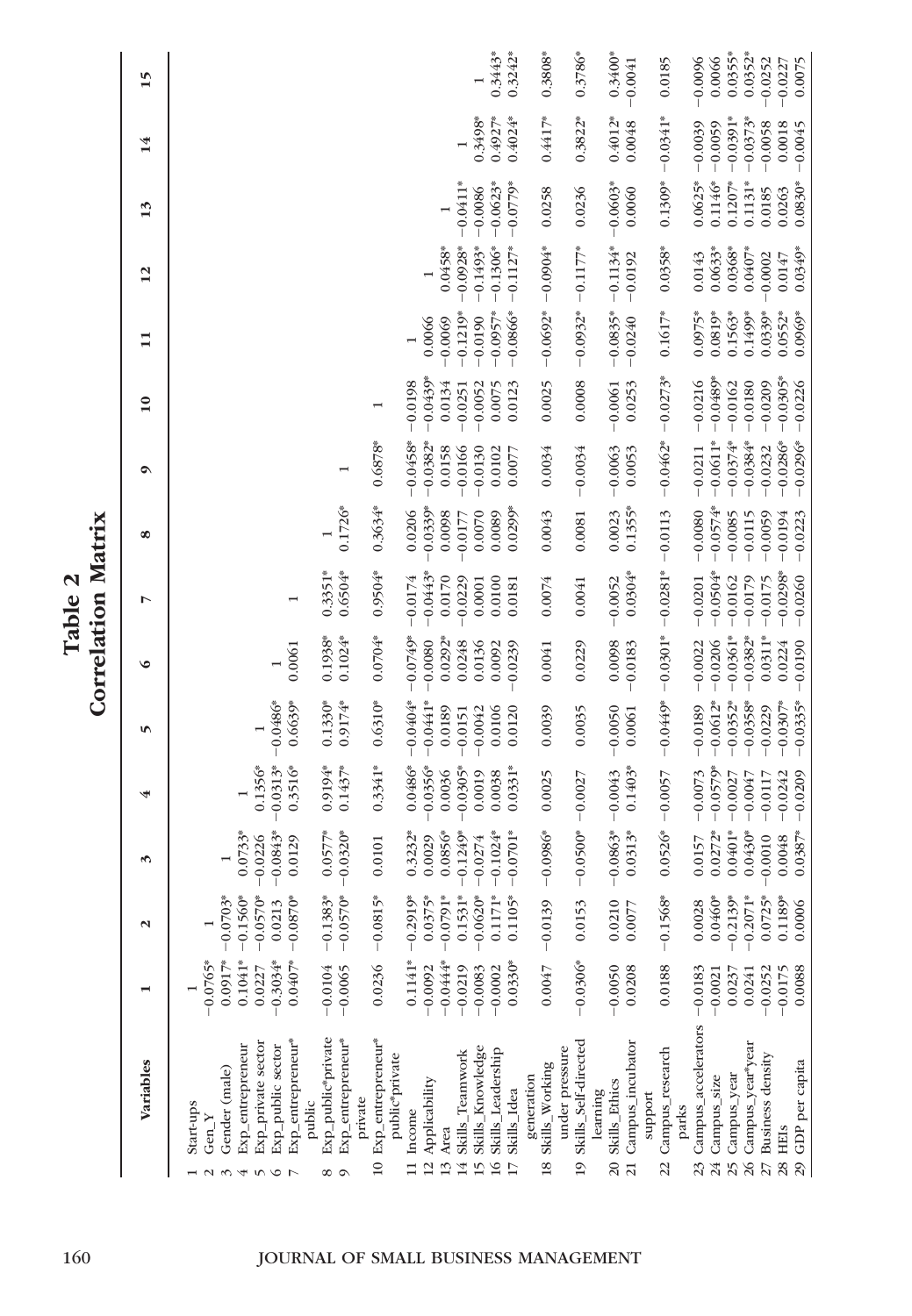| $0.1840*$<br>$\frac{8}{2}$<br>$-0.2762*$<br>$0.8380*$<br>27<br>$0.6083*$<br>$-0.1999*$<br>$-0.4215*$<br>$\frac{6}{2}$<br>$-0.3924*$<br>$-0.1821$ *<br>0.6022*<br>0.9909*<br>25<br>$0.8928$ *<br>0.9005*<br>-0.1951*<br>$0.0207$<br>$0.5833*$<br>24<br>$0.2818$ <sup>*</sup><br>$\begin{array}{c} 0.2190^{\text{st}} \\ 0.2018^{\text{st}} \\ 0.1806^{\text{st}} \\ 0.2979^{\text{st}} \\ 0.1414^{\text{st}} \end{array}$<br>23<br>$0.4618$ *<br>0.8565*<br>$-0.0322$ <sup>*</sup><br>0.5651 <sup>*</sup><br>$\frac{0.8623^*}{0.8716^*}$<br>$\overline{2}$<br>$-0.0318$ <sup>*</sup><br>$-0.0351$ <sup>*</sup><br>$-0.0377$ <sup>*</sup><br>$0.0212$<br>0.0030<br>$-0.0275*$<br>$-0.0411*$<br>$-0.0046$<br>$\overline{\mathbf{a}}$<br>$\begin{array}{r} -0.0154 \\ -0.0279^* \\ -0.0110 \\ -0.0110 \\ -0.0375^* \\ -0.0250 \\ -0.0252 \\ -0.049 \\ -0.049 \end{array}$<br>$-0.0276*$ |
|-------------------------------------------------------------------------------------------------------------------------------------------------------------------------------------------------------------------------------------------------------------------------------------------------------------------------------------------------------------------------------------------------------------------------------------------------------------------------------------------------------------------------------------------------------------------------------------------------------------------------------------------------------------------------------------------------------------------------------------------------------------------------------------------------------------------------------------------------------------------------------------|
|                                                                                                                                                                                                                                                                                                                                                                                                                                                                                                                                                                                                                                                                                                                                                                                                                                                                                     |
|                                                                                                                                                                                                                                                                                                                                                                                                                                                                                                                                                                                                                                                                                                                                                                                                                                                                                     |
|                                                                                                                                                                                                                                                                                                                                                                                                                                                                                                                                                                                                                                                                                                                                                                                                                                                                                     |
|                                                                                                                                                                                                                                                                                                                                                                                                                                                                                                                                                                                                                                                                                                                                                                                                                                                                                     |
|                                                                                                                                                                                                                                                                                                                                                                                                                                                                                                                                                                                                                                                                                                                                                                                                                                                                                     |
|                                                                                                                                                                                                                                                                                                                                                                                                                                                                                                                                                                                                                                                                                                                                                                                                                                                                                     |
|                                                                                                                                                                                                                                                                                                                                                                                                                                                                                                                                                                                                                                                                                                                                                                                                                                                                                     |
|                                                                                                                                                                                                                                                                                                                                                                                                                                                                                                                                                                                                                                                                                                                                                                                                                                                                                     |
|                                                                                                                                                                                                                                                                                                                                                                                                                                                                                                                                                                                                                                                                                                                                                                                                                                                                                     |
|                                                                                                                                                                                                                                                                                                                                                                                                                                                                                                                                                                                                                                                                                                                                                                                                                                                                                     |
|                                                                                                                                                                                                                                                                                                                                                                                                                                                                                                                                                                                                                                                                                                                                                                                                                                                                                     |
|                                                                                                                                                                                                                                                                                                                                                                                                                                                                                                                                                                                                                                                                                                                                                                                                                                                                                     |
|                                                                                                                                                                                                                                                                                                                                                                                                                                                                                                                                                                                                                                                                                                                                                                                                                                                                                     |
|                                                                                                                                                                                                                                                                                                                                                                                                                                                                                                                                                                                                                                                                                                                                                                                                                                                                                     |
|                                                                                                                                                                                                                                                                                                                                                                                                                                                                                                                                                                                                                                                                                                                                                                                                                                                                                     |

Table 2

total variance that depends upon group membership. As there is no direct measure of variance accounted for the HLM model, we estimate a "pseudo  $R^{2n}$  for the overall residual in the model as follows:  $R^2$ =  $(\sigma^2$  unconditional  $-\sigma^2$  conditional )  $\frac{dational - \sigma^2 \text{ conditional}}{\sigma^2 \text{ conditional}}$  (Hayes 2006). Finally, we also test the robustness of our model using an HLM as well as OLS regression by entering the variables in different steps.

### Results

Tables 1 and 2 show the sample's descriptive statistics and the correlation matrix, respectively. A precondition for HLM is that significant between-group variance exists for the dependent variable. Therefore, we corroborated the relationship between the number of graduate start-ups at the individual level and the university/regional level predictors.

Table 3 presents the results obtained by the entire sample (11,569 graduates) using the two level HLM. On average, model I shows that the number of ITESM's enterprises created by those graduates was just 0.583  $(p < .001)$  with a residual variance of 2.915. The interclass correlation in this null model confirm that 11 percent of the total variance in the number of enterprises created by ITESM graduates is accounted for by differences among campuses (Hayes 2006). This indicator tends to increase with the predictors variables. Then, when the set of individual's control variables are added (Model Ia), we observe that the number of enterprises created decreased when the graduates are associated to Gen Y (– 0.334;  $p < .001$ ) and increased when are male (0.363;  $p < .001$ ). Moreover, taking such as reference business degree, graduates from health, engineering, and social science tends to create fewer enterprises. In general, these effects are observed in the majority of tested models. Nevertheless, the intensity of the effect is reduced by the presence of the predictors from Model Ib to Model Ie. Model Ib shows that there is a positive relationship between prior entrepreneurial *experience* and the number of graduate start-ups (1.761;  $p < .001$ ). However, prior experience in public organizations  $(-1.357; p < .001)$  and private organizations  $(-0.271; p < .100)$  decreases the number of graduate start-ups. Similarly, prior experience in both public and private organizations and as entrepreneurs has a negative

\*Note: Significance level \*p

 $< 0.001$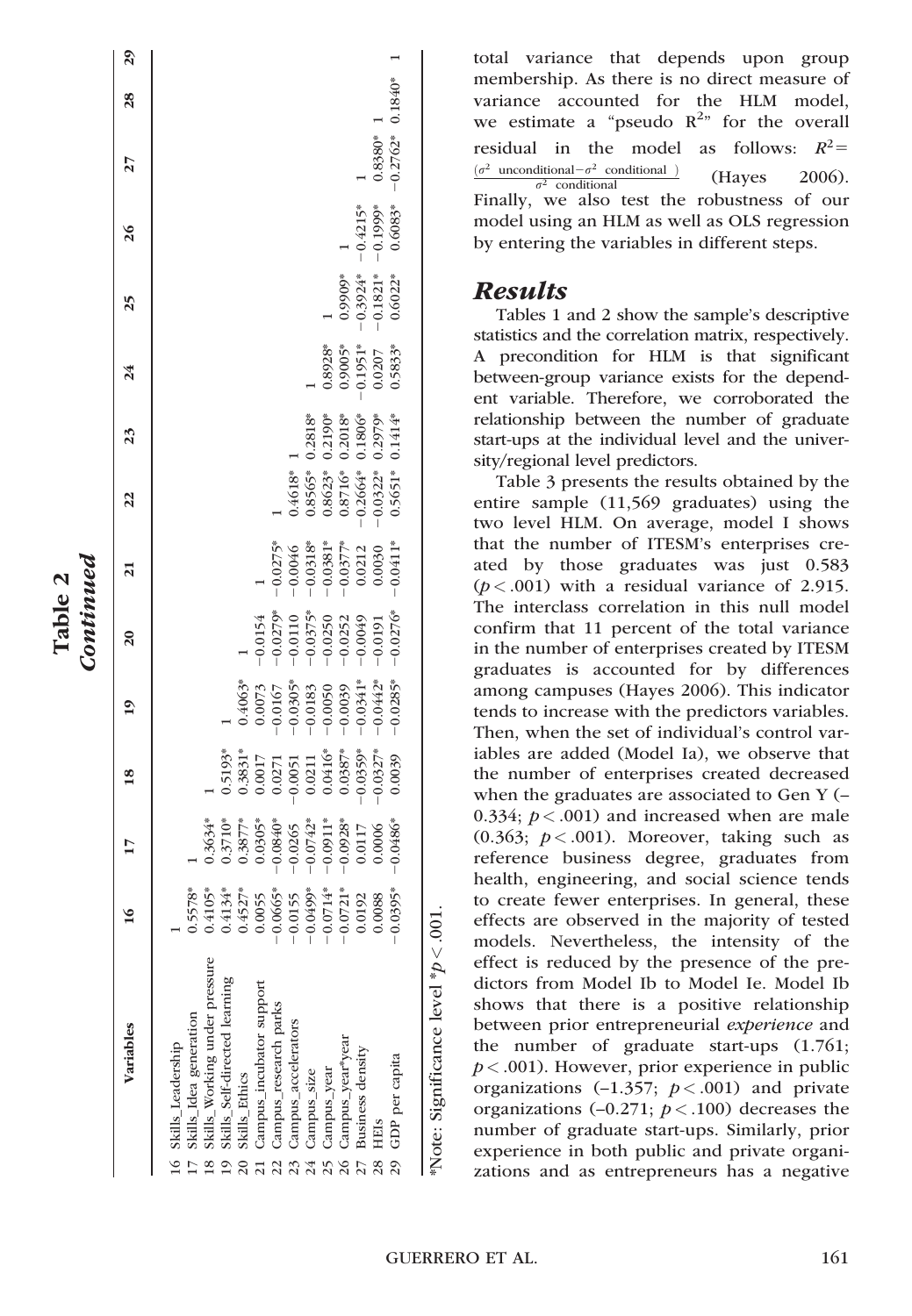|                                 |       |                |              |       |          |              |                                                         |                |       | All Generational Cohorts                                                                                 |                                                                                                     |              |                                                                                                  |                               |                     |                                                                                 |                                                                                   |               |
|---------------------------------|-------|----------------|--------------|-------|----------|--------------|---------------------------------------------------------|----------------|-------|----------------------------------------------------------------------------------------------------------|-----------------------------------------------------------------------------------------------------|--------------|--------------------------------------------------------------------------------------------------|-------------------------------|---------------------|---------------------------------------------------------------------------------|-----------------------------------------------------------------------------------|---------------|
| Number of Graduate<br>Start-Ups |       | Model I (null) |              |       | Model Ia |              |                                                         | Model Ib       |       |                                                                                                          | Model Ic                                                                                            |              |                                                                                                  | Model Id                      |                     |                                                                                 | Model Ie                                                                          |               |
|                                 | Coef. | S.E.           | $p \times z$ | Coef. | S.E.     | $p \times z$ | Coef.                                                   | S.E.           | p > z | Coef.                                                                                                    | S.E.                                                                                                | $p \times z$ | Coef.                                                                                            | S.E.                          | $p \times z$        | Coef.                                                                           | S.E.                                                                              | p > z         |
| <b>Fixed effects</b>            |       |                |              |       |          |              |                                                         |                |       |                                                                                                          |                                                                                                     |              |                                                                                                  |                               |                     |                                                                                 |                                                                                   |               |
| Level-1: individual             |       |                |              |       |          |              |                                                         |                |       |                                                                                                          |                                                                                                     |              |                                                                                                  |                               |                     |                                                                                 |                                                                                   |               |
| Experiences                     |       |                |              |       |          |              |                                                         |                |       |                                                                                                          |                                                                                                     |              |                                                                                                  |                               |                     |                                                                                 |                                                                                   |               |
| Exp_entrepreneur                |       |                |              |       |          |              | 1.761                                                   | 0.101          | 普集社   | $\begin{array}{r} 1.501 \\ -0.463 \\ -1.547 \\ -0.766 \\ -0.766 \\ -1.441 \\ 0.402 \\ 1.084 \end{array}$ | $\begin{array}{l} 0.107 \\ 0.158 \\ 0.069 \\ 0.281 \\ 0.113 \\ 0.113 \\ 0.050 \\ \end{array}$       | 普鲁<br>Ř      | $1.376$<br>$-0.489$<br>$-1.573$<br>$-1.300$<br>$-1.300$                                          | $0.114$<br>$0.164$<br>$0.073$ | 黄米<br>$\frac{4}{3}$ | $\begin{array}{r} 1.378 \\ -0.484 \\ -1.571 \\ -0.566 \\ -1.306 \\ \end{array}$ | 0.113                                                                             | 普集社<br>Ť.     |
| Exp_private sector              |       |                |              |       |          |              | $-0.271$<br>$-1.357$<br>$-0.998$                        | 0.062<br>0.151 | ****  |                                                                                                          |                                                                                                     | 普通           |                                                                                                  |                               | 葦葉                  |                                                                                 | 0.164                                                                             | 茶茶            |
| Exp_public sector               |       |                |              |       |          |              |                                                         |                | 著来    |                                                                                                          |                                                                                                     | ğ            |                                                                                                  |                               |                     |                                                                                 | 0.073                                                                             |               |
| Exp_entrepreneur*public         |       |                |              |       |          |              |                                                         | 0.276          |       |                                                                                                          |                                                                                                     |              |                                                                                                  | 0.291<br>0.110                |                     |                                                                                 | 0.291                                                                             |               |
| Exp_public*private              |       |                |              |       |          |              |                                                         | 0.107          | ****  |                                                                                                          |                                                                                                     | 普集           |                                                                                                  |                               | 葦葉                  |                                                                                 | 0.119                                                                             | 茶茶            |
| Exp_entrepreneur*private        |       |                |              |       |          |              | $\begin{array}{c} -1.679 \\ 0.231 \\ 1.300 \end{array}$ | 0.167          |       |                                                                                                          |                                                                                                     |              | $0.433$<br>$0.883$                                                                               | $\frac{0.183}{0.311}$         | Ř                   | $0.428$<br>0.885                                                                | $0.181$<br>$0.311$                                                                | Ĭ             |
| Exp_entrepreneur*               |       |                |              |       |          |              |                                                         | 0.295          | ***   |                                                                                                          |                                                                                                     | 茶菜           |                                                                                                  |                               | $\frac{u}{2}$       |                                                                                 |                                                                                   | $\frac{u}{2}$ |
| public*private                  |       |                |              |       |          |              |                                                         |                |       |                                                                                                          |                                                                                                     |              |                                                                                                  |                               |                     |                                                                                 |                                                                                   |               |
| <b>Skills and Competences</b>   |       |                |              |       |          |              |                                                         |                |       |                                                                                                          |                                                                                                     |              |                                                                                                  |                               |                     |                                                                                 |                                                                                   |               |
| Teamwork                        |       |                |              |       |          |              |                                                         |                |       |                                                                                                          |                                                                                                     |              |                                                                                                  | 0.026                         |                     |                                                                                 | 0.026                                                                             |               |
| Knowledge                       |       |                |              |       |          |              |                                                         |                |       | $-0.006$<br>$-0.032$<br>0.003                                                                            |                                                                                                     |              |                                                                                                  | 0.024                         |                     | $-0.016$<br>$-0.032$<br>$0.016$                                                 | 0.024                                                                             |               |
| Leadership                      |       |                |              |       |          |              |                                                         |                |       |                                                                                                          |                                                                                                     |              |                                                                                                  | 0.026<br>0.023                |                     |                                                                                 | 0.025                                                                             |               |
| Idea generation                 |       |                |              |       |          |              |                                                         |                |       | 0.087                                                                                                    |                                                                                                     | 清泉           |                                                                                                  |                               | 普通                  | 0.098                                                                           | 0.023                                                                             | 半半半           |
| Working under pressure          |       |                |              |       |          |              |                                                         |                |       | 0.047                                                                                                    |                                                                                                     | ×,           |                                                                                                  | 0.027                         |                     | 0.035                                                                           | 0.027                                                                             |               |
| Self-directed learning          |       |                |              |       |          |              |                                                         |                |       | $-0.078$<br>-0.010                                                                                       | $\begin{array}{l} 0.025 \\ 0.023 \\ 0.024 \\ 0.020 \\ 0.026 \\ 0.033 \\ 0.033 \\ 0.033 \end{array}$ | 清凉           | $-0.016$<br>$-0.032$<br>0.016<br>0.098<br>0.035<br>0.006<br>0.012                                | 0.024                         | 葦茶                  | $-0.066$                                                                        | $0.024$<br>$0.022$                                                                | \$            |
| Ethics                          |       |                |              |       |          |              |                                                         |                |       |                                                                                                          |                                                                                                     |              |                                                                                                  |                               |                     | $-0.011$                                                                        |                                                                                   |               |
| Income (less than 10            |       |                |              |       |          |              |                                                         |                |       |                                                                                                          |                                                                                                     |              |                                                                                                  |                               |                     |                                                                                 |                                                                                   |               |
| thousand Mx)                    |       |                |              |       |          |              |                                                         |                |       |                                                                                                          |                                                                                                     |              |                                                                                                  |                               |                     |                                                                                 |                                                                                   |               |
| 10-19 Mx                        |       |                |              |       |          |              |                                                         |                |       |                                                                                                          |                                                                                                     |              |                                                                                                  | 0.091                         |                     |                                                                                 |                                                                                   |               |
| 20-29 Mx                        |       |                |              |       |          |              |                                                         |                |       |                                                                                                          |                                                                                                     |              | $\begin{array}{r} -0.087 \\ -0.064 \\ 0.012 \\ -0.022 \\ 0.018 \\ 0.146 \\ 0.194 \\ \end{array}$ | 0.090                         |                     | $-0.088$<br>$-0.062$                                                            | $\begin{array}{c} 0.091 \\ 0.090 \\ 0.091 \\ 0.091 \\ 0.092 \\ 0.098 \end{array}$ |               |
| 30-39 Mx                        |       |                |              |       |          |              |                                                         |                |       |                                                                                                          |                                                                                                     |              |                                                                                                  | 0.091                         |                     | 0.013                                                                           |                                                                                   |               |
| 40-59 Mx                        |       |                |              |       |          |              |                                                         |                |       |                                                                                                          |                                                                                                     |              |                                                                                                  | 0.092                         |                     | $-0.018$                                                                        |                                                                                   |               |
| 60-79 Mx                        |       |                |              |       |          |              |                                                         |                |       |                                                                                                          |                                                                                                     |              |                                                                                                  | 0.098                         |                     | 0.023                                                                           |                                                                                   |               |
| 80-99 Mx                        |       |                |              |       |          |              |                                                         |                |       |                                                                                                          |                                                                                                     |              |                                                                                                  | 0.100                         |                     | 0.151                                                                           | 0.100                                                                             |               |
| 100-139 Mx                      |       |                |              |       |          |              |                                                         |                |       |                                                                                                          |                                                                                                     |              |                                                                                                  | 0.016<br>0.117                | ÷                   | 0.200<br>0.436                                                                  | 0.107<br>701.0                                                                    |               |
| More than 140 Mx                |       |                |              |       |          |              |                                                         |                |       |                                                                                                          |                                                                                                     |              |                                                                                                  |                               | 茶茶                  |                                                                                 |                                                                                   | $\frac{4}{3}$ |

Table 3<br>Model I. Hierarchical Linear Model Model I. Hierarchical Linear Model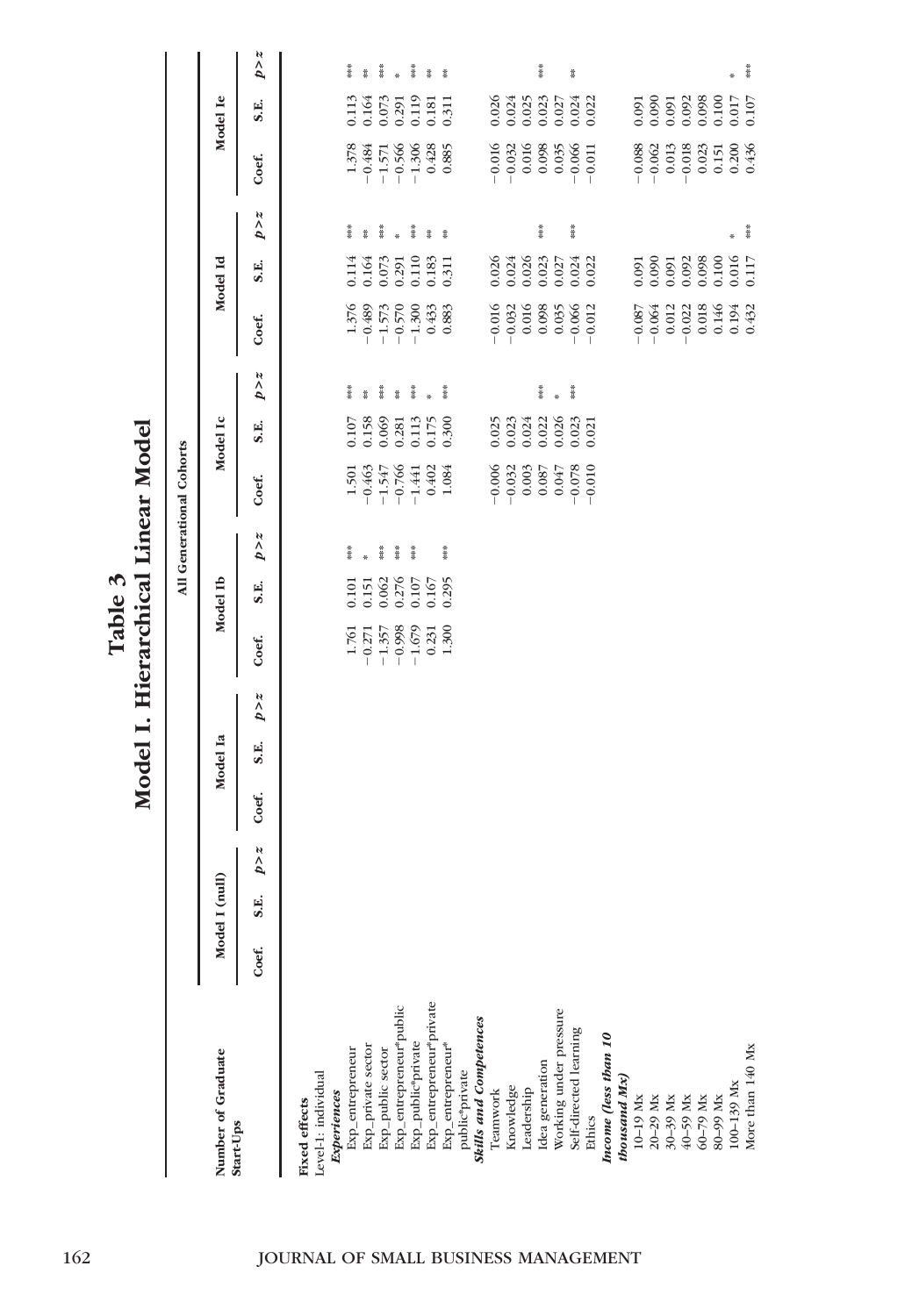Table 3<br>Continued Continued

 $\overline{a}$ 

|                                 |              |                |                |                   |                |                |                   |                |                 | All Generational Cohorts |                   |                                |                      |                |                  |                   |                |               |
|---------------------------------|--------------|----------------|----------------|-------------------|----------------|----------------|-------------------|----------------|-----------------|--------------------------|-------------------|--------------------------------|----------------------|----------------|------------------|-------------------|----------------|---------------|
| Number of Graduate<br>Start-Ups |              | Model I (null) |                |                   | Model Ia       |                |                   | Model Ib       |                 |                          | Model Ic          |                                |                      | Model Id       |                  |                   | Model Ie       |               |
|                                 | Coef.        | S.E.           | $p \times z$   | Coef.             | S.E.           | p > z          | Coef.             | S.E.           | $p \times z$    | Coef.                    | S.E.              | N<br>$\tilde{b}$               | Coef.                | S.E.           | N<br>$\tilde{b}$ | Coef.             | S.E.           | p > z         |
| Control variables-              |              |                |                |                   |                |                |                   |                |                 |                          |                   |                                |                      |                |                  |                   |                |               |
| individual level                |              |                |                |                   |                | $\frac{3}{8}$  |                   |                | 茶菜              |                          |                   | $\frac{3}{8}$                  |                      |                | $\frac{3}{8}$    |                   |                | 普集            |
| Gender (male)<br>Applicability  |              |                |                | 0.363<br>$-0.002$ | 0.026<br>0.018 |                | 0.238<br>$-0.004$ | 0.017<br>0.031 |                 | $-0.230$<br>-0.006       | 0.032<br>0.018    |                                | $-0.169$<br>-0.006   | 0.019<br>0.034 |                  | 0.168<br>$-0.005$ | 0.035<br>0.018 |               |
| Area (Business)                 |              |                |                |                   |                |                |                   |                |                 |                          |                   |                                |                      |                |                  |                   |                |               |
| Engineering                     |              |                |                | $-0.278$          | 0.033          | 计半步            | $-0.189$          | 0.031          | 茶茶              | $-0.161$                 | 0.033             | 草茶                             |                      | 0.034          | 草茶               | $-0.145$          | 0.039          | 普通            |
| Social Science                  |              |                |                | $-0.215$          | 0.063          | 普通             | $-0.163$          | 0.058          | $\frac{36}{16}$ | $-0.158$                 | 0.061             | $\frac{36}{16}$                | $-0.145$<br>$-0.129$ | 0.063          | $\frac{36}{16}$  | $-0.129$          | 0.062          | ×             |
| Health                          |              |                |                | $-0.345$          | 0.227          |                | $-0.606$          | 0.214          | $\frac{36}{36}$ | $-0.486$                 | 0.119             | $\frac{3}{4}$<br>$\frac{4}{3}$ | $-0.390$             | 0.122          | ÷                | $-0.393$          | 0.222          | $\frac{1}{2}$ |
| Gen $y$                         |              |                |                | $-0.334$          | 0.036          | $\frac{36}{8}$ | $-0.264$          | 0.035          | 清凉              | $-0.282$                 | 0.037             |                                | $-0.260$             | 0.040          | 普兰               | $-0.279$          | 0.051          | 清洁            |
| Level-2: University             |              |                |                |                   |                |                |                   |                |                 |                          |                   |                                |                      |                |                  |                   |                |               |
| Campus_incubator                |              |                |                |                   |                |                |                   |                |                 |                          |                   |                                |                      |                |                  | 0.087             | 0.108          |               |
| support                         |              |                |                |                   |                |                |                   |                |                 |                          |                   |                                |                      |                |                  |                   |                |               |
| Campus_research parks           |              |                |                |                   |                |                |                   |                |                 |                          |                   |                                |                      |                |                  | $-0.307$          | 0.334          |               |
| Campus_accelerators             |              |                |                |                   |                |                |                   |                |                 |                          |                   |                                |                      |                |                  | $-0.315$          | 0.374          |               |
| Control variables-              |              |                |                |                   |                |                |                   |                |                 |                          |                   |                                |                      |                |                  |                   |                |               |
| campus level                    |              |                |                |                   |                |                |                   |                |                 |                          |                   |                                |                      |                |                  |                   |                |               |
| Campus_size                     |              |                |                |                   |                |                |                   |                |                 |                          |                   |                                |                      |                |                  | 0.000             | 0.000          |               |
| Campus_year                     |              |                |                |                   |                |                |                   |                |                 |                          |                   |                                |                      |                |                  | $-0.000$          | 0.000          |               |
| Campus_year*year                |              |                |                |                   |                |                |                   |                |                 |                          |                   |                                |                      |                |                  | $-0.000$          | 0.000          | 꾟             |
| Business density                |              |                |                |                   |                |                |                   |                |                 |                          |                   |                                |                      |                |                  | $-13.39$          | 6.697          |               |
| HEIs in the region<br>in region |              |                |                |                   |                |                |                   |                |                 |                          |                   |                                |                      |                |                  | 0.004             | 0.001          | 뽂             |
| GDP per capita in               |              |                |                |                   |                |                |                   |                |                 |                          |                   |                                |                      |                |                  | $-4.579$          | 2.421          | ÷,            |
| the region                      |              |                |                |                   |                |                |                   |                |                 |                          |                   |                                |                      |                |                  |                   |                |               |
| Constant $(\gamma_{00})$        | 0.583        | 0.014          | $\frac{36}{8}$ | 0.805             | 0.127          | 普通             | 1.931             | 0.140          | 清泉              | 2.108                    | 0.182             | 普兰                             | 2.100                | 0.210          | 赤地               | 2.301             | 0.356          | 海绵            |
| Random effects: Campus          |              |                |                |                   |                |                |                   |                |                 |                          |                   |                                |                      |                |                  |                   |                |               |
| Var (Constant, $u_{0j}$ )       | 0.365        | 0.116          |                | 0.387<br>2.877    | 0.124          |                | 0.388<br>2.713    | 0.121          |                 | 0.450<br>2.704           | $0.139$<br>$0.04$ |                                | 0.529<br>2.581       | 0.160          |                  | 0.506             | 0.127          |               |
| Var (Residual, $r_{ii}$ )       | 2.915        | 0.033          |                |                   |                |                |                   | 0.032          |                 |                          |                   |                                |                      | 0.034          |                  | 2.580             | 0.034          |               |
| LR test versus linear           |              |                |                |                   |                |                |                   |                |                 |                          |                   |                                |                      |                |                  |                   |                |               |
| regression<br>Chi <sup>2</sup>  | 87.04        |                |                | 76.15             |                |                | 79.83             |                |                 | 89.73                    |                   |                                | 112.33               |                |                  | 104               |                |               |
| $\rm Prob > Chi^2$              | 神話           |                |                | $\frac{4}{15}$    |                |                | $\frac{*}{*}$     |                |                 | 普普                       |                   |                                | $\frac{1}{2}$        |                |                  | $* * *$           |                |               |
| Interclass correlation          | $\mathbf{1}$ |                |                | $\overline{12}$   |                |                | 13                |                |                 | 14                       |                   |                                | $\overline{17}$      |                |                  | 16                |                |               |
| (1CC)                           | percent      |                |                | percent           |                |                | percent           |                |                 | percent                  |                   |                                | percent              |                |                  | percent           |                |               |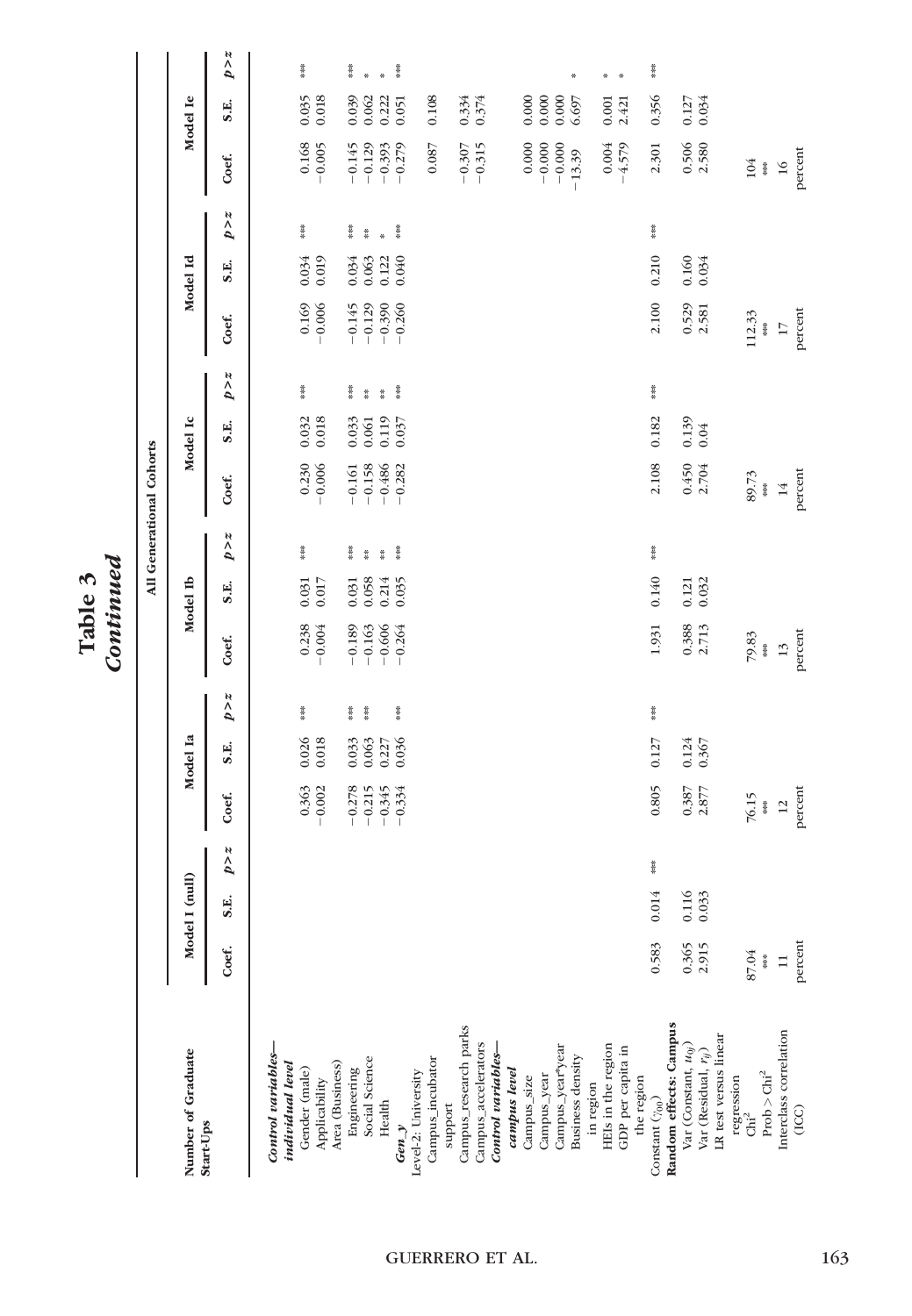Table 3<br>Continued Continued

|                                                                                        |                                 |                |       |                                                |          |              |                                                                                       |          |       | All Generational Cohorts                                                        |              |                                            |          |              |                                                                                                       |          |         |
|----------------------------------------------------------------------------------------|---------------------------------|----------------|-------|------------------------------------------------|----------|--------------|---------------------------------------------------------------------------------------|----------|-------|---------------------------------------------------------------------------------|--------------|--------------------------------------------|----------|--------------|-------------------------------------------------------------------------------------------------------|----------|---------|
| Number of Graduate<br>Start-Ups                                                        |                                 | Model I (null) |       |                                                | Model Ia |              |                                                                                       | Model Ib |       |                                                                                 | Model Ic     |                                            | Model Id |              |                                                                                                       | Model Ie |         |
|                                                                                        | Coef. S.E.                      |                | p > z | Coef.                                          | S.E.     | $p \times z$ | Coef.                                                                                 | S.E.     | p > z | Coef.                                                                           | S.E. $p > z$ | Coef.                                      |          | S.E. $p > z$ | Coef.                                                                                                 | S.E.     | $p > z$ |
| Overall model                                                                          |                                 |                |       |                                                |          |              |                                                                                       |          |       |                                                                                 |              |                                            |          |              |                                                                                                       |          |         |
|                                                                                        |                                 |                |       |                                                |          |              |                                                                                       |          |       |                                                                                 |              |                                            |          |              |                                                                                                       |          |         |
| $N$ Groups<br>Groups<br>$M$ in<br>$M$ iax<br>$M$ ax<br>$M$ ax<br>Wald chi <sup>2</sup> | $\frac{1569}{30}$<br>30 30 32 - |                |       | 11569<br>30<br>4469<br>4706<br>4706<br>2533.38 |          |              |                                                                                       |          |       |                                                                                 |              | 11569<br>30<br>30<br>3749<br>3749<br>37.67 |          |              |                                                                                                       |          |         |
|                                                                                        |                                 |                |       |                                                |          |              |                                                                                       |          |       |                                                                                 |              |                                            |          |              |                                                                                                       |          |         |
|                                                                                        |                                 |                |       |                                                |          |              |                                                                                       |          |       |                                                                                 |              |                                            |          |              |                                                                                                       |          |         |
|                                                                                        |                                 |                |       |                                                |          |              |                                                                                       |          |       |                                                                                 |              |                                            |          |              |                                                                                                       |          |         |
|                                                                                        |                                 |                |       |                                                |          |              |                                                                                       |          |       |                                                                                 |              |                                            |          |              |                                                                                                       |          |         |
| $\mathrm{Prob} > \mathrm{chi}^2$                                                       | $\overline{\phantom{a}}$        |                |       |                                                |          |              |                                                                                       |          |       |                                                                                 |              |                                            |          |              |                                                                                                       |          |         |
| Log likelihood                                                                         | 29894                           |                |       | $-27946$<br>1.3<br>percent                     |          |              | 11569<br>30<br>30<br>469<br>4706<br>47061<br>$+37$<br>$+37$<br>$-27061$<br>6.9<br>6.9 |          |       | 11569<br>30<br>30<br>432<br>4327<br>4327<br>4327<br>$+32$<br>$-24921$<br>$-7.2$ |              | $-21955$<br>11.5<br>percent                |          |              | 11569<br>30<br>30<br>30<br>3749<br>3749<br>$+3749$<br>$+3749$<br>$+37950$<br>$-21950$<br>11.5<br>11.5 |          |         |
| $\rm Pseudo~\mathbb{R}^2$                                                              |                                 |                |       |                                                |          |              |                                                                                       |          |       |                                                                                 |              |                                            |          |              |                                                                                                       |          |         |
|                                                                                        |                                 |                |       |                                                |          |              |                                                                                       |          |       |                                                                                 |              |                                            |          |              |                                                                                                       |          |         |

Note: Mx means Mexican pesos. Level of statistical significance: \*\*\*  $p \leq$  $\leq 0.001$ ,  $^{**}$ p $\leq$  $\leq 0$ 5,  $^*p \leq$ Note: Mx means Mexican pesos. Level of statistical significance: \*\*\*  $p \leq .001$ , \*\* $p \leq .05$ , \* $p \leq .10$ .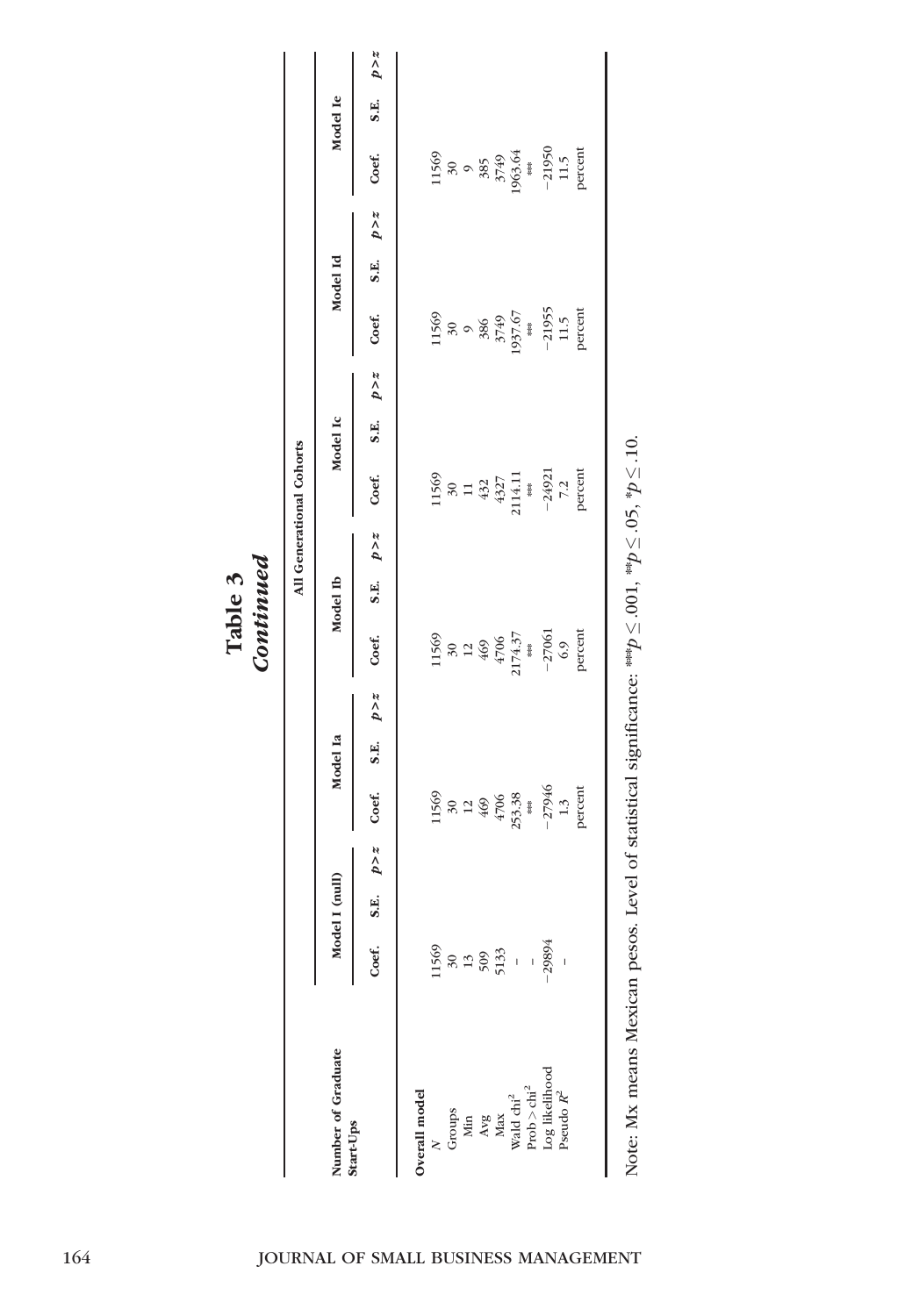| <b>Level</b>      | <b>Determinant</b>   | н                | <b>Theoretical</b><br>(Expected)                          | <b>Empirical</b><br>(Demonstrated) |
|-------------------|----------------------|------------------|-----------------------------------------------------------|------------------------------------|
|                   | Prior experience     | H <sub>1</sub> a | Positive effect                                           | Supported                          |
| Individual        | Skills and abilities | H1 <sub>b</sub>  | Positive effect but<br>lower than for prior<br>experience | Supported                          |
|                   | Aspirations          | H1c              | Positive effect                                           | Supported                          |
|                   | <b>Incubators</b>    | H2a              | Positive effect                                           | Not demonstrated                   |
| University campus | Research parks       | H2b              | Positive effect                                           | Not demonstrated                   |
|                   | Accelerators         | H2c              | Positive effect                                           | Not demonstrated                   |

## Table 4 Hypotheses Tested

effect on graduates' entrepreneurial activity (– 1.679;  $p < .001$ ; and  $-0.998$ ;  $p < .001$ , respectively). Moreover, graduates who have had these three experiences simultaneously create a greater number of start-ups (1.300;  $p < .001$ ). Compared to model Ia, adding the graduates' experiences as a level-1 predictor has reduced the residual variance to 2.713. The interclass correlation was 12 percent and the pseudo  $R^2$  was 6.9 percent. Analyzing the entire sample with the two levels HLM, the majority of the models show that a combination of various prior individual experiences (entrepreneurial, managerial, and job experiences) has a positive effect on the number of start-ups created by graduates in a transition economy (supporting our H1a).

In regard to graduates' skills/knowledge, model Ic also shows the contribution of certain skills/knowledge acquired at the university. More concretely, we found that skills associated with idea generation (0.087;  $p < .001$ ) and work under pressure  $(0.47; p < .100)$  increase the number of start-ups. However, the effect produced by the idea generation is intensified in Model Id linked to the individuals' aspirations. Nevertheless, other skills, such as self-directed learning, decrease the number of start-ups (– 0.078;  $p < .001$ ), whereas others do not have a significant effect. Concerning the HLM parameters, the interclass correlation was 14 percent and the pseudo  $R^2$  was 7.2 percent. Adding the graduates' skills at level-1 predictors has reduced the residual variance to 2.704. Even than skills/knowledge has less effect on startup creation than the effect of prior

experiences, the evidence supports our H1b. As for *aspirations*, we found that incomes greater than 10,000 Mexican pesos are positively related to the number of start-ups created (model Id). It also contributes to reduce the residual variance to 2.581. Our results show that a higher individual economic aspiration increase the number of start-ups created by graduates (supporting our H1c). Concerning the university environment, model Ie shows the effect of the university variables on the number of graduate start-ups. Even then about 2 percent of graduates have been supported by ITESM incubators in their business creation; surprisingly, when analyzing the entire sample, we found that the support offered by university (incubators, research parks, and accelerators) has a nonsignificant effect on the number of graduate start-ups. The interclass correlation in this model was 16 percent and the pseudo  $R^2$  was 12 percent. Therefore, adding university variables has reduced the residual variance to 2.580.

According to our results and robustness analysis (Appendices 1 and 2), Table 4 summarizes the hypotheses tested.

# Discussion and Conclusions

The purpose of this exploratory research was to provide a better understanding of the individual and university determinants of the number of start-ups created by graduates in a transition economy. On the basis of the results obtained using data from a multi-campus university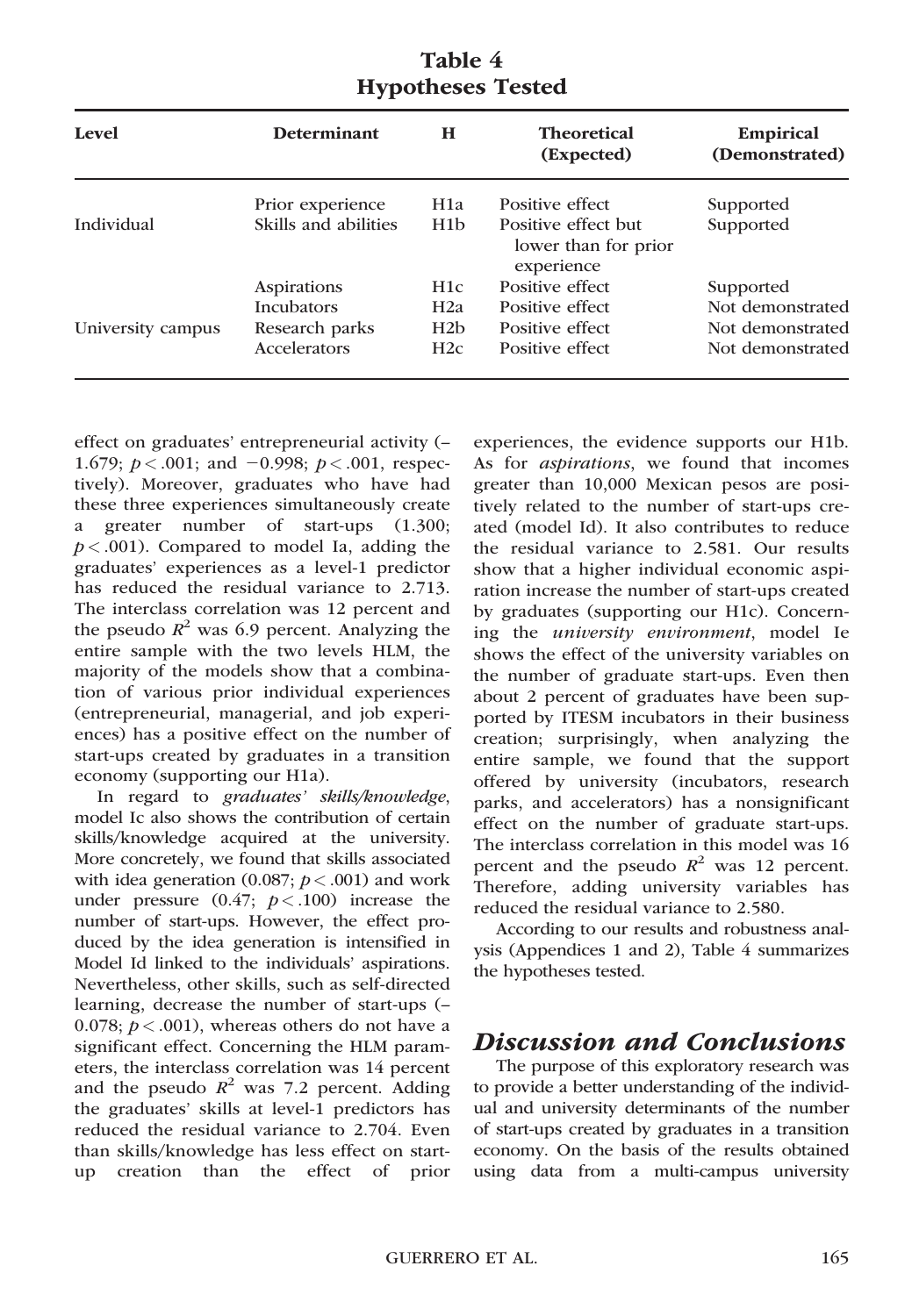located in Mexico, we can draw two relevant contributions.

First, we identified and confirmed the significant role of a combination of human capital (prior experiences, skills/knowledge) and aspirations on the number of start-ups created by graduates. Concerning prior experiences, Maula, Autio, and Arenius (2005) and Parker (2011) found similar effects on individual experiences on start-up creation; therefore, our study extends this evidence in a transitional economy context. Our study found that graduates who have job stability in the public or private sector are less likely to create start-ups than those who have had prior entrepreneurial experience, suggesting an opportunity cost associated with job conditions versus entrepreneurship (Douglas and Shepherd 2002). This confirms that if there is attractive job stability with alternative, more secure jobs, then graduates, even though they have higher levels of human capital, particularly education that is positively related to entrepreneurial decision, are more attracted to organizational employment than becoming an entrepreneur. However, even when the graduates' experiences effects are confirmed, a slight reduction in their influence is observed with the presence of other individual predictors such as skills/ knowledge and aspirations; a slight improvement in experiences' effects is also observed when the university variables are introduced. In this regard, a plausible explanation of the positive influence of skills/knowledge could be that ITESM have traditionally implemented entrepreneurial education and training across all careers. Previous studies within entrepreneurship education literature found such provision of entrepreneurship education has positive benefits for graduate with respect to skills/knowledge and entrepreneurial aspirations (Davidsson and Honig 2003; Galloway and Brown 2002). Hence, educational programs play a role in the development of certain individual skills/knowledge required for any entrepreneurial initiative (e.g., teamwork, leadership, innovation/creativity, the ability to work under pressure, and ethics) as well as reinforced individuals' feasibility (Kirby 2004; Pittaway and Hannon 2008). Therefore, in the case of this multi-campus entrepreneurial university adequate combination of individuals' skills and experiences reduces the personal barriers and fostering entrepreneurship (Guerrero and Urbano 2012, 2014), but the decision

to become graduates entrepreneurs is also influenced by job stability. Regarding aspirations, in line with extant studies, the availability of personal resources is a determinant for the development of entrepreneurial initiatives (Audretsch et al. 2002; Baker, Gedajlovic, and Lubatkin 2005; Klapper, Amit, and Guillén 2010; Philpott et al. 2011), particularly in a transitional economy where graduates' aspirations have a positive influence on the number of start-ups created (Hessels, Van Gelderen, and Thurik 2008; Wiklund, Davidsson, and Delmar 2003; Wiklund and Shepherd 2003). This further reinforces one of the benefits of introducing graduates to entrepreneurship during their studies as it has a positive effective in a transitional economy as well as in rapidly growing economies, as Phan et al. (2005) found in their Singapore study of university students. This highlights that education provision across all disciplines matters in contributing to individual determinants in a transition economy and further confirms the benefits of participation to non-business graduates (Vij and Ball 2009). As a result, we believe that our exploratory study contributes to the academic debate on the individual determinants of graduates' start-up activity (Busenitz et al. 2014; Hessels, Van Gelderen, and Thurik 2008; McMullen and Shepherd 2006) in transitional economies.

Second, our study found that the university support mechanisms (incubators and research parks) have a modest effect on graduate startups. In transitional economies, universities are a necessary and important actor in providing access the knowledge, technology, and resources required to create and develop startups (Cohen, Nelson, and Walsh 2002; Guerrero and Urbano 2017). However, their impact is lower than the effect of individual and regional characteristics. This is a surprising finding given a significant number of previous studies in relation to incubators have found that they have positive effects. Our findings in this regard runs counter to Powers and McDougall (2005) who found statistically significant relationship between support mechanisms and the level of universities' entrepreneurial activities. One possible explanation about the nonevidenced effect of incubators on the entire sample may be linked to feasibility; in other words, to what graduates perceive that they can achieve in the way they envision it (McMullen and Shepherd 2006). With respect to research parks results,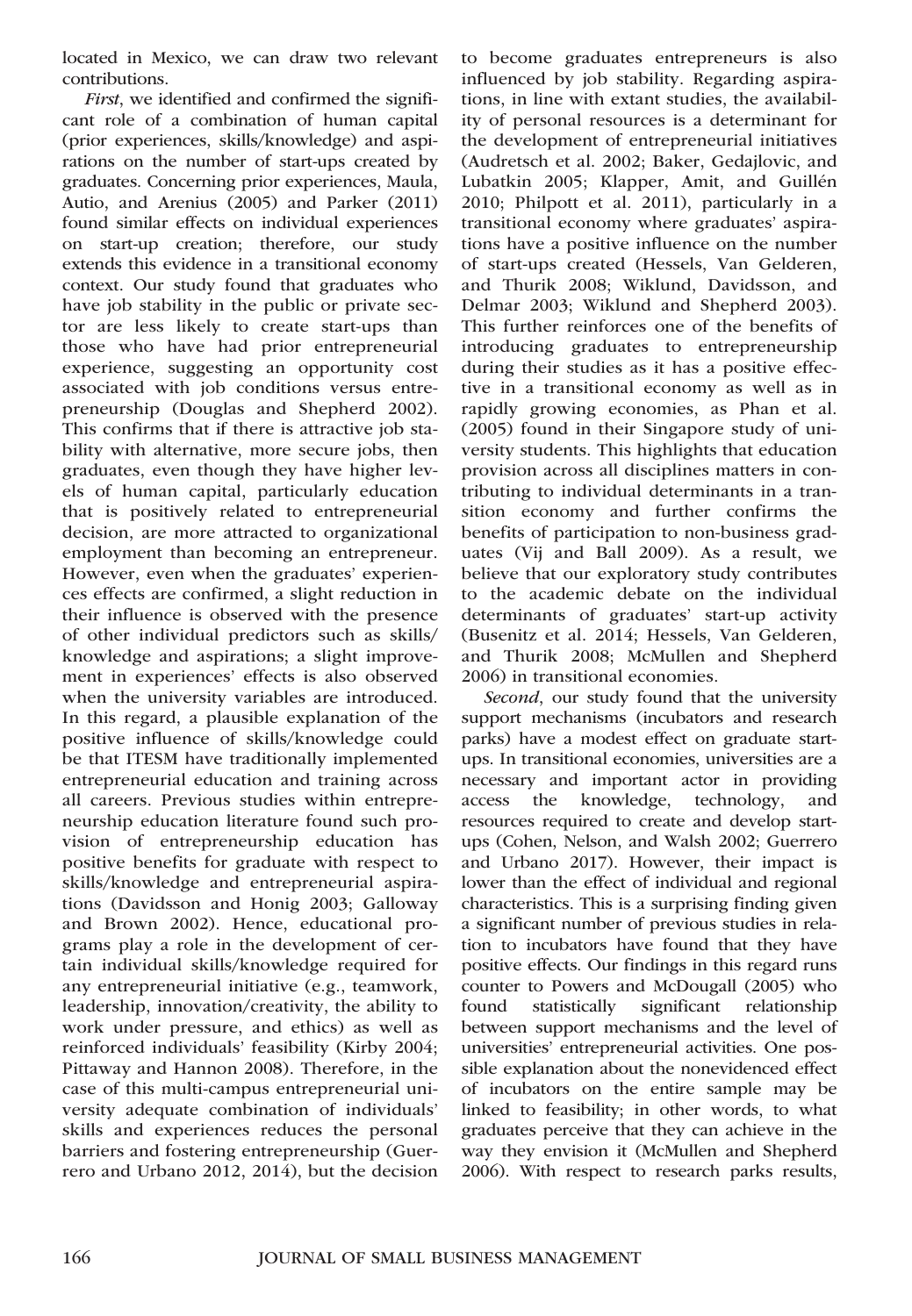any exploration of entrepreneurial opportunities involves the refinement/extension of existing knowledge and requires the learning/acquisition of new external knowledge. On the basis of those elements, enterprises develop collaborative agreements to access external resources (Becker and Dietz 2004), particularly in transitional economies, where universities are key pillars in the governments' attempts to reinforce the innovation ecosystem via subsidies aimed at making science more relevant to industry needs (Cohen, Nelson, and Walsh 2002; Guerrero and Urbano 2017). One possible explanation for this result of not finding a significant effect is that transitional economies science base is not of a sufficient scale and capacity to engage effectively with graduate or industry and there may be some institutional or individual-level barriers that limits the postive benefits and impacts (Cunningham and Link 2015; Cunningham et al. 2014). Empirical studies on accelerators to date have been limited and the delivery of programs and support is over a short period of time (Pauwels et al. 2016). With respect to our results about accelerators, these may be explained by the maturity of ideas, as university accelerators tend to be more geared toward offering support during the high-growth stage of start-ups (Guerrero, Urbano, and Gajón 2014). Therefore, a major structural challenge behind the effectiveness of such mechanisms is their inclusion within functionally structured universities across departments/campuses—(Ochs, Watkins, and Boothe 2001). The keys to success are shared responsibility by the different participating campuses and the incorporation of various infrastructures to support graduate projects. This requires resources that often at times are in high demand but in short supply at the campuses (Heriot and Simpson 2007). If graduates perceive a university environment that responds to their aspirations and reinforces their selfefficacy, they will become involved in entrepreneurial activities more frequently (Bandura 1997). In any case, entrepreneurial actions are not only dependent on the university environment, but also involve individual judgmental decisions about new venture creation, which always entails the possibility of economic gain or loss (Hastie 2001). In this sense, the multilevel analysis has shown those environmental conditions related to each university campus which explain the variability of graduates' startup activity (Haynes and Janosik 2012). Based on these arguments, we believe that our

exploratory study contributes to the extant literature on entrepreneurial universities, with special emphasis on the support measures that reinforce graduates' start-up activity across multi-campus universities (Guerrero and Urbano 2012; Guerrero, Urbano, and Gajón 2014).

The findings of this study also have practical implications. For students and graduates, becoming entrepreneurs is a viable career path in the uncertainty and complexity context of a transitional economy. Even though a lower percentage of university students are becoming entrepreneurs, particularly in transitional economies, universities are natural environments where students are effused by entrepreneurial mindsets, values, behaviors, and skills. Therefore, the acquisition of knowledge with respect to entrepreneurship combined with individual determinants has transferability to other career paths and activities. Early exposure to entrepreneurship irrespective of field can be beneficial, and graduates should also be encouraged and supported to use the university mechanisms such as accelerators, research parks, and incubators to set up their new venture. For entrepreneurship educators, our study highlights the positive effect at the individual level when graduates from all disciplines are exposed to entrepreneurship education. Furthermore, we would suggest based on our study that early exposure to entrepreneurship education in all university schools and departments is an absolute necessity in transitional economies, as it has a direct positive impact on individual students, but also strengthens the organizations they work in if they do not follow the entrepreneurial route by starting up their own venture. In practical terms, this also means increasing the entrepreneurship faculty in business schools and or embedding entrepreneurship faculty in different department in universities. This is also dependent on the organization structure the university leader prefers and adopts in terms of entrepreneurship provision and the wider organizational supports in place such as accelerators, incubators, and research parks. The university strategy to encourage graduate entrepreneurship should encompass entrepreneurship education provision and university mechanism supports such as accelerators, incubators, and research parks. For university managers, in transitional economies, the higher levels of entrepreneurship rates by necessity evidenced the relevant socioeconomic contribution of new start-ups and selfemployment. In this regard, it is generally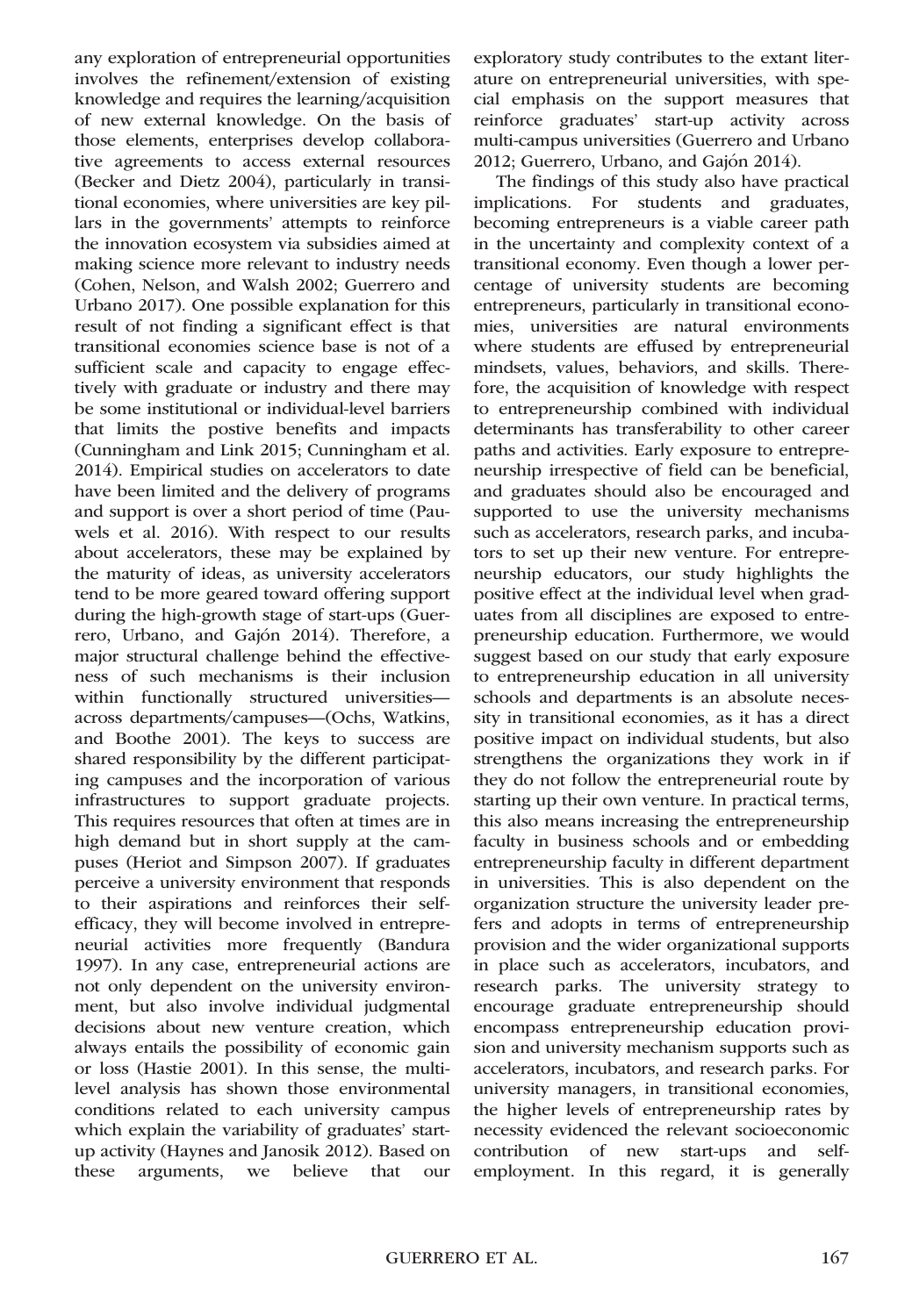accepted that to be competitive each entrepreneurial organizations needs to allocate strategically its unique set of valuable, rare, and imperfectly imitable resources and capabilities (Amit and Schoemaker 1993) in activities such as promoting the creation of firms. As a result, several externalities will be observed such as the generation of sustained competitive advantages (Clarysse et al. 2005), the attraction of talented people and funds, the social recognition (Gately and Cunningham 2014b; Guerrero, Cunningham, and Urbano 2015) as well as the contribution to the regional well-being (Audretsch 2014). For example, after analyzing various criteria, $\frac{7}{7}$  Pittaway and Hannon (2008) found that the most valuable university organizational model for the development of enterprises by graduates is associated with a variety of contexts (different campuses) and long-term sustainability. However, multi-campus universities face a major challenge in attempting to transmit the same ideology and resources in a homogeneous manner, because their complex organization generates variations in the implementation of their academic and entrepreneurship programs. ITESM offers an interesting multi-campus entrepreneurial university model and a great opportunity for university managers to measure the outcomes. Policy makers and governments around the world have created subsidies or programs to promote knowledge exchange (Bozeman 2000), especially in transitional economies, where university-enterprise partnership is compulsory as a strategy to stimulate regional economic development (Dimos and Pugh 2016; van de Vrande et al. 2009). In this context, our evidence provides insights to design public policies or programs oriented to combine the developing innovations with the reinforcement of the entrepreneurial orientation of existent organizations (enterprises, universities, government agencies, etc.), taking into account how different agents operate, collaborate, make decisions, identify benefits, and transform their roles or behaviors. This means that total policy replication from more developed economies may not be appropriate and have the desired immediate positive impacts in transitional economies. While some of the policy instruments are designed to influence the broad socioeconomic conditions, there is also a need for working with other ecosystem actors to reinforce and legitimize entrepreneurship as a viable career pathway for students irrespective of field of study. This awareness and legitimization can be taken for granted in established economies, but as our study highlights, it is important in transitional economies where graduates' value job stability more than entrepreneurial start-ups.

This study has several limitations, which, however, provide good opportunities for future research. The first limitation is the database used for the analysis. Due to confidentiality restrictions, we did not have access to the graduates' family backgrounds. It is important based on the ITESM nature and origin. Future studies may use reinforcing variables associated with the individuals' close environment (Liñan et al. 2011). The second limitation is the lack of information about certain regional variables in transitional economies (e.g., indicators related to the entrepreneurial and innovation ecosystems). Therefore, future research need to explore the effect of regional conditions with a three-level HLM. The *third limitation* is the interaction effect among individual and university conditions. The statistical models require a more in-depth analysis, which would facilitate understanding the variances in the university campus and regional impacts. A natural extension of this work may include other theoretical approaches for an in-depth understanding of these relationships as well as an exploration of the aforementioned conditions in transition economies via case studies. The fourth limitation is associated with bias in the measure of graduates' skills and competences obtained from their instruction at the university that could also impact their careers. It brings us to another potential extension associated with the potential influence of generational cohorts on individual entrepreneurial decisions. For example, the introduction of a moderation effect of generational cohorts in the differing levels of HLM (Ding, Au, and Chiang 2015; Evanschitzky, Caemmerer, and Backhaus 2016; Shepherd and Patzelt 2015). In this regard, our exploratory study leads us to raise new research avenues. Future studies may use reinforcing variables associated with the

<sup>&</sup>lt;sup>7</sup>The main criteria were: educational impact, financial sustainability, academic credibility, human capital, structural embeddedness, context and infrastructures, alignment with institutional strategies and policies, community engagement, alignment with the policy context, and available funding.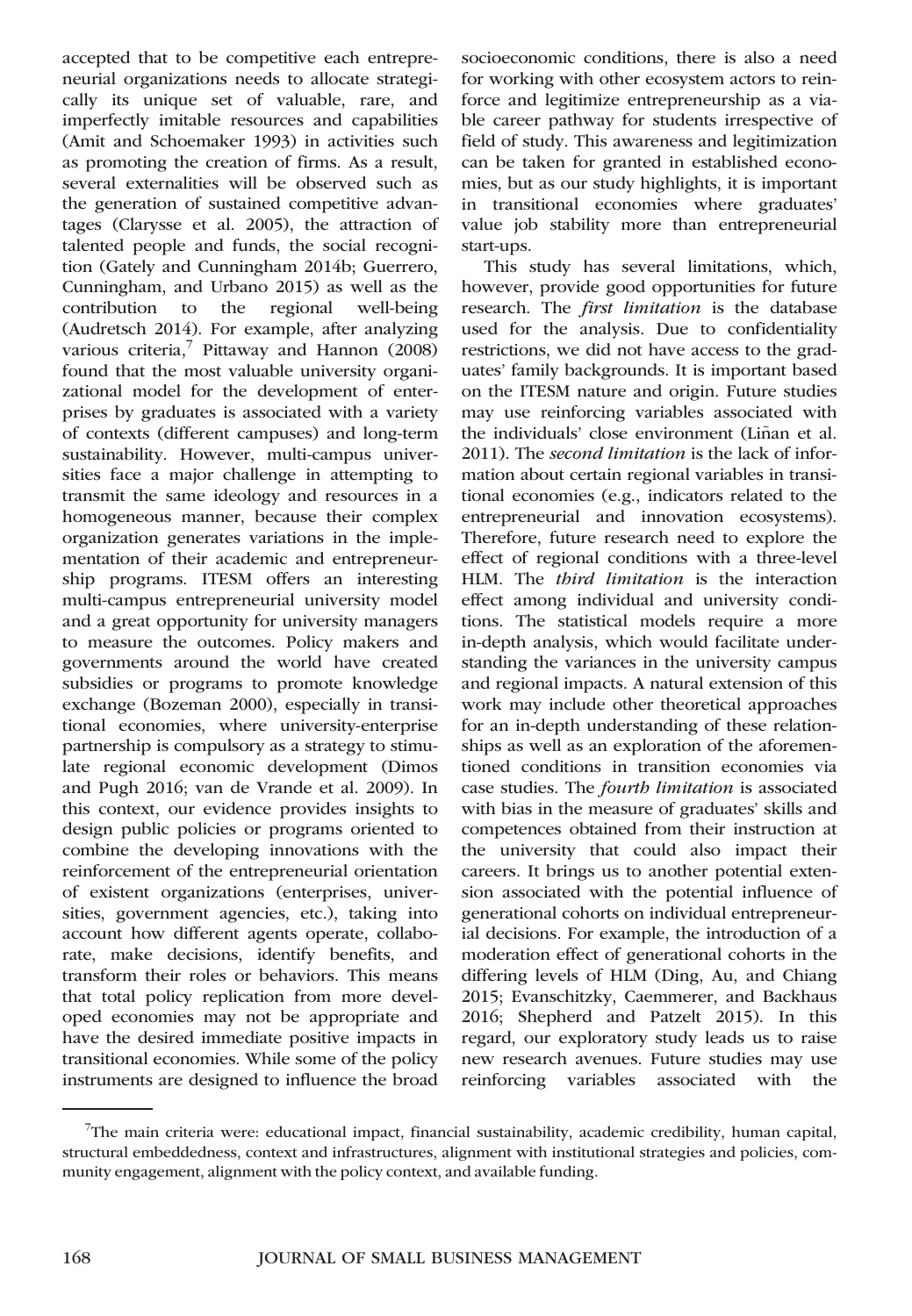individuals' close environment (Liñán, Urbano, and Guerrero 2011) in other transitional economy studies. Studies also need to explore the effect of regional conditions with a three-level HLM. While this may prove challenging given data limitations, it would further our understanding of the relationship between regional conditions and university and individual determinates in transitional economies. There is a need for research to focus on the specific organizational strategies, programs, structures, and investments that transitional economy entrepreneurial universities have adopted to support their third mission aspirations, particularly with respect to graduate entrepreneurship. Moreover, the impact of graduate entrepreneurship venture failure is also another fruitful research avenue. Finally, another potential extension of this research is associated with the potential influence of generational cohorts on individual entrepreneurial decisions. For example, the introduction of a moderation effect of generational cohorts in the differing levels of HLM (Ding, Au, and Chiang 2015; Evanschitzky, Caemmerer, and Backhaus 2016; Shepherd and Patzelt 2015). This is important to understand with respect to individual and university determinants as in transitional economies it make take a number of generations of graduate entrepreneurs to reach or exceed the rate and intensity of graduate entrepreneurship experienced in established economies.

# References

- Aernoudt, R. (2004). "Incubators: Tool for Entrepreneurship?" Small Business Economics 23(2), 127–135.
- Almeida, M. (2008). "Innovation and Entrepreneurship in Brazilian Universities," International Journal of Technology Management and Sustainable Development 7(1), 39–58.
- Amit, R., and P. J. H. Schoemaker (1993). "Strategic Assets and Organizational Rents," Strategic Management Journal 14(1), 33–46.
- Anderson, D. (2012). "Hierarchical Linear Modeling (HLM): An Introduction to Key Concepts within Cross-Sectional and Growth Modeling Frameworks," Technical Report# 1308. Behavioral Research and Teaching. Behavioral Research and Teaching, University of Oregon. Available at: [http://eric.ed.gov/?id](http://eric.ed.gov/?id=ED545279)=[ED545279](http://eric.ed.gov/?id=ED545279) (accessed November 14, 2016).
- Antoncic, B., and R. D. Hisrich (2001). "Intrapreneurship: Construct Refinement and Cross-Cultural Validation," Journal of Business Venturing 16, 495–527.
- Arenius, P., and D. De Clercq (2005). "A Network-Based Approach on Opportunity Recognition," Small Business Economics 24(3), 249–265.
- Arenius, P., and M. Minniti (2005). "Perceptual Variables and Nascent Entrepreneurship," Small Business Economics 24(3), 732–755.
- Armington, C., and Z. Acs (2002). "The Determinants of Regional Variation in New Firm Formation," Regional Studies 36(1), 33–45.
- Audretsch, D. (2014). "From the Entrepreneurial University to the University for the Entrepreneurial Society," Journal of Technology Transfer 39(3), 313–321.
- Audretsch, D., and E. Lehmann (2005). "Does the Knowledge Spillover Theory of Entrepreneurship Hold for Regions?" Research Policy 34, 1191–1202.
- Audretsch, D., E. E. Lehmann, and S. Warning (2005). "University Spillovers and New Firm Location," Research Policy 34(7), 1113– 1122.
- Audretsch, D., T. Roy, V. Ingrid, and W. Sander (2002). "Understanding Entrepreneurship Across Countries and Over Time," in Entrepreneurship: Determinants and Policy in a European-US Comparison. Boston: Springer, 110.
- Autio, E., and Z. Acs (2007). "Individual and Country-Level Determinants of Growth Aspiration in New Ventures," Paper presented at the Babson Conference on Entrepreneurship Research, June 6–9, Madrid.
- $-$  (2010). "Intellectual Property Protection and the Formation of Entrepreneurial Growth Aspirations," Strategic Entrepreneurship Journal 4(3), 234–251.
- Bae, T. J., S. Qian, C. Miao, and J. Fiet (2014). "The Relationship between Entrepreneurship Education and Entrepreneurial Intentions: A Meta-Analytic Review," Entrepreneurship Theory and Practice 38(2), 217–254.
- Baker, T., E. Gedajlovic, and M. Lubatkin (2005). "A Framework for Comparing Entrepreneurship Processes Across Nations," Journal of International Business Studies 36(5), 492–504.
- Bandura, A. (1991). "Social Cognitive Theory of Self-Regulation," Organizational Behavior and Human Decision Processes 50, 248–287.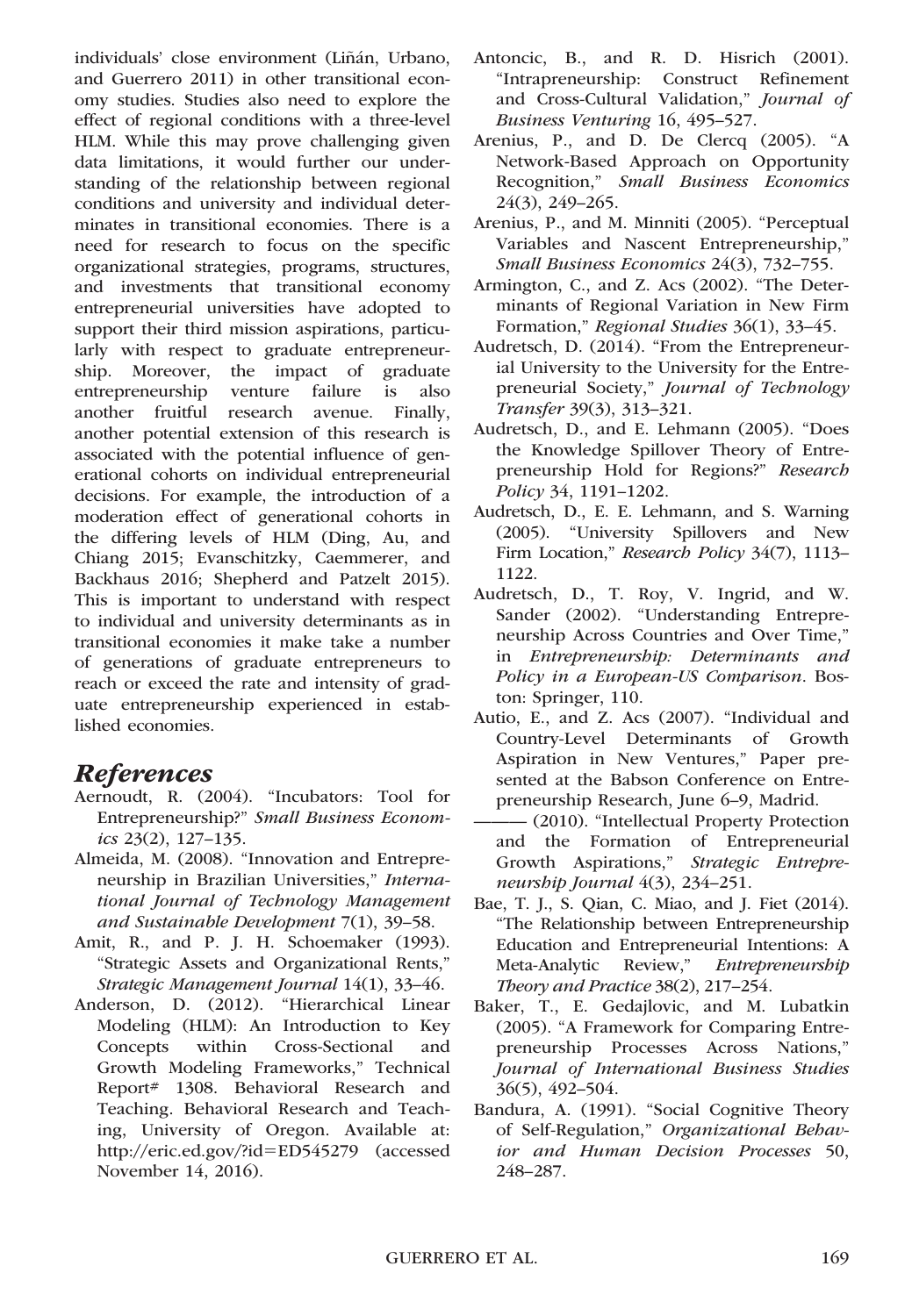——— (1997). Self-Efficacy: The Exercise of Control. New York: Freeman.

- Barbero, J., J. C. Casillas, M. Wright, and A. R. García (2014). "Do Different Types of Incubators Produce Different Types of Innovations?" Journal of Technology Transfer 39(2), 151–168.
- Bates, T. (1990). "Entrepreneur Human Capital Inputs and Small Business Longevity," The Review of Economics and Statistics 72(4), 551–559.
- Becker, G. (1964). Human Capital: A Theoretical and Empirical Analysis with Special Reference to Education. Chicago: University of Chicago Press.
- Becker, W., and J. Dietz (2004). "R&D Cooperation and Innovation Activities of Firms: Evidence for the German Manufacturing Industry," Research Policy 33(2), 209–223.
- Berryman, S. (2000). Hidden Challenges to Education Systems in Transition Economies. Washington, DC: World Bank Publications.
- Bozeman, B. (2000). "Technology Transfer and Public Policy: A Review of Research and Theory," Research Policy 29(4–5), 627–655.
- Busenitz, L. W., L. A. Plummer, A. C. Klotz, A. Shahzad, and K. Rhoads (2014). "Entrepreneurship Research (1985–2009) and the Emergence of Opportunities," Entrepreneurship Theory and Practice 38(5), 981– 1000.
- Clark, B. R. (1998). Creating Entrepreneurial Universities. Oxford: Pergamon.
- Clarysse, B., M. Wright, A. Lockett, E. van de Velde, and A. Vohora (2005). "Spinning out Ventures: A Typology of Incubation Strategies from European Research Institutions," Journal of Business Venturing 20, 183–216.
- Cohen, S. L. (2013). "What Do Accelerators Do? Insights from Incubators and Angels," Innovations: Technology, Governance, Globalization 8(3–4), 19–25.
- Cohen, W. M., R. R. Nelson, and J. P. Walsh (2002). "Links and Impacts: The Influence of Public Research on Industrial R&D," Management Science 48(1), 1–23.
- Coleman, J. (1988). "Social Capital in the Creation of Human Capital," American Journal of Sociology 94, S95–S120.
- Colombo, M., and L. Grilli (2005). "Founders' Human Capital and the Growth of New Technology-Based Firms: A Competence-Based View," Research Policy 34(6), 795–816.
- Cooper, A., J. Gimeno-Gascon, and C. Woo (1994). "Initial Human and Financial Capital as Predictors of New Venture Performance," Journal of Business Venturing 9(5), 371–395.
- Cunningham, J., and B. Harney (2006). The Strategic Management of Technology Transfer. Cork, Ireland: Oak Tree Press.
- Cunningham, J. A., and A. N. Link (2015). "Fostering University-Industry R&D Collaboration in European Union Countries," International Entrepreneurship and Management Journal 11(6), 849–860.
- Cunningham, J., P. O'Reilly, C. O'Kane, and V. Mangematin (2014). "The Inhibiting Factors That Principal Investigators Experience in Leading Publicly Funded Research," Journal of Technology Transfer 39(1), 93–100.
- Davidsson, P., and B. Honig (2003). "The Role of Social and Human Capital among Nascent Entrepreneurs," Journal of Business Venturing 18, 301–331.
- Di Gregorio, D., and S. Shane (2003). "Why Do Some Universities Generate More Start-Ups than Others?" Research Policy 32, 209–227.
- Dickson, P., G. Solomon, and M. Weaver (2008). "Entrepreneurial Selection and Success: Does Education Matter?" Journal of Small Business and Enterprise Development 15(2), 239–258.
- Dimos, C., and G. Pugh (2016). "The Effectiveness of R&D Subsidies: A Meta-Regression Analysis of the Evaluation Literature," Research Policy 45(4), 797–815.
- Ding, Z., K. Au, and F. Chiang (2015). "Social Trust and Angel Investors' Decisions: A Multilevel Analysis Across Nations," Journal of Business Venturing 30(2), 307–321.
- Dlouhá, J., G. Peter, and A. Barton (2017). "Higher Education in Central European Countries–Critical Factors for Sustainability Transition," Journal of Cleaner Production 151, 670–684. [https://doi.org/10.1016/j.jcle](https://doi.org/10.1016/j.jclepro.2016.08.022)[pro.2016.08.022.](https://doi.org/10.1016/j.jclepro.2016.08.022)
- Douglas, E., and D. A. Shepherd (2002). "Self-Employment as a Career Choice: Attitudes, Entrepreneurial Intentions, and Utility Maximization," Entrepreneurship Theory and Practice 26(3), 81–90.
- Du, Y., P. H. Kim, and H. E. Aldrich (2016). "Hybrid Strategies, Dysfunctional Competition, and New Venture Performance in Transition Economies," Management and Organization Review 12(3), 469–501.
- Estrin, S., and T. Mickiewicz (2010). "Entrepreneurship in Transition Economies: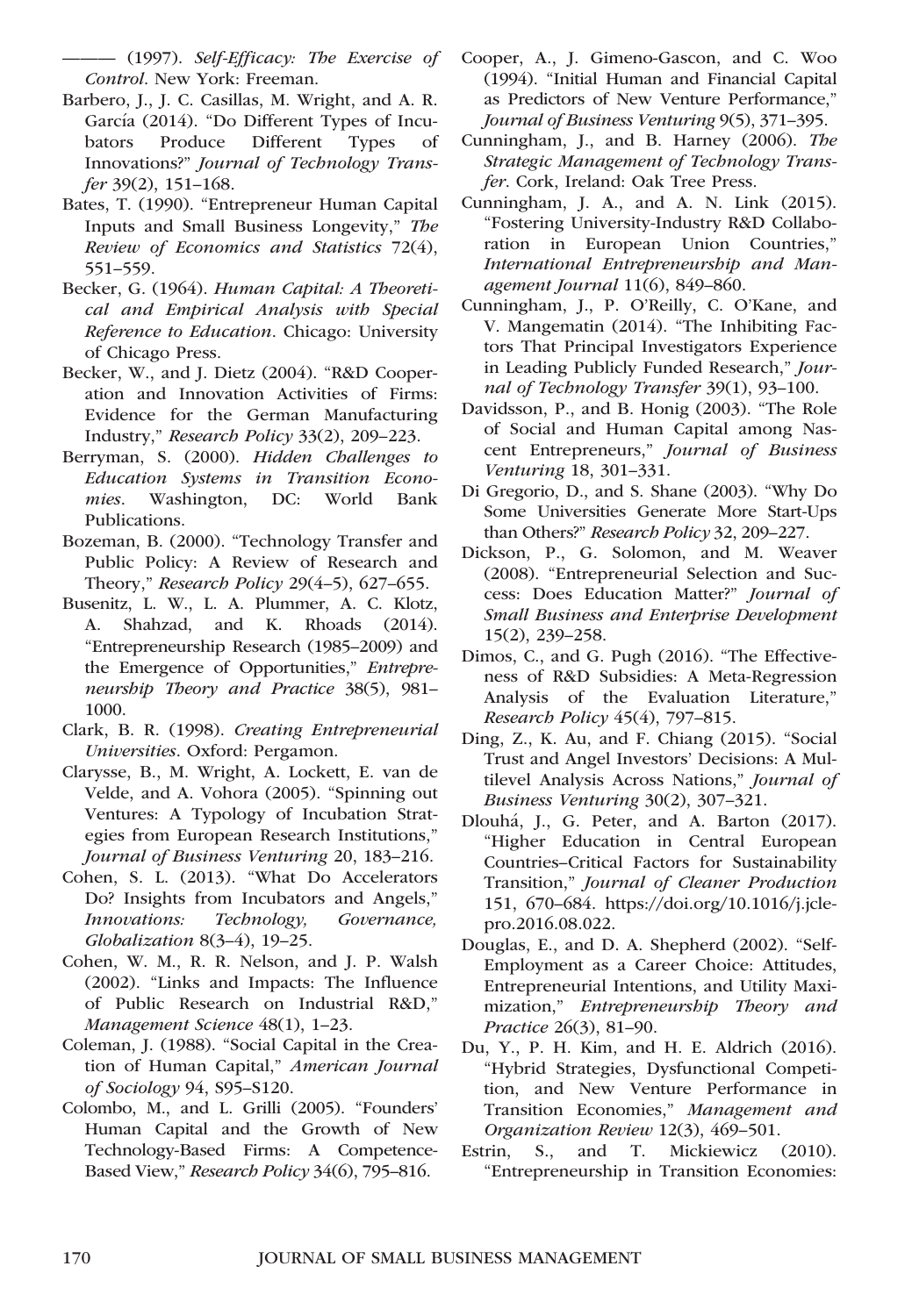The Role of Institutions and Generational Change (No. 4805)," Institute for the Study of Labor (IZA). Bonn, Germany. Available at: http://hdl.handle.net/10419/36337 (accessed November 14, 2016).

- Estrin, S., J. Korosteleva, and T. Mickiewicz (2013). "Which Institutions Encourage Entrepreneurial Growth Aspirations?," Journal of Business Venturing 28(4), 564–580.
- Evanschitzky, H., B. Caemmerer, and C. Backhaus (2016). "The Franchise Dilemma: Entrepreneurial Characteristics, Relational Contracting, and Opportunism in Hybrid Governance," Journal of Small Business Management 54(1), 279–298. https:// doi.org/[10.1111/jsbm.12145](info:doi/10.1111/jsbm.12145).
- Fenton, M., and A. Barry (2011). "The Efficacy of Entrepreneurship Education Perspectives of Irish Graduate Entrepreneurs," Industry and Higher Education 25(6), 451–460.
- Fritsch, M. (2004). "Entrepreneurship, Entry and Performance of New Business Compared in Two Growth Regimes: East and West Germany," Journal of Evolutionary Economics 14(5), 525–542.
- Fritsch, M., and P. Mueller (2004). "Effects of New Business Formation on Regional Development over Time," Regional Studies 38(8), 961–975.
- Galloway, L., and W. Brown (2002). "Entrepreneurship Education at University: A Driver in the Creation of High Growth Firms?" Education and Training 44(8/9), 398–405.
- Gately, C., and J. Cunningham (2014a). "The Contribution and Disconnection Between Writing a Business Plans and the Start-Up Process for Technology Entrepreneurs in an Incubation Programme," in Advances in Entrepreneurship, Firm Emergence and Growth. Eds. A. Corbertt, J. Katz, and D. Siegel. Bingley, UK: Emerald Group Publishing, 197–241.

——— (2014b). "Building Intellectual Capital in Incubated Firms," Journal of Intellectual Capital 15(4), 516–536.

- Grimaldi, R., and A. Grandi (2005). "Business Incubators and New Venture Creation: An Assessment of Incubating Models," Technovation 25(2), 111–121.
- Guerrero, M., and D. Urbano (2012). "The Development of an Entrepreneurial University," Journal of Technology Transfer 37(1), 43–74.
- ——— (2014). "Academics' Start-Up Intentions and Knowledge Filters: An Individual Perspective of the Knowledge Spillover Theory

of Entrepreneurship," Small Business Economics 43(1), 57–74.

- ——— (2015). "The Effect of University and Social Environments on Graduates' Start-Up Intentions: An Exploratory Study in Iberoamerica," in Context, Process and Gender in Entrepreneurship: Frontiers in European Entrepreneurship Research. Eds. R. Blackburn, U. Hytti, and F. Welter. Northampton, MA: Edward Elgar Publishing, 55–86.
- $-$  (2017). "The Impact of Triple Helix Agents on Entrepreneurial Innovations' Performance: An Inside Look at Enterprises Located in an Emerging Economy," Technological Forecasting and Social Change 119 (June), 294–309. [https://doi.org/10.1016/j.](https://doi.org/10.1016/j.techfore.2016.06.015) [techfore.2016.06.015.](https://doi.org/10.1016/j.techfore.2016.06.015)
- Guerrero, M., D. Urbano, and E. Gajón (2014). "The Internal Pathways That Condition University Entrepreneurship in Latin America: An Institutional Approach," in Innovative Pathways for University Entrepreneurship in the 21st Century. Eds. S. Hoskinson and D. F. Kuratko. Bingley, UK: Emerald Group Publishing Limited, 89–118.
- Guerrero, M., D., Urbano, A. Fayolle, M. Klofsten, and S. Mian (2016). "Entrepreneurial Universities: Emerging Models in the New Social and Economic Landscape," Small Business Economics 47(3), 551–563.
- Guerrero, M., J. A. Cunningham, and D. Urbano (2015). "Economic Impact of Entrepreneurial Universities' Activities: An Exploratory Study of the United Kingdom," Research Policy 44(3), 748–764.
- Guerrero, M., J. Rialp, and D. Urbano (2008). "The Impact of Desirability and Feasibility on Entrepreneurial Intentions: A Structural Equation Model," International Entrepreneurship and Management Journal 4(1), 35–50.
- Hallen, B., C. Bingham, and S. Cohen (2016). "Do Accelerators Accelerate? The Role of Indirect Learning in New Venture Development." Available at SSRN: https:// ssrn.com/abstract=2719810 (accessed November 14, 2016)
- Hastie, R. (2001). "Problems for Judgment and Decision Making," Annual Review of Psychology 52, 653–683.
- Hayes, A. F. (2006). "A Primer on Multilevel Modeling," Human Communication Research 32(4), 385–410.
- Haynes, C., and S. M. Janosik (2012). "Faculty and Staff Member Benefits from Involvement in Living-Learning Programs," Journal of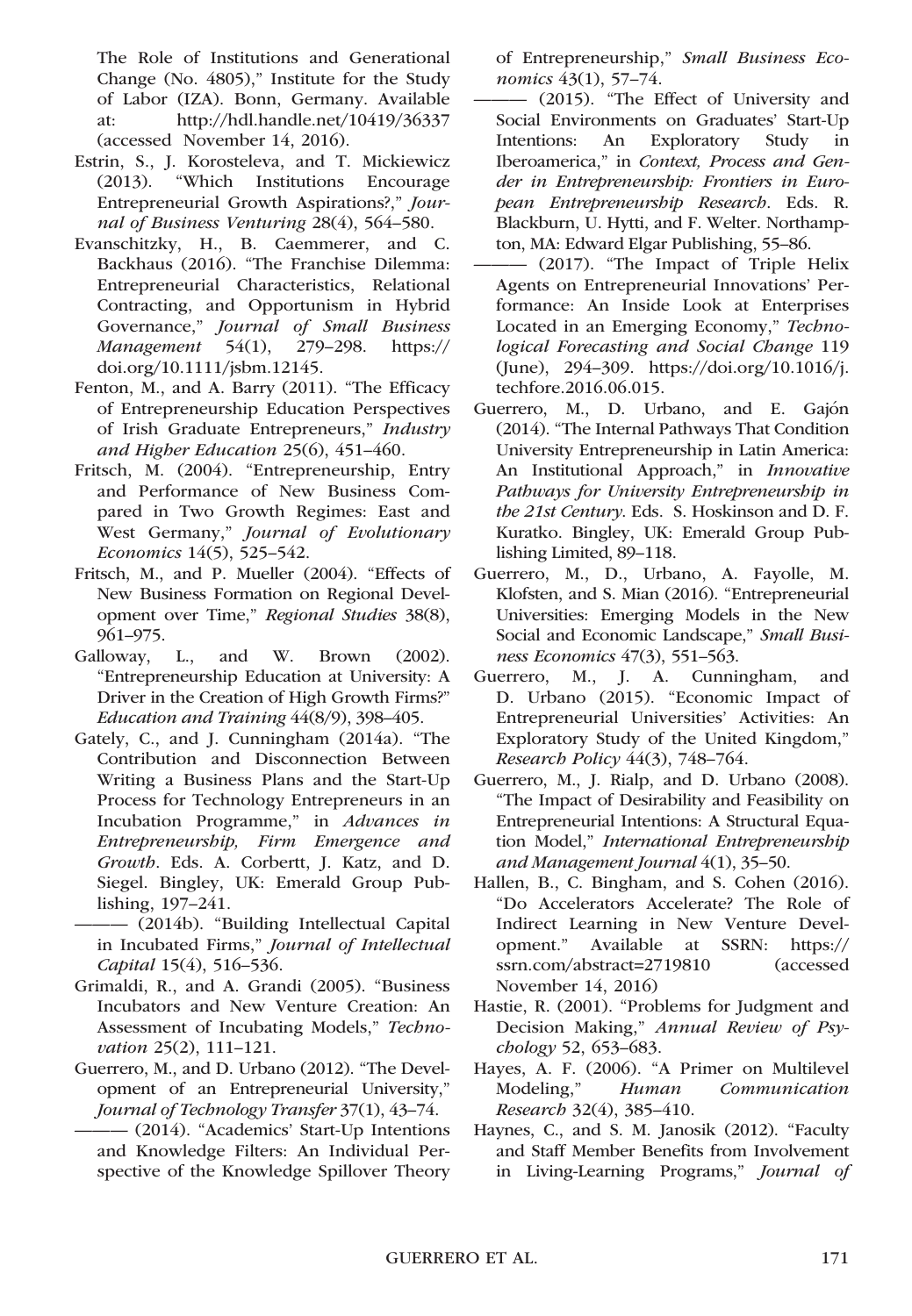College & University Student Housing 38/ 39(2/1), 32–45.

- Hayton, J. (2003). "Strategic Human Capital Management in SMEs: An Empirical Study of Entrepreneurial Performance," Human Resource Management 42(4), 375–391.
- Heriot, K. C., and L. Simpson (2007). "Establishing a Campus-Wide Entrepreneurial Program in Five Years: A Case Study," Journal of Entrepreneurship Education 10, 25–41.
- Hessels, J., M. M. Van Gelderen, and R. Thurik (2008). "Entrepreneurial Aspirations, Motivations, and Their Drivers," Small Business Economics 31(3), 323–339.
- Hobbs, K. G., A. N. Link, and J. T. Scott (2017). "Science and Technology Parks: An Annotated and Analytical Literature Review," Journal of Technology Transfer 42(4), 957–976.
- Hornsby, J. S., D. F. Kuratko, D. T. Holt, and W. J. Wales (2013). "Assessing a Measurement of Organizational Preparedness for Corporate Entrepreneurship," Journal of Product Innovation Management 30(5), 937–955.
- Karimi, S., M. Chizari, H. J. Biemans, and M. Mulder (2010). "Entrepreneurship Education in Iranian Higher Education: The Current State and Challenges," European Journal of Scientific Research 48(1), 35–50.
- Kim, P. H., H. E. Aldrich, and L. A. Keister (2006). "Access (Not) Denied: The Impact of Financial, Human, and Cultural Capital on Entrepreneurial Entry in the United States," Small Business Economics 27(1), 5–22.
- Kirby, D. A. (2004). "Entrepreneurship Education: Can Business Schools Meet the Challenge?" Education and Training 46(8–9), 510–519.
- Klapper, L., A. Lewin, and J. M. Q. Delgado (2011). The Impact of the Business Environment on the Business Creation Process. London: Palgrave Macmillan.
- Klapper, L., R. Amit, and M. F. Guillén (2010). "Entrepreneurship and Firm Formation across Countries," in International Differences in Entrepreneurship. Eds. J. Lerner and A. Schoar. Chicago: University of Chicago Press, 129–158.
- Koellinger, P. (2008). "Why Are Some Entrepreneurs More Innovative than Others?" Small Business Economics 31(1), 21–37.
- Koh, F. C. C., W. T. H. Koh, and F. T. Tschang (2005). "An Analytical Framework for Science Parks and Technology Districts with

an Application to Singapore," Journal of Business Venturing 20(2), 217–239.

- Kolvereid, L., and  $\varnothing$ . Moen (1997). "Entrepreneurship among Business Graduates: Does a Major in Entrepreneurship Make a Difference?" Journal of European Industrial Training 21(4), 154–160.
- Lee, J.-H., and S. H. Venkataraman (2006). "Aspirations, Market Offerings, and the Pursuit of Entrepreneurial Opportunities," Journal of Business Venturing 21(1), 107–123.
- Liñán, F., D. Urbano, and M. Guerrero (2011). "Regional Variations in Entrepreneurial Cognitions: Start-up Intentions of University Students in Spain," Entrepreneurship and Regional Development 23(3–4), 187–215.
- Martin, B., J. McNally, and M. Kay (2013). "Examining the Formation of Human Capital in Entrepreneurship: A Meta-Analysis of Entrepreneurship Education Outcomes," Journal of Business Venturing 28(2), 211–224.
- Marvel, M., and G. Lumpkin (2007). "Technology Entrepreneurs' Human Capital and Its Effects on Innovation Radicalness," Entrepreneurship Theory and Practice 31(6), 807–828.
- Maula, M., E. Autio, and P. Arenius (2005). "What Drives Micro-Angel Investments?" Small Business Economics 25(5), 459–475.
- McAdam, M., and R. McAdam (2008). "High Tech Start-Ups in University Science Park Incubators: The Relationship between the Start-Up's Lifecycle Progression and Use of the Incubator's Resources," Technovation 28(5), 277–290.
- McMullen, J., and D. A. Shepherd (2006). "Entrepreneurial Action and the Role of Uncertainty in the Theory of Entrepreneur," Academy Management Review 31(1), 132–152.
- Meyer, K. E., S. Estrin, S. Bhaumik, and M. W. Peng (2009). "Institutions, Resources, and Entry Strategies in Emerging Economies," Strategic Management Journal 30(1), 61–80.
- Mueller, P. (2006). "Exploring the Knowledge Filter: How Entrepreneurship and University-Industry Relationships Drive Economic Growth," Research Policy 35(10), 1499–1508.
- Noorbakhsh, F., A. Paloni, and A. Youssef (2001). "Human Capital and FDI Inflows to Developing Countries: New Empirical Evidence," World Development 29(9), 1593–1610.
- O'Shea, R. P., H. Chugh, and T. J. Allen (2008). "Determinants and Consequences of University Spinoff Activity: A Conceptual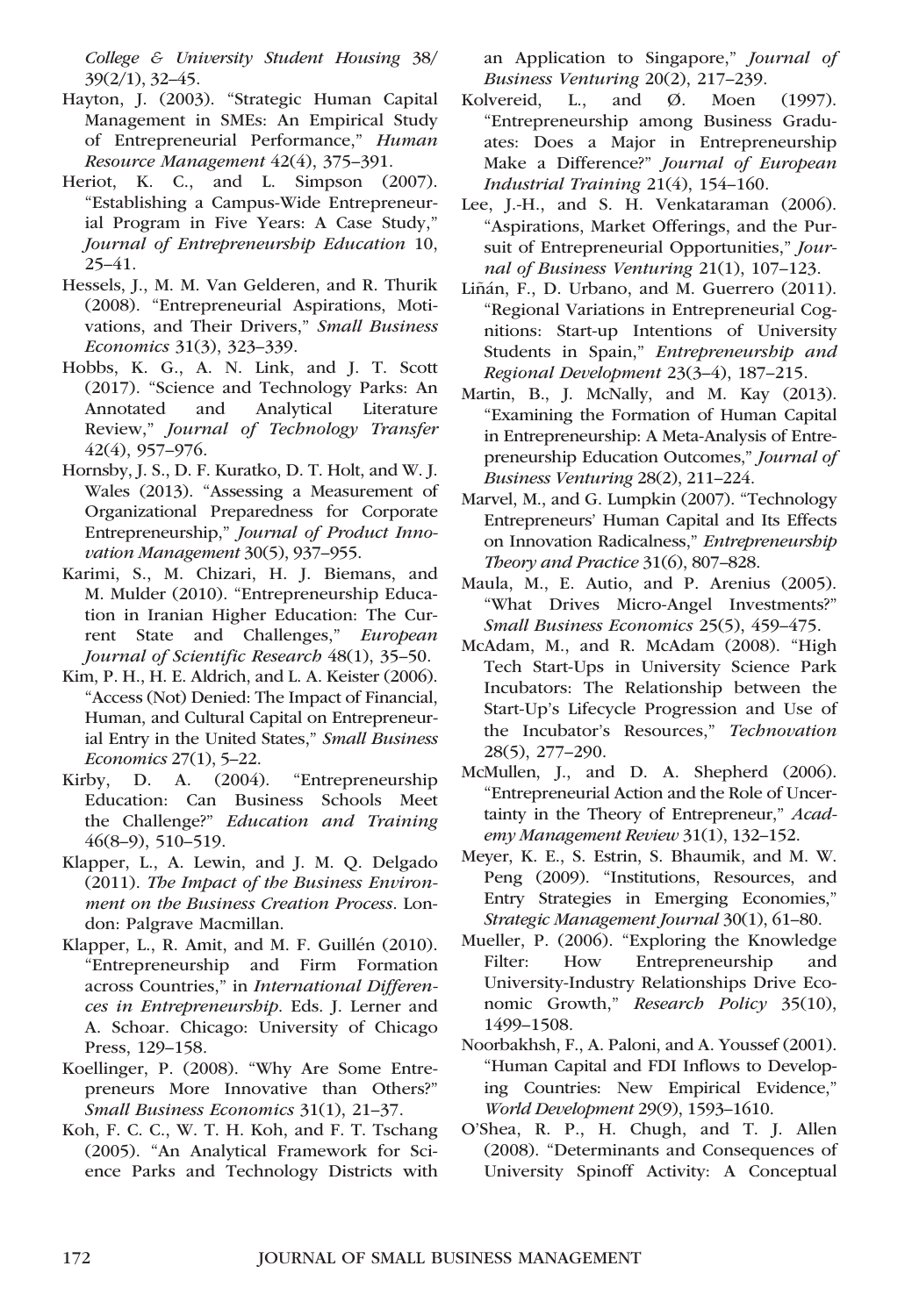Framework," Journal of Technology Transfer 33(6), 653–666.

- Ochs, J. B., T. A. Watkins, and B. W. Boothe (2001). "Creating a Truly Multidisciplinary Entrepreneurial Educational Environment," Journal of Engineering Education 90(4), 577–583.
- Parker, S. (2011). "Intrapreneurship or Entrepreneurship?" Journal of Business Venturing 26, 19–34.
- Pauwels, C., B. Clarysse, M. Wright, and J. Van Hove (2016). "Understanding a New Generation Incubation Model: The Accelerator," Technovation 50, 13–24.
- Pekala, N. (2001). "Conquering the Generational Divide," Journal of Property Management 66(6), 30.
- Pennings, J., K. Lee, and A. van Witteloostuijn (1998). "Human Capital, Social Capital, and Firm Dissolution," Academy of Management Journal 41(4), 425–440.
- Peterman, N. E., and J. Kennedy (2003). "Enterprise Education: Influencing Students' Perceptions of Entrepreneurship," Entrepreneurship Theory and Practice 28(2), 129–144.
- Phan, P. H., D. S. Siegel, and M. Wrigh (2005). "Science Parks and Incubators: Observations, Synthesis and Future Research," Journal of Business Venturing 20(2), 165–182.
- Philpott, K., L. Dooley, C. O'Reilly, and G. Lupton (2011). "The Entrepreneurial University: Examining the Underlying Academic Tensions," Technovation 31(4), 161–170.
- Pittaway, L., and P. Hannon (2008). "Institutional Strategies for Developing Enterprise Education: A Review of Some Concepts and Models," Journal of Small Business and Enterprise Development 15(1), 202–226.
- Ployhart, R., and T. Moliterno (2011). "Emergence of the Human Capital Resource: A Multilevel Model," Academy of Management Review 36(1), 127-150.
- Powers, J., and P. P. McDougall (2005). "University Start-Up Formation and Technological Licensing with Firms That Go Public: A Resource-Based View of Academic Entrepreneurship," Journal of Business Venturing 20, 291–311.
- Quintini, G., and S. Martin (2014). "Same but Different: School-to-Work Transitions in Emerging and Advanced Economies," OECD Social, Employment and Migration Working Papers, No. 154, OECD Publishing, Paris, France. Available at: [https://doi.](https://doi.org/10.1787/5jzbb2t1rcwc-en) [org/10.1787/5jzbb2t1rcwc-en](https://doi.org/10.1787/5jzbb2t1rcwc-en).
- Radojevich-Kelley, N., and D. L. Hoffman (2012). "Analysis of Accelerator Companies: An Exploratory Case Study of Their Programs, Processes, and Early Results," Small Business Institute Journal 8(2), 54–70.
- Reynolds, P., N. Bosma, E. Autio, S. Hunt, N. de Bono, I. Servais, P. López-García, and N. Chin (2005). "Global Entrepreneurship Monitor: Data Collection Design and Implementation 1998–2003," Small Business Economics 24(3), 205–231.
- Rocha, H. O., and R. Sternberg (2005). "Entrepreneurship: The Role of Clusters Theoretical Perspectives and Empirical Evidence from Germany," Small Business Economics 24(3), 267–292.
- Schroer, W. (2008). "Generations X, Y, Z and the Others," The Journal of the Household Goods Forwarders Association of America XL, 9–11.
- Schwartz, M. (2008). "Beyond Incubation: An Analysis of Firm Survival and Exit Dynamics in the Post-Graduation Period," The Journal of Technology Transfer 34, 403–421.
- ——— (2013). "A Control Group Study of Incubators' Impact to Promote Firm Survival," The Journal of Technology Transfer 38, 302–331.
- Shane, S. (2004). "Encouraging University Entrepreneurship? The Effect of the Bayh-Dole Act on University Patenting in the United States," Journal of Business Venturing 19(1), 127–151.
- Shane, S., and S. Venkataraman (2000). "The Promise of Entrepreneurship as a Field of Research," Academy Management Review 25(1), 217–226.
- Shepherd, D. A., and H. Patzelt (2015). "Harsh Evaluations of Entrepreneurs Who Fail: The Role of Sexual Orientation, Use of Environmentally Friendly Technologies, and Observers' Perspective Taking," Journal of Management Studies 52(2), 253–284.
- Shinnar, R., M. Pruett, and B. Toney (2009). "Entrepreneurship Education: Attitudes Across Campus," Journal of Education for Business 84(3), 151–159.
- Smallbone, D., and F. Welter (2001). "The Distinctiveness of Entrepreneurship in Transition Economies," Small Business Economics 16(4), 249–262.
- Smilor, R., D. Gibson, and G. Dietrich (1990). "University Spin-out Companies: Technology Start-Ups from UT-Austin," Journal of Business Venturing 5(1), 63–76.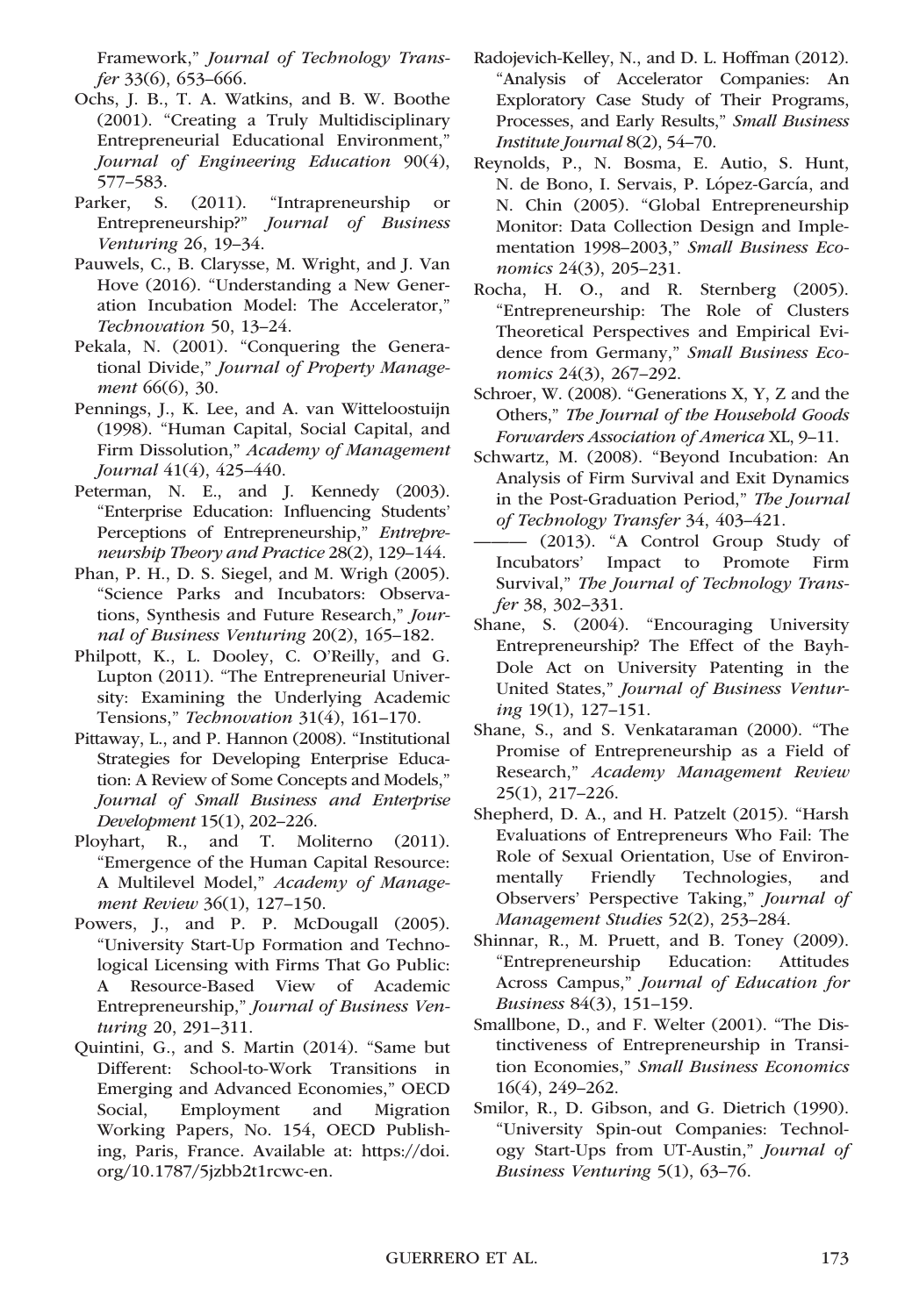- Souitaris, V., S. Zerbinati, and A. Al-Laham (2007). "Do Entrepreneurship Programmes Raise Entrepreneurial Intention of Science and Engineering Students? The Effect of Learning, Inspiration and Resources," Journal of Business Venturing 22(4), 566–591.
- Souto-Otero, M., and A. Whitworth (2017). "Adult Participation in Higher Education and the 'Knowledge Economy': A Cross-National Analysis of Patterns of Delayed Participation in Higher Education Across 15 European Countries," British Journal of Sociology of Education 38(6), 763-781 [https://doi.org/10.1080/01425692.2016.](https://doi.org/10.1080/01425692.2016.1158639) [1158639.](https://doi.org/10.1080/01425692.2016.1158639)
- Streenberg, M. R. (2012). "Hierarchical Linear Models for Electoral Research: A Worked Example in Stata," Working Paper. Department of Political Science, University of Zurich.
- Terjesen, S., and L. Szerb (2008). "Dice Thrown from the Beginning? An Empirical Investigation of Determinants of Firm Level Growth Expectations," Estudios de Economia 35(2), 153–178.
- Unger, J., A. Rauch, M. Frese, and N. Rosenbusch (2011). "Human Capital and Entrepreneurial Success: A Meta-Analytical Review," Journal of Business Venturing 26(3), 341–358.
- Urbano, D., and M. Guerrero (2013). "Entrepreneurial Universities Socioeconomic Impacts of Academic Entrepreneurship in a European Region," Economic Development Quarterly 27(1), 40–55.
- Van de Vrande, V., J. P. De Jong, W. Vanhaverbeke, and M. De Rochemont (2009). "Open Innovation in SMEs: Trends, Motives and Management Challenges," Technovation 29(6), 423–437.
- Van Rijnsoever, F., M. Van Weele, and C. Eveleens (2017). "Network Brokers or Hit Makers? Analyzing the Influence of Incubation on Start-up Investments," International Entrepreneurship and Management Journal 13(2), 605–629.
- Vij, V., and S. Ball (2009). "Exploring the Impact of Entrepreneurship Education on University Nonbusiness Undergraduates,"

International Journal of Entrepreneurship and Small Business 9(1), 86–109.

- Wennekers, S., A. Van Stel, M. Carree, and R. Thurik (2010). "The Relationship between Entrepreneurship and Economic Development: Is It U-Shaped?," Foundations and Trends in Entrepreneurship 6(3), 167–237.
- Wiklund, J., and D. Shepherd (2003). "Aspiring for, and Achieving Growth: The Moderating Role of Resources and Opportunities," Journal of Management Studies 40(8), 1919–1941.
- Wiklund, J., P. Davidsson, and F. Delmar (2003). "What Do They Think and Feel An Expectancy-Value Approach to Small Business Managers' Attitudes toward Growth," Entrepreneurship Theory and Practice 27(3), 247–270.
- Woltman, H., A. Feldstain, J. C. MacKay, and M. Rocchi (2012). "An Introduction to Hierarchical Linear Modeling," Tutorials in Quantitative Methods for Psychology 8(1), 52–69.
- Wong, P. K., Y. Ho, and E. Autio (2005). "Entrepreneurship, Innovation and Economic Growth: Evidence from GEM Data," Small Business Economics 24, 335–350.
- Wright, M. (2007). Academic Eentrepreneurship in Europe. Northampton: MA: Edward Elgar Publishing.
- Wright, M., I. Filatotchev, R. E. Hoskisson, and M. W. Peng (2005). "Strategy Research in Emerging Economies: Challenging the Conventional Wisdom," Journal of Management Studies 42(1), 1–33.
- Wright, M., K. M. Hmieleski, D. S. Siegel, and M. D. Ensley (2007). "The Role of Human Capital in Technological Entrepreneurship," Entrepreneurship Theory and Practice 31(6), 791–806.
- Wright, M., S. Birley, and S. Mosey (2004). "Entrepreneurship and University Technology Transfer," The Journal of Technology Transfer 29(3–4), 235–246.
- Zahra, S. A. (1993). "Environment, Corporate Entrepreneurship, and Financial Performance: A Taxonomic Approach," Journal of Business Venturing 8(4), 319–340.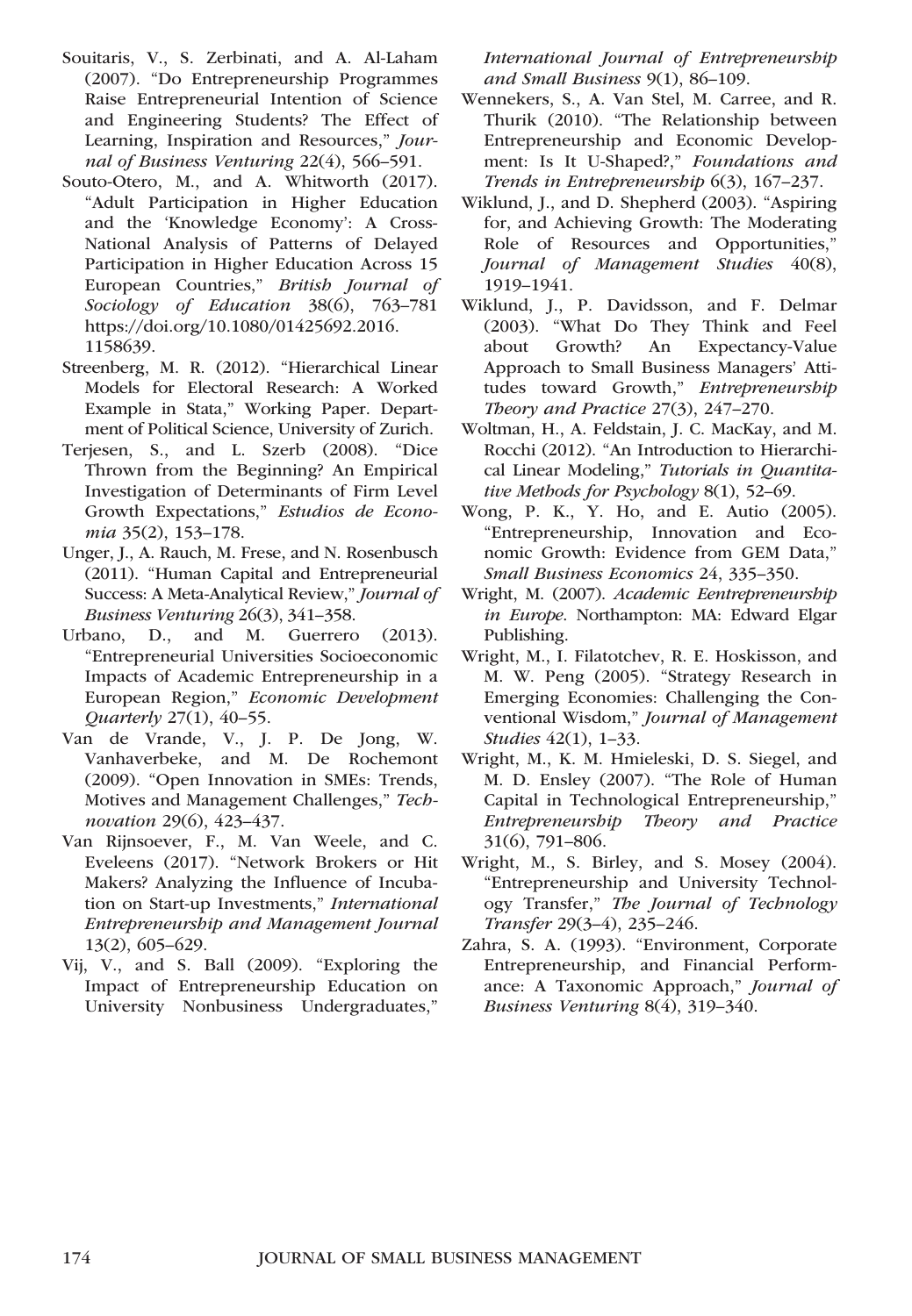| Appendix 1: Robustness. Hierarchical Linear Model (Individual, Disaggregated<br>Data) |                                                        |                                    |                                 |                                 |                                      |            |                            |
|---------------------------------------------------------------------------------------|--------------------------------------------------------|------------------------------------|---------------------------------|---------------------------------|--------------------------------------|------------|----------------------------|
|                                                                                       |                                                        |                                    | All Generational Cohorts        |                                 |                                      |            |                            |
| Number of Graduate<br>Start-Ups                                                       | $\prod$ (null)<br>Model I                              | Model IIIa                         | Model IIIb                      | Model IIIc                      | Model IIIId                          | Model IIIe |                            |
|                                                                                       | N<br>٨<br>$\overline{\mathbf{p}}$<br>E.<br>ဖာ<br>Coef. | N<br>$\mathbf{p}$<br>S.E.<br>Coef. | $p \times z$<br>S.E.<br>Coef.   | p > z<br>S.E.<br>Coef.          | $p \times z$<br>S.E.<br>Coef.        | Coef.      | $p \times z$<br>S.E.       |
| Level-1: Individual<br>Fixed effects                                                  |                                                        |                                    |                                 |                                 |                                      |            |                            |
| <b>Experiences</b>                                                                    |                                                        |                                    |                                 |                                 |                                      |            |                            |
| Exp_entrepreneur                                                                      |                                                        |                                    | 草茶<br>0.102<br>1.759            | 葦葉<br>0.107<br>1.510            | 葦井<br>0.114<br>1.385                 | 1.385      | 葦葉<br>0.114                |
| Exp_private sector                                                                    |                                                        |                                    | 0.151<br>$-0.264$               | Ř<br>0.159<br>$-0.451$          | $\frac{36}{36}$<br>0.165<br>$-0.463$ | $-0.458$   | 贵<br>0.165                 |
| Exp_public sector                                                                     |                                                        |                                    | 幕<br>0.062<br>$-1.369$          | 草茶<br>0.069<br>$-1.557$         | 草茶<br>0.073<br>$-1.580$              | $-1.574$   | 幕<br>0.073                 |
| Exp_entrepreneur*public                                                               |                                                        |                                    | 葦葉<br>0.278<br>$-1.020$         | \$<br>0.283<br>$-0.795$         | 0.293<br>$-0.604$                    | $-0.586$   | $\frac{1}{2}$<br>0.293     |
| Exp_public*private                                                                    |                                                        |                                    | 0.107<br>$-1.669$               | 黄米<br>0.114<br>$-1.432$         | 普米<br>0.120<br>$-1.294$              | $-1.298$   | 普米<br>0.121                |
| Exp_entrepreneur*private                                                              |                                                        |                                    | 草茶<br>0.168<br>0.254            | 0.176<br>0.425                  | $\frac{48}{36}$<br>0.183<br>0.458    | 0.447      | $\frac{4}{3}$<br>0.183     |
| Exp_entrepreneur*public*                                                              |                                                        |                                    | $\frac{3}{2}$<br>0.296<br>1.318 | $\frac{3}{2}$<br>0.302<br>1.110 | $\ddot{\ddot{x}}$<br>0.314<br>0.900  | 0.888      | $\ddot{\ddot{x}}$<br>0.314 |
| private                                                                               |                                                        |                                    |                                 |                                 |                                      |            |                            |
| <b>Skills and Competences</b><br>Teamwork                                             |                                                        |                                    |                                 | 0.026<br>$-0.008$               | 0.026<br>$-0.019$                    | $-0.018$   | 0.026                      |
| Knowledge                                                                             |                                                        |                                    |                                 | 0.023<br>$-0.028$               | 0.024<br>$-0.094$                    | $-0.029$   | 0.024                      |
| Leadership                                                                            |                                                        |                                    |                                 | 0.024<br>0.002                  | 0.025<br>0.015                       | 0.015      | 0.025                      |
| Idea generation                                                                       |                                                        |                                    |                                 | 葦葉<br>0.022<br>0.088            | 葦葉<br>0.023<br>0.100                 | 0.100      | 草茶<br>0.023                |
| Working under pressure                                                                |                                                        |                                    |                                 | 0.026<br>0.051                  | 0.027<br>0.039                       | 0.037      | 0.027                      |
| Self-directed learning                                                                |                                                        |                                    |                                 | 幕<br>0.023<br>$-0.077$          | 草茶<br>0.024<br>$-0.065$              | $-0.067$   | $\frac{16}{16}$<br>0.024   |
| Income (less than<br>Ethics                                                           |                                                        |                                    |                                 | 0.021<br>$-0.012$               | 0.022<br>$-0.013$                    | $-0.010$   | 0.022                      |
| 10 thousand Mx)                                                                       |                                                        |                                    |                                 |                                 |                                      |            |                            |
| 10-19 Mx                                                                              |                                                        |                                    |                                 |                                 | 0.091<br>$-0.088$                    | $-0.089$   | 0.091                      |
| 20-29 Mx                                                                              |                                                        |                                    |                                 |                                 | 0.090<br>$-0.062$                    | $-0.053$   | 0.090                      |
| 30-39 Mx                                                                              |                                                        |                                    |                                 |                                 | 0.091<br>0.014                       | 0.023      | 0.091                      |
| 40-59 Mx                                                                              |                                                        |                                    |                                 |                                 | 0.092<br>$-0.018$                    | $-0.004$   | 0.092                      |
| 60-79 Mx                                                                              |                                                        |                                    |                                 |                                 | 0.098<br>0.025                       | 0.041      | 0.098                      |
| 80-99 Mx                                                                              |                                                        |                                    |                                 |                                 | 0.100<br>0.142                       | 0.160      | 0.100                      |
| 100-139 Mx                                                                            |                                                        |                                    |                                 |                                 | 茶<br>×<br>0.017<br>0.195             | 0.210      | 半中<br>0.017                |
| More than 140 Mx                                                                      |                                                        |                                    |                                 |                                 | 0.107<br>0.441                       | 0.455      | 0.107                      |
|                                                                                       |                                                        |                                    |                                 |                                 |                                      |            | (Continued)                |

GUERRERO ET AL. 175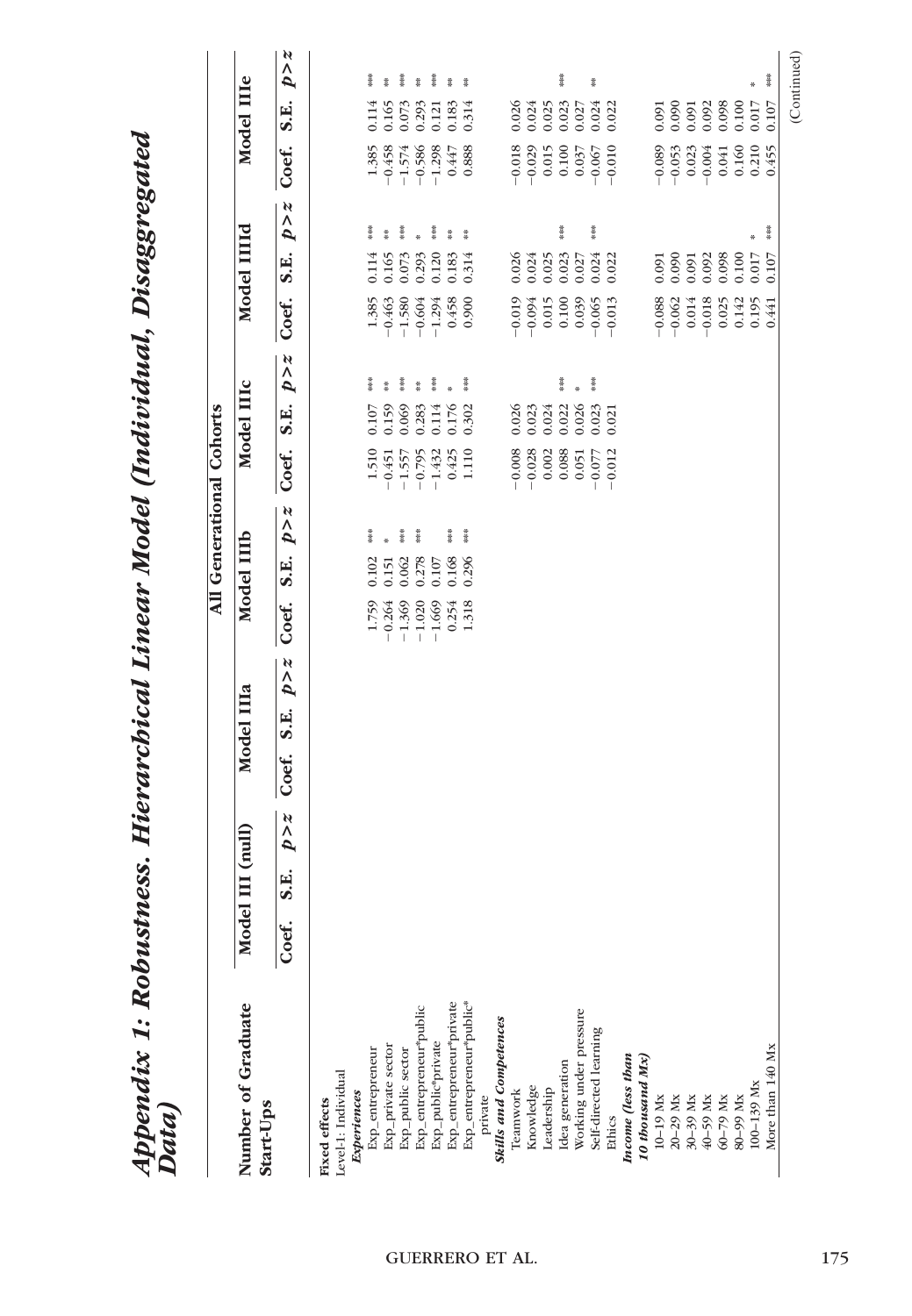|                                  |          |                     |              |           |             |              |          |             |              | All Generational Cohorts |                         |              |                      |                         |              |                                               |                   |       |
|----------------------------------|----------|---------------------|--------------|-----------|-------------|--------------|----------|-------------|--------------|--------------------------|-------------------------|--------------|----------------------|-------------------------|--------------|-----------------------------------------------|-------------------|-------|
| Number of Graduate<br>Start-Ups  | Model    | $\text{III}$ (null) |              |           | Model IIIa  |              |          | Model IIIb  |              |                          | Model IIIc              |              |                      | Model IIIId             |              |                                               | Model IIIe        |       |
|                                  | Coef.    | Ë.<br>ω             | $p \times z$ | Coef.     | <b>S.E.</b> | $p \times z$ | Coef.    | S.E.        | $p \times z$ | Coef.                    | $\ddot{\mathbf{s}}$ .E. | $p \times z$ | Coef.                | $\ddot{\mathbf{s}}$ .E. | $p \times z$ | Coef.                                         | <b>S.E.</b>       | p > z |
| Control variables-               |          |                     |              |           |             |              |          |             |              |                          |                         |              |                      |                         |              |                                               |                   |       |
| individual level                 |          |                     |              |           |             |              |          |             |              |                          |                         |              |                      |                         |              |                                               |                   |       |
| Gender (male)                    |          |                     |              | $0.361\,$ | 0.027       | 计结构          |          | 0.030       | 草茶           | $-0.224$<br>$-0.007$     | 0.032                   | 神社社          |                      | 0.035                   | 神社社          |                                               | 0.035             | おお茶   |
| Applicability                    |          |                     |              | $-0.002$  | 0.018       |              | $-0.233$ | 0.017       |              |                          | 0.018                   |              | $-0.162$<br>$-0.003$ | 0.018                   |              | $-0.160$<br>$-0.003$                          | 0.018             |       |
| Area (Business)                  |          |                     |              |           |             |              |          |             |              |                          |                         |              |                      |                         |              |                                               |                   |       |
| Engineering                      |          |                     |              | $-0.281$  | 0.034       | 茶茶           | $-0.190$ | 0.031       | 幕            | $-0.163$                 | 0.033                   | 幕            | $-0.152$             | 0.033                   | 草茶           | $-0.144$                                      | 0.034             | 葦茶    |
| Social Science                   |          |                     |              | $-0.211$  | 0.062       | 神社社          | $-0.150$ | 0.058       |              | $-0.143$                 | 0.060                   |              | $-0.117$             | 0.062                   |              | $-0.099$                                      | 0.063             |       |
| Health                           |          |                     |              | $-0.320$  | 0.227       |              | $-0.595$ | 0.213       |              | $-0.478$                 | 0.219                   |              | $-0.402$             | 0.223                   |              | $-0.401$                                      | 0.224             |       |
| Gen $y$                          |          |                     |              | $-0.331$  | 0.034       | 神話           | $-0.257$ | 0.033       | 计字符          | $-0.274$                 | 0.035                   | 葦茶           | $-0.240$             | 0.039                   | 神奈           | $-0.255$                                      | 0.049             | 神奈    |
| Level-2: University              |          |                     |              |           |             |              |          |             |              |                          |                         |              |                      |                         |              |                                               |                   |       |
| Campus_incubator support         |          |                     |              |           |             |              |          |             |              |                          |                         |              |                      |                         |              |                                               | 0.108             |       |
| Campus_research parks            |          |                     |              |           |             |              |          |             |              |                          |                         |              |                      |                         |              | $\begin{array}{c} 0.075 \\ 0.082 \end{array}$ | 0.059             |       |
| Campus_accelerators              |          |                     |              |           |             |              |          |             |              |                          |                         |              |                      |                         |              | $-0.193$                                      | 0.070             | ×     |
| Control variables-               |          |                     |              |           |             |              |          |             |              |                          |                         |              |                      |                         |              |                                               |                   |       |
| campus level                     |          |                     |              |           |             |              |          |             |              |                          |                         |              |                      |                         |              |                                               |                   |       |
| Campus_size                      |          |                     |              |           |             |              |          |             |              |                          |                         |              |                      |                         |              | 0.000                                         | 0.000             |       |
| Campus_year                      |          |                     |              |           |             |              |          |             |              |                          |                         |              |                      |                         |              | $-0.000$                                      | 0.000             |       |
| Campus_year*year                 |          |                     |              |           |             |              |          |             |              |                          |                         |              |                      |                         |              | $-0.000$                                      | 0.000             |       |
| Business density in region       |          |                     |              |           |             |              |          |             |              |                          |                         |              |                      |                         |              | $-3.966$                                      | $\frac{111}{111}$ | 葦葉    |
| HEIs in the region               |          |                     |              |           |             |              |          |             |              |                          |                         |              |                      |                         |              | 0.001                                         | 0.000             | 黄米    |
| GDP per capita in the region     |          |                     |              |           |             |              |          |             |              |                          |                         |              |                      |                         |              | $-1.412$                                      | 0.183             | 幕条    |
| Constant $(\gamma_{00})$         | 0.508    | 0.014               | 茶中茶          | 0.731     | $0.051$ *** |              | 1.862    | $0.077$ *** |              | 2.015                    | 0.132                   | 茶茶茶          | 1.971 0.162          |                         | ₩            | 2.195                                         | 0.183             | 草茶    |
| Random effects: Graduates        |          |                     |              |           |             |              |          |             |              |                          |                         |              |                      |                         |              |                                               |                   |       |
| Var (Residual, $r_{ij}$ )        | 2.951    | 0.034               |              | 2.915     | 0.37        |              | 2.748    | 0.033       |              | 2.744                    | 0.034                   |              | 2.631                | 0.035                   |              | 2.623                                         | 0.035             |       |
| Overall model                    |          |                     |              |           |             |              |          |             |              |                          |                         |              |                      |                         |              |                                               |                   |       |
| $\geq$                           | 11569    |                     |              | 11569     |             |              | 11569    |             |              | 11569                    |                         |              | 11569                |                         |              | 11569                                         |                   |       |
| Wald chi <sup>2</sup>            |          |                     |              | 256.16    |             |              | 2172.97  |             |              | 2104.07                  |                         |              | 1937.67              |                         |              | 1959.63                                       |                   |       |
| $\mathrm{Prob} > \mathrm{chi}^2$ |          |                     |              | 计结构       |             |              | ***      |             |              | $\frac{3}{2}$            |                         |              | 茶茶                   |                         |              | 茶を                                            |                   |       |
| Log likelihood                   | $-29937$ |                     |              | $-27984$  |             |              | $-27100$ |             |              | $-24966$                 |                         |              | $-22011$             |                         |              | $-22002$                                      |                   |       |
| Pseudo $\mathbb{R}^{2,8}$        |          |                     |              | 1.2       |             |              | $6.8\,$  |             |              | 7.0                      |                         |              | $10.8\,$             |                         |              | $11.1\,$                                      |                   |       |
|                                  |          |                     |              | percent   |             |              | percent  |             |              | percent                  |                         |              | percent              |                         |              | percent                                       |                   |       |
|                                  |          |                     |              |           |             |              |          |             |              |                          |                         |              |                      |                         |              |                                               |                   |       |

<sup>1</sup>Note: Mx means Mexican pesos. Level of statistical significance: \*\*\*  $p \leq$  $\leq 0.001$ ,  $^{**}p \leq$  $\leq 0$ 5,  $^*p \leq$ <sup>1</sup>Note: Mx means Mexican pesos. Level of statistical significance: \*\*\*  $p \leq .001$ , \*\* $p \leq .05$ , \* $p \leq .10$ .

Appendix 1: (Continued)

Appendix 1: (Continued)

<sup>&</sup>lt;sup>8</sup>If we estimated these models using OLS, the  $R^2$  obtained is pretty similar 1.8, 13.3, 14.0, 14.4 and 14.5 percent, respectively. If we estimated these models using OLS, the R<sup>2</sup> obtained is pretty similar 1.8, 13.3, 14.0, 14.4 and 14.5 percent, respectively.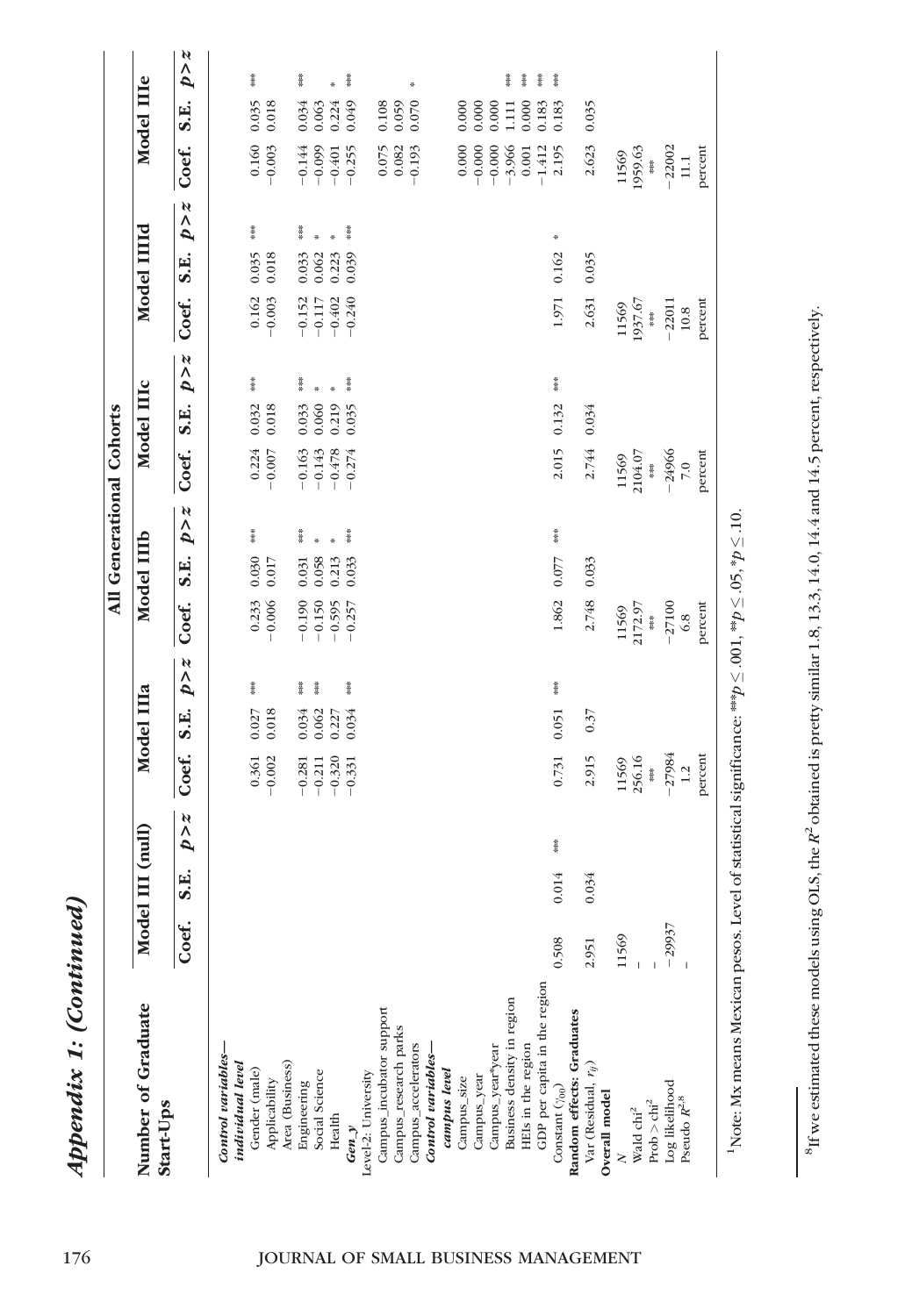|                                                                                                                                                                         |       |          |             |          |                    |                   | All Generational Cohorts |                    |                     |          |                |                  |
|-------------------------------------------------------------------------------------------------------------------------------------------------------------------------|-------|----------|-------------|----------|--------------------|-------------------|--------------------------|--------------------|---------------------|----------|----------------|------------------|
|                                                                                                                                                                         |       | Model IV |             |          | Model Iva          |                   |                          | Model IVb          |                     |          | Model Ivc      |                  |
| Number of Graduate Start-Ups                                                                                                                                            | Coef. | S.E.     | N<br>٨<br>Þ | Coef.    | S.E.               | N<br>$\mathbf{p}$ | Coef.                    | S.E.               | N<br>$\overline{p}$ | Coef.    | S.E.           | N<br>$\tilde{p}$ |
| Individual predictors                                                                                                                                                   |       |          |             |          |                    |                   |                          |                    |                     |          |                |                  |
| Experiences                                                                                                                                                             |       |          |             |          |                    |                   |                          |                    |                     |          |                |                  |
| Exp_entrepreneur                                                                                                                                                        |       |          |             | 1.385    |                    | ×                 | 1.385                    |                    | Ĭ                   | 1.387    | $0.114\,$      | Ĭ                |
| Exp_private sector                                                                                                                                                      |       |          |             | $-0.464$ | 0.114<br>0.166     | Ĭ                 | $-0.459$                 | 0.115<br>0.166     | Ť                   | $-0.455$ | 0.166          | Ť                |
| Exp_public sector                                                                                                                                                       |       |          |             | $-1.581$ | 0.073              | Ĭ                 | $-1.576$                 | 0.073              | ***                 | $-1.574$ | 0.073          | İ                |
| Exp_entrepreneur*public                                                                                                                                                 |       |          |             | $-0.604$ | 0.294              | Ĭ                 | $-0.596$                 | 0.294              | Ĭ                   | $-0.585$ | 0.294          | $\ddot{x}$       |
| Exp_public*private                                                                                                                                                      |       |          |             | $-1.294$ | 0.121              | <b>Mark</b>       | $-1.298$                 | 0.121              | Ť                   | $-1.301$ | 0.121          | <b>Mark</b>      |
| Exp_entrepreneur*private                                                                                                                                                |       |          |             | 0.458    | 0.183              | Ĭ                 | 0.453                    | 0.183              | Ĭ                   | 0.444    | 0.183          | Ï                |
| Exp_entrepreneur*public*private                                                                                                                                         |       |          |             | 0.900    | 0.314              | Ĭ                 | 0.894                    | 0.314              | Ĭ                   | 0.887    | 0.314          | Ĭ                |
| <b>Skills and Competences</b>                                                                                                                                           |       |          |             |          |                    |                   |                          |                    |                     |          |                |                  |
| Teamwork                                                                                                                                                                |       |          |             | $-0.019$ |                    |                   | $-0.018$                 |                    |                     | $-0.018$ |                |                  |
| Knowledge                                                                                                                                                               |       |          |             | $-0.029$ | $0.026$<br>$0.024$ |                   | $-0.029$                 | $0.026$<br>$0.024$ |                     | $-0.029$ | 0.026<br>0.024 |                  |
| Leadership                                                                                                                                                              |       |          |             | 0.015    | 0.025              |                   | 0.016                    | 0.025              |                     | 0.016    | 0.025          |                  |
| Idea generation                                                                                                                                                         |       |          |             | 0.100    | 0.023              | ×                 | 0.100                    | 0.023              | Ĭ                   | 0.099    | 0.023          | $\frac{1}{2}$    |
| Working under pressure                                                                                                                                                  |       |          |             | 0.039    | 0.027              |                   | 0.038                    | 0.027              |                     | 0.037    | 0.027          |                  |
| Self-directed learning                                                                                                                                                  |       |          |             | $-0.065$ | 0.024              | Ĭ                 | $-0.066$                 | 0.024              | Ĭ                   | $-0.067$ | 0.024          | Ĭ                |
| Ethics                                                                                                                                                                  |       |          |             | $-0.013$ | 0.022              |                   | $-0.013$                 | 0.022              |                     | $-0.010$ | 0.022          |                  |
| Mx)<br>Income (less than 10 thousand                                                                                                                                    |       |          |             |          |                    |                   |                          |                    |                     |          |                |                  |
| 10-19 Mx                                                                                                                                                                |       |          |             | $-0.088$ | 0.091              |                   | $-0.090$                 | 0.091              |                     | $-0.091$ | 0.091          |                  |
| $\begin{array}{l} 20\text{--}29 \text{ Mx} \\ 30\text{--}39 \text{ Mx} \\ 40\text{--}59 \text{ Mx} \\ 60\text{--}79 \text{ Mx} \\ 60\text{--}79 \text{ Mx} \end{array}$ |       |          |             | $-0.063$ | 0.090              |                   | $-0.059$                 | 0.091              |                     | $-0.055$ | 0.091          |                  |
|                                                                                                                                                                         |       |          |             | 0.014    | 0.091              |                   | 0.016                    | 0.092              |                     | 0.020    | 0.092          |                  |
|                                                                                                                                                                         |       |          |             | 0.018    | 0.092              |                   | $-0.014$                 | 0.092              |                     | $-0.005$ | 0.092          |                  |
|                                                                                                                                                                         |       |          |             | 0.025    | 0.098              |                   | 0.030                    | 0.098              |                     | 0.038    | 0.098          |                  |
|                                                                                                                                                                         |       |          |             | 0.142    | 0.100              |                   | 0.146                    | 0.101              |                     | 0.157    | $0.101\,$      |                  |
| 100-139 Mx                                                                                                                                                              |       |          |             | 0.195    | 0.107              | ÷                 | 0.198                    | 0.108              | ₩                   | 0.206    | 0.108          | ₩                |
| More than 140 Mx                                                                                                                                                        |       |          |             | 0.440    | 0.117              | ****              | 0.445                    | 0.118              | Ï                   | 0.452    | 0.118          | ****             |
| level<br>Control variables—individual                                                                                                                                   |       |          |             |          |                    |                   |                          |                    |                     |          |                |                  |
| Gender (male)                                                                                                                                                           |       |          |             | 0.162    | 0.035              | ***               | 0.161                    | 0.035              | ***                 | 0.162    | 0.035          | ****             |
| Applicability                                                                                                                                                           |       |          |             | 0.003    | 0.019              |                   | 0.005                    | 0.019              |                     | 0.005    | 0.019          |                  |
|                                                                                                                                                                         |       |          |             |          |                    |                   |                          |                    |                     |          |                | (Continued)      |

Appendix 2: Robustness. OLS Regression

Appendix 2: Robustness. OLS Regression